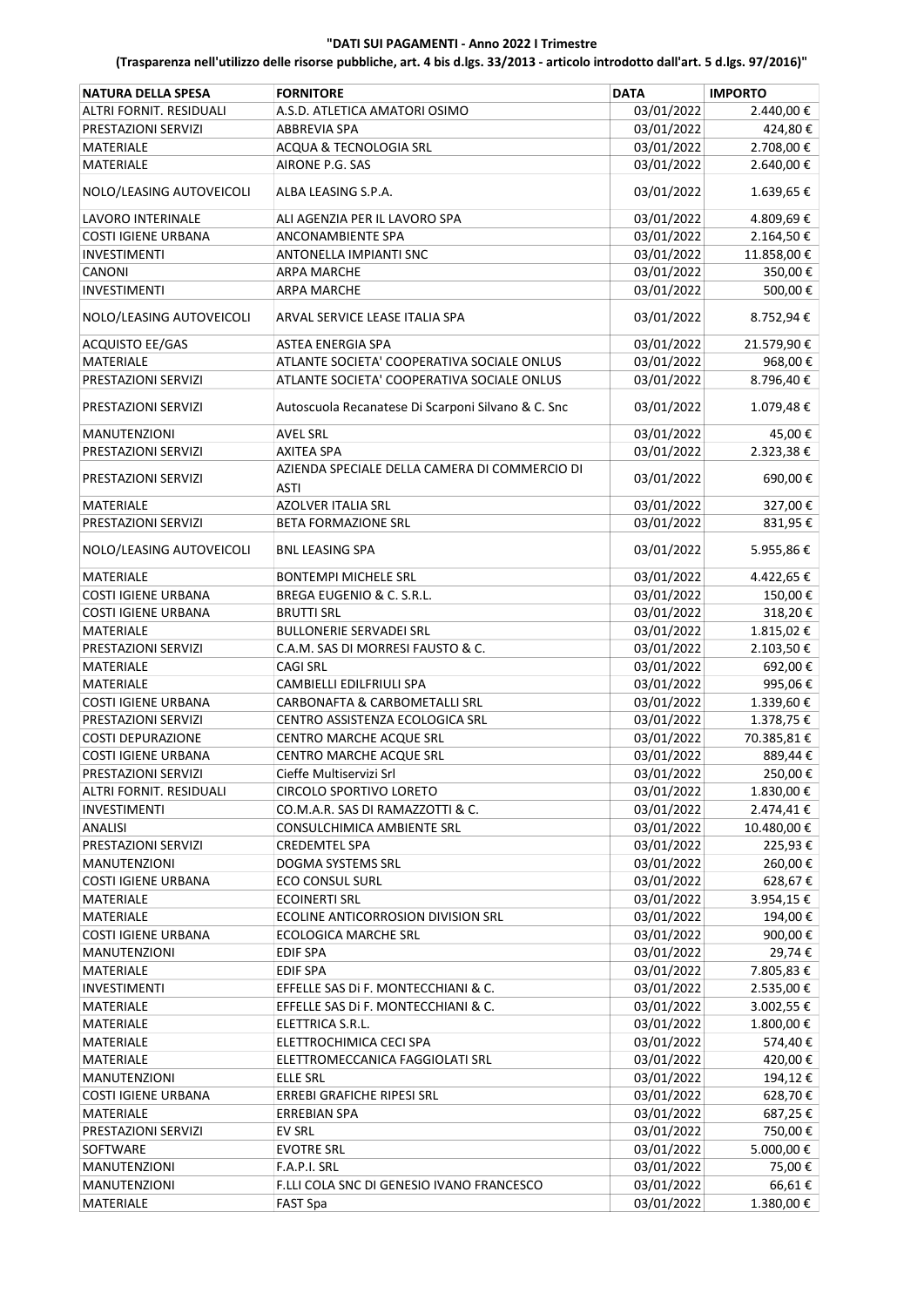| <b>NATURA DELLA SPESA</b>  | <b>FORNITORE</b>                                        | <b>DATA</b> | <b>IMPORTO</b> |
|----------------------------|---------------------------------------------------------|-------------|----------------|
| <b>INVESTIMENTI</b>        | <b>FAVA MASSIMO</b>                                     | 03/01/2022  | 5.380,00€      |
| <b>TRASPORTI</b>           | FERCAM S.P.A.                                           | 03/01/2022  | 80,59€         |
| MATERIALE                  | FIP FORMATURA INIEZIONE POLIMERI SPA                    | 03/01/2022  | 2.123,96€      |
| <b>MANUTENZIONI</b>        | <b>FORME SRL</b>                                        | 03/01/2022  | 616,00€        |
| <b>COSTI IGIENE URBANA</b> | <b>FRANCIONI LUCIANO</b>                                | 03/01/2022  | 867,20€        |
| <b>MANUTENZIONI</b>        | FRINGUELLI di FRINGUELLI MAURO                          | 03/01/2022  | 142,50€        |
| MATERIALE                  | <b>FUTURA SPA</b>                                       | 03/01/2022  | 2.253,16€      |
| <b>MATERIALE</b>           | <b>GF RICAMBI SRL</b>                                   | 03/01/2022  | 71,17€         |
| <b>CARBURANTI</b>          | <b>GIACCHETTA MARIO</b>                                 | 03/01/2022  | 900,00€        |
| NOLO/LEASING AUTOVEICOLI   | <b>GILMAR SRL</b>                                       | 03/01/2022  | 2.800,00€      |
| PRESTAZIONI SERVIZI        | Giuffre` Editore Spa                                    | 03/01/2022  | 141,30€        |
| <b>MANUTENZIONI</b>        | <b>GOMMAUTO DI PAOLUCCI &amp; C. SNC</b>                | 03/01/2022  | 2.986,35 €     |
| MATERIALE                  | <b>GREINER SPA</b>                                      | 03/01/2022  | 41,84€         |
| MATERIALE                  | HGS SAS HUBER GUENTHER & C                              | 03/01/2022  | 433,98€        |
| MATERIALE                  | HILTI ITALIA SPA                                        | 03/01/2022  | 299,00€        |
| MATERIALE                  | <b>HYDROSKOP SRL</b>                                    | 03/01/2022  | 483,00€        |
|                            |                                                         |             |                |
| NOLO/LEASING AUTOVEICOLI   | <b>ICCREA BANCAIMPRESA SPA</b>                          | 03/01/2022  | 9.203,46€      |
| SERVIZI ALLA CLIENTELA     | <b>IMBALPLAST SRL</b>                                   | 03/01/2022  | 1.630,29€      |
| MATERIALE                  | <b>JOOG SRL</b>                                         | 03/01/2022  | 60,00€         |
| MATERIALE                  | <b>KRATOS SRL</b>                                       | 03/01/2022  | 1.124,63€      |
| MATERIALE                  | L.P. FERRAMENTA di LUCA PRINCIPI                        | 03/01/2022  | 333,46€        |
| SERVIZI PER IL PERSONALE   | Laboratorio Analisi Del Piano s.r.l.                    | 03/01/2022  | 120,00€        |
| MANUTENZIONI               | <b>LASER UFFICIO SRL</b>                                | 03/01/2022  | 1.273,70€      |
| <b>COSTI IGIENE URBANA</b> | LEONE SERVICE SAS DI GHERGO ALBERTO & C.                | 03/01/2022  | 80,25€         |
| <b>MANUTENZIONI</b>        | M.A.I.D. SRL                                            | 03/01/2022  | 1.426,46€      |
| <b>MANUTENZIONI</b>        | <b>MAC SRL</b>                                          | 03/01/2022  | 1.371,30€      |
| MATERIALE                  | <b>MANUTAN ITALIA SPA</b>                               | 03/01/2022  | 2.180,40€      |
| <b>INVESTIMENTI</b>        | MARINELLI GIACOMO                                       | 03/01/2022  | 4.271,60€      |
| <b>MANUTENZIONI</b>        | MARINELLI GIACOMO                                       | 03/01/2022  | 327,70€        |
| <b>COSTI IGIENE URBANA</b> | MAZZIERI MICHELE E F.LLI SNC                            | 03/01/2022  | 2.695,00€      |
| <b>MATERIALE</b>           | ME.TE.MA. SRL                                           | 03/01/2022  | 90,00€         |
| <b>INVESTIMENTI</b>        | <b>MED COMPUTER SRL</b>                                 | 03/01/2022  | 15.000,00€     |
| MATERIALE                  | <b>MERCURI LUIGI</b>                                    | 03/01/2022  | 144,89€        |
| MATERIALE                  | MGA AUTOMATION SRL                                      | 03/01/2022  | 2.469,40€      |
| <b>COSTI IGIENE URBANA</b> | MI.VER. SRL                                             | 03/01/2022  | 423,45€        |
| PRESTAZIONI SERVIZI        | MONTESI ELISA CONVERSATION                              | 03/01/2022  | 550,00€        |
| <b>MANUTENZIONI</b>        | MORETTI ANTONIO & C. SNC                                | 03/01/2022  | 9.925,63€      |
| <b>MANUTENZIONI</b>        | MOVISERVICE DI PRESENTI ROSSANO & C.SNC                 | 03/01/2022  | 60,00€         |
| <b>MANUTENZIONI</b>        | <b>MOVITEC SRL</b>                                      | 03/01/2022  | 948,20€        |
| <b>COSTI IGIENE URBANA</b> | <b>MST SRL</b>                                          | 03/01/2022  | 152,75€        |
| <b>MATERIALE</b>           | <b>NABIOTECH SRL</b>                                    | 03/01/2022  | 1.134,00€      |
| PRESTAZIONI SERVIZI        | <b>NEW HOUSE SPA</b>                                    | 03/01/2022  | 1.410,00€      |
| INVESTIMENTI               | NEW NEON ABC SAS                                        | 03/01/2022  | 2.070,00 €     |
| MATERIALE                  | NEW WELD TECHNOLOGY SRL                                 | 03/01/2022  | 1.600,00€      |
| <b>MANUTENZIONI</b>        | NUOVA CARROZZERIA ADRIATICA SNC                         | 03/01/2022  | 355,00€        |
| MATERIALE                  | O.M.R. SRL                                              | 03/01/2022  | 952,40€        |
| <b>MATERIALE</b>           | O.R.D.I. SAS DI MARCHIONNE G. & C.                      | 03/01/2022  | 713,72€        |
| <b>MANUTENZIONI</b>        | OFFICINA MECCANICA 3M SNC DI MOSCA G. - MENGONI         | 03/01/2022  | 1.234,59€      |
| PRESTAZIONI SERVIZI        | E. - MANGARRE D.<br>OSIMO EDIZIONI DI VALERIA DENTAMARO | 03/01/2022  | 200,00€        |
| MATERIALE                  | OSMO SISTEMI SRL                                        | 03/01/2022  | 5.595,00€      |
| <b>MANUTENZIONI</b>        | PARADIGMA DI MASSIMO PIERMARIA                          | 03/01/2022  | 745,00 €       |
| MATERIALE                  | PIOLANTI SRL                                            | 03/01/2022  | 141,31€        |
| MATERIALE                  | PIRANI SAS DI PIRANI DAMIANO E C.                       | 03/01/2022  | 5.800,00 €     |
| PRESTAZIONI SERVIZI        | PRESSCOM SRL                                            | 03/01/2022  | 1.550,00€      |
| NOLO/LEASING AUTOVEICOLI   | PROGRAM DI AUTONOLEGGIO FIORENTINO SRL                  | 03/01/2022  | 7.094,96€      |
| MATERIALE                  | <b>RACI SRL</b>                                         | 03/01/2022  | 2.719,00 €     |
| PRESTAZIONI SERVIZI        | RECAR DI SEVERINI ARMANDO SNC                           | 03/01/2022  | 24,59€         |
| MATERIALE                  | REMATARLAZZI SPA                                        | 03/01/2022  | 7.133,58€      |
|                            |                                                         |             |                |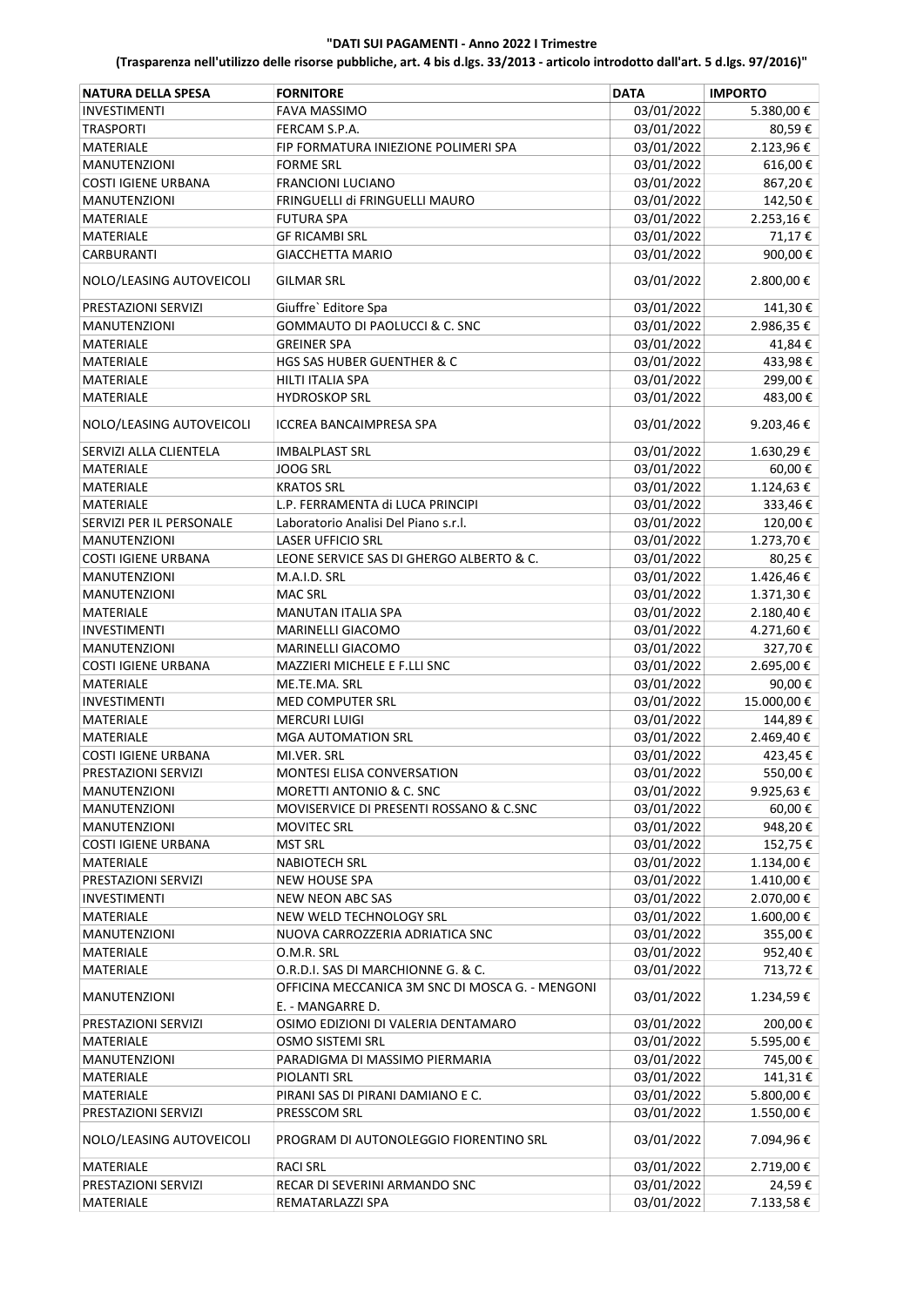| <b>NATURA DELLA SPESA</b>                 | <b>FORNITORE</b>                                   | <b>DATA</b> | <b>IMPORTO</b> |
|-------------------------------------------|----------------------------------------------------|-------------|----------------|
| PRESTAZIONI SERVIZI                       | RENTOKIL INITIAL ITALIA SPA                        | 03/01/2022  | 69,55€         |
| <b>MATERIALE</b>                          | <b>REVO SRL</b>                                    | 03/01/2022  | 941,76€        |
| MATERIALE                                 | <b>RICCINI SRL</b>                                 | 03/01/2022  | 1.899,84€      |
| MATERIALE                                 | RIV RUBINETTERIE ITALIANE VELATTA SPA              | 03/01/2022  | 1.920,00€      |
| MATERIALE                                 | ROMAGNA SCALE SNC DI ROSSI MARCO & C.              | 03/01/2022  | 674,20€        |
| MATERIALE                                 | SAFETY WORK S.R.L.                                 | 03/01/2022  | 3.600,00€      |
| MATERIALE                                 | <b>SCAR SRL</b>                                    | 03/01/2022  | 455,41€        |
| <b>MATERIALE</b>                          | SEAR SNC DI BRACONI G. & M.                        | 03/01/2022  | 941,60€        |
| <b>MANUTENZIONI</b>                       | <b>SEBACH SPA</b>                                  | 03/01/2022  | 625,00€        |
| MATERIALE                                 | <b>SEBACH SPA</b>                                  | 03/01/2022  | 203,00€        |
| <b>PROFESSIONISTI</b>                     | SEDA & CO. S.R.L. UNIPERSONALE                     | 03/01/2022  | 5.000,00 €     |
| MATERIALE                                 | SERTEN snc DI SENIGAGLIESI MARIO & C.              | 03/01/2022  | 210,00€        |
| MATERIALE                                 | <b>SIEMENS SPA</b>                                 | 03/01/2022  | 3.454,24€      |
|                                           |                                                    |             |                |
| NOLO/LEASING AUTOVEICOLI                  | Sifà S.p.A.                                        | 03/01/2022  | 955,61€        |
| MATERIALE                                 | <b>SILWA SRL</b>                                   | 03/01/2022  | 301,74€        |
| <b>MATERIALE</b>                          | SIR SAFETY SYSTEM SPA UNIPERSONALE                 | 03/01/2022  | 482,50€        |
| SERVIZI PER IL PERSONALE                  | SODEXO BENEFITS E REWARDS SERVICES ITALIA SRL      | 03/01/2022  | 8.857,80€      |
| <b>MANUTENZIONI</b>                       | <b>STACCHIETTI SERVICE SRL</b>                     | 03/01/2022  | 1.294,01€      |
| <b>MATERIALE</b>                          | <b>SULZER ITALY SRL</b>                            | 03/01/2022  | 6.252,00€      |
| <b>MATERIALE</b>                          | T.I.S. SERVICE SPA                                 | 03/01/2022  | 980,00€        |
| <b>COSTI IGIENE URBANA</b>                | T.M. DI EREDI MARCHIONNI NELLO & C. SRL            | 03/01/2022  | 1.355,85€      |
| SOFTWARE                                  | TALEA CONSULTING SRL                               | 03/01/2022  | 225,00€        |
| MATERIALE                                 | TE.MA TECNOLOGIA & MACCHINARI SRL                  | 03/01/2022  | 997,00€        |
| MATERIALE                                 | TECO S.R.L.                                        | 03/01/2022  | 1.691,50€      |
|                                           | TERMOTECNICA DM SNC DI ACCIARRI D. & STACCHIOTTI   |             |                |
| <b>MANUTENZIONI</b>                       | М.                                                 | 03/01/2022  | 107,51€        |
| SOFTWARE                                  | <b>TERRANOVA SRL</b>                               | 03/01/2022  | 1.171,33 €     |
| MATERIALE                                 | <b>TESI SPA</b>                                    | 03/01/2022  | 1.886,80€      |
| MATERIALE                                 | <b>THERMOVAPOR SRL</b>                             | 03/01/2022  | 1.203,33 €     |
| <b>TRASPORTI</b>                          | TNT GLOBAL EXPRESS SPA                             | 03/01/2022  | 160,82€        |
| MATERIALE                                 | TORCIANTI SAS DI TORCIANTI NAZZARENO & C.          | 03/01/2022  | 780,00€        |
| <b>MATERIALE</b>                          | <b>TRAITAL SRL</b>                                 | 03/01/2022  | 1.290,80€      |
| <b>COSTI IGIENE URBANA</b>                | TRASPORTI ECOLOGICI CIRIONI ARDUINO SRL            | 03/01/2022  | 920,46€        |
| <b>TRASPORTI</b>                          | <b>TRK SRL</b>                                     | 03/01/2022  | 1.503,50€      |
| MATERIALE                                 | VE.MA.PLA. SRL                                     | 03/01/2022  | 1.358,00€      |
| PRESTAZIONI SERVIZI                       | VEDETTA 2 MONDIALPOL SPA                           | 03/01/2022  | 750,00€        |
| MATERIALE                                 | VOGELSANG SRL                                      | 03/01/2022  | 2.455,98€      |
| PRESTAZIONI SERVIZI                       | WOLTERS KLUWER ITALIA SRL                          | 03/01/2022  | 108,90€        |
| MATERIALE                                 | WURTH SRL                                          | 03/01/2022  | 1.508,75€      |
| <b>INVESTIMENTI</b>                       | Z.P.Z. MACCHINE AGRICOLE SRL                       | 03/01/2022  | 1.500,00€      |
| MANUTENZIONI                              | Z.P.Z. MACCHINE AGRICOLE SRL                       | 03/01/2022  | 480,00€        |
| LAVORO INTERINALE -<br><b>FACTORING</b>   | ALI AGENZIA PER IL LAVORO SPA                      | 04/01/2022  | 3.570,85€      |
| <b>ANALISI - FACTORING</b>                | AMBIENTE LABORATORIO ANALISI DI CAPPELLA G.&C. SAS | 04/01/2022  | 4.321,91€      |
| <b>PROFESSIONISTI</b>                     | <b>ANDREONI ROBERTO</b>                            | 04/01/2022  | 672,80€        |
| <b>INVESTIMENTI - FACTORING</b>           | ANTONELLA IMPIANTI SNC                             | 04/01/2022  | 26.359,00€     |
| <b>PROFESSIONISTI</b>                     | <b>ANTONELLI MICHELE</b>                           | 04/01/2022  | 517,30€        |
| PRESTAZIONI SERVIZI -                     |                                                    |             |                |
| <b>FACTORING</b>                          | ATLANTE SOCIETA' COOPERATIVA SOCIALE ONLUS         | 04/01/2022  | 4.071,30€      |
| COSTI IGIENE URBANA -<br><b>FACTORING</b> | AZIENDA SERVIZI AMBIENTALI SRL                     | 04/01/2022  | 24.228,88€     |
| MANUTENZIONI - FACTORING                  | <b>BLUPURA SRL</b>                                 | 04/01/2022  | 5.880,00 €     |
| <b>COMMISSIONI</b>                        | <b>BPER BANCA SPA</b>                              | 04/01/2022  | 21,50€         |
| INVESTIMENTI - FACTORING                  | C.P.E. SAS                                         | 04/01/2022  | 20.083,94€     |
| MATERIALE - FACTORING                     | <b>CAGI SRL</b>                                    | 04/01/2022  | 5.017,00€      |
| CARBURANTI - FACTORING                    | CARBONAFTA & CARBOMETALLI SRL                      | 04/01/2022  | 31.026,85€     |
| LOCAZIONI/AFFITTI                         | CATENA COSTRUZIONI DI CATENA ALESSANDRO & C SAS    | 04/01/2022  | 400,00€        |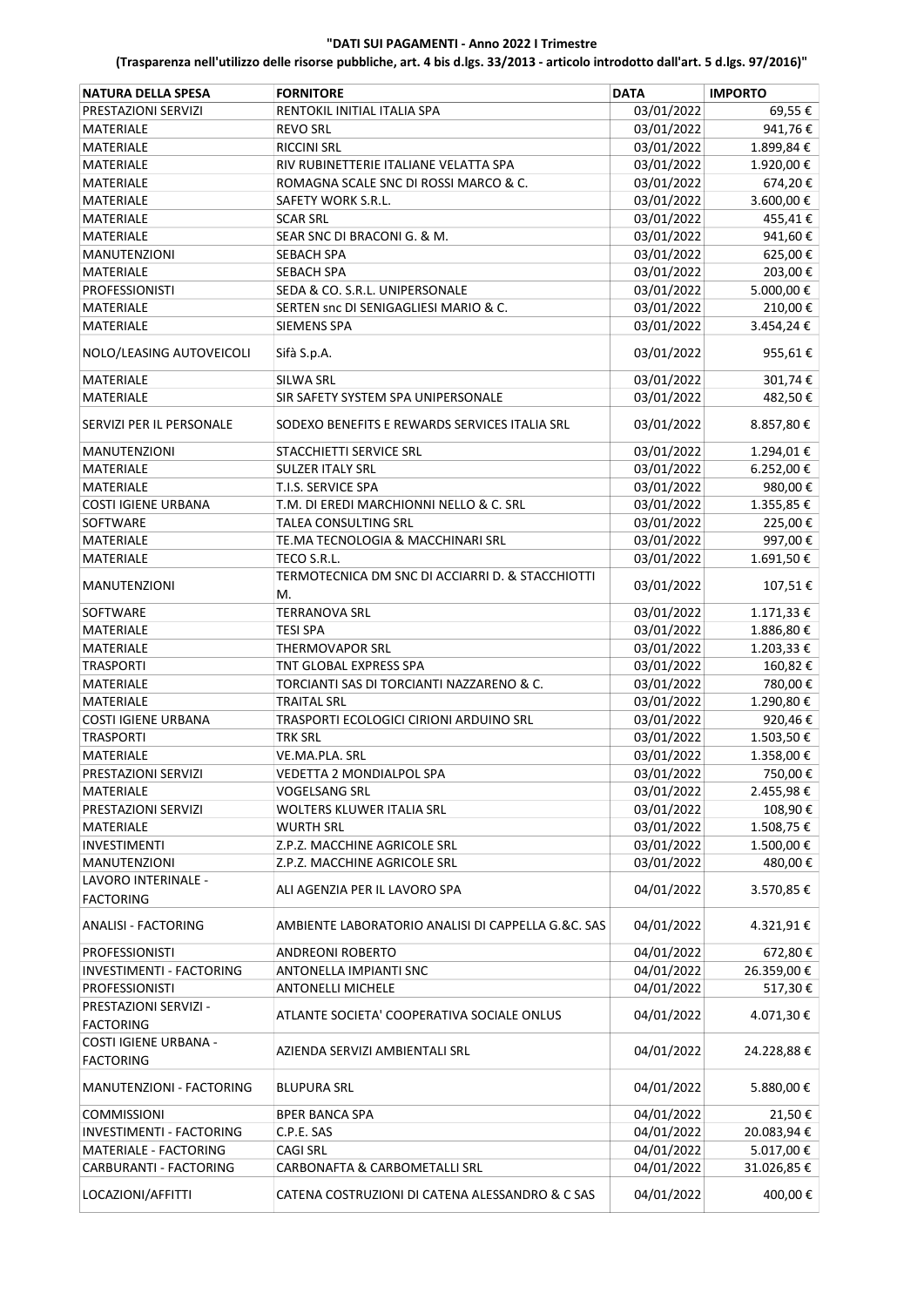| <b>NATURA DELLA SPESA</b>                      | <b>FORNITORE</b>                                 | <b>DATA</b> | <b>IMPORTO</b>    |
|------------------------------------------------|--------------------------------------------------|-------------|-------------------|
| INVESTIMENTI - FACTORING                       | <b>CATENA SERVICE SRL</b>                        | 04/01/2022  | 54.173,97€        |
| COSTI IGIENE URBANA -                          |                                                  |             |                   |
| <b>FACTORING</b>                               | CIR33 SERVIZI S.R.L.                             | 04/01/2022  | 45.517,04€        |
| <b>ANALISI - FACTORING</b>                     | CONSULCHIMICA AMBIENTE SRL                       | 04/01/2022  | 11.768,58€        |
| MATERIALE - FACTORING                          | <b>CRACCO SRL</b>                                | 04/01/2022  | 10.500,00€        |
|                                                |                                                  |             |                   |
| MANUTENZIONI - FACTORING                       | DINAMICA SPURGHI SRL                             | 04/01/2022  | 5.334,40€         |
| CARBURANTI                                     | DKV EURO SERVICE GmgH                            | 04/01/2022  | 4.957,17€         |
| <b>INVESTIMENTI - FACTORING</b>                | <b>EFESTO SRL</b>                                | 04/01/2022  | 16.500,00€        |
| INVESTIMENTI - FACTORING                       | <b>EUROEDIL srl</b>                              | 04/01/2022  | 12.694,85€        |
|                                                |                                                  |             |                   |
| MANUTENZIONI - FACTORING                       | F.C. SNC DI FALASCONI & CUPIDO                   | 04/01/2022  | 13.300,51€        |
| <b>COSTI IGIENE URBANA -</b>                   |                                                  |             |                   |
| <b>FACTORING</b>                               | FERTITALIA SRL                                   | 04/01/2022  | 11.448,26€        |
|                                                |                                                  |             |                   |
| LOCAZIONI/AFFITTI                              | FONDAZIONE OPERE LAICHE LAURETANE E CASA HERMES  | 04/01/2022  | 702,10€           |
| INVESTIMENTI - FACTORING                       | <b>FORME SRL</b>                                 | 04/01/2022  | 46.784,76€        |
| <b>PROFESSIONISTI</b>                          | <b>GALLINA MAURO</b>                             | 04/01/2022  | 2.574,50€         |
| <b>PROFESSIONISTI</b>                          | <b>GATTO MASSIMILIANO</b>                        | 04/01/2022  | 795,60€           |
| MATERIALE - FACTORING                          | <b>GEOBRUGG ITALIA S.R.L.</b>                    | 04/01/2022  | 6.048,00 €        |
| PRESTAZIONI SERVIZI                            | GESTORE DEI SERVIZI ENERGETICI SPA               | 04/01/2022  | 7.692,74€         |
| MATERIALE - FACTORING                          | <b>GREINER SPA</b>                               | 04/01/2022  | 9.511,26€         |
| INVESTIMENTI - FACTORING                       | GUIDARELLI GEOM. LANFRANCO SRL                   | 04/01/2022  | 51.591,34€        |
| <b>MATERIALE - FACTORING</b>                   | <b>HACH LANGE SRL</b>                            | 04/01/2022  | 8.001,30€         |
| INVESTIMENTI - FACTORING                       | <b>IDRAULICA &amp; AMBIENTE SRL</b>              | 04/01/2022  | 5.263,77€         |
| MATERIALE - FACTORING                          | IDROTHERM 2000 S.p.A. a Socio Unico              | 04/01/2022  | 62.123,72€        |
| LOCAZIONI/AFFITTI                              | <b>IMMOBILIARE BATTISTELLI SRL</b>               | 04/01/2022  | 535,24€           |
| PRESTAZIONI SERVIZI -                          |                                                  |             |                   |
| <b>FACTORING</b>                               | IMPRESA DI PULIZIE SABBATINI F. & C SNC          | 04/01/2022  | 4.931,00€         |
| COSTI IGIENE URBANA -                          |                                                  |             |                   |
| <b>FACTORING</b>                               | IMPRESA SANGALLI GIANCARLO & C. SRL              | 04/01/2022  | 6.667,00€         |
| <b>MATERIALE - FACTORING</b>                   | INDUSTRIE POLIECO - MPB SRL                      | 04/01/2022  | 5.396,96€         |
|                                                |                                                  | 04/01/2022  |                   |
| INVESTIMENTI - FACTORING                       | <b>INGEGNERIA AMBIENTE SRL</b>                   |             | 10.400,00€        |
| MANUTENZIONI - FACTORING                       | <b>ITALSPURGO SRL UNIPERSONALE</b>               | 04/01/2022  | 6.236,00 €        |
| MATERIALE - FACTORING                          | <b>JCOPLASTIC SPA</b>                            | 04/01/2022  | 6.399,35€         |
|                                                |                                                  |             |                   |
| <b>PROFESSIONISTI</b>                          | <b>MARINI FEDERICO</b>                           | 04/01/2022  | 527,00€           |
| <b>PROFESSIONISTI</b><br>COSTI IGIENE URBANA - | MATTIACCI MARIA CRISTINA                         | 04/01/2022  | 2.992,00€         |
|                                                | <b>MST SRL</b>                                   | 04/01/2022  | 32.791,69€        |
| <b>FACTORING</b>                               |                                                  |             |                   |
| <b>PROFESSIONISTI</b>                          | ORPIANESI CARLO                                  | 04/01/2022  | 1.056,12€         |
| INVESTIMENTI - FACTORING                       | PAOLINI & BALZANI SNC                            | 04/01/2022  | 20.146,78€        |
| <b>PROFESSIONISTI</b>                          | PERUZZI ANDREA                                   | 04/01/2022  | 1.068,80€         |
| <b>PROFESSIONISTI</b>                          | PERUZZI SERGIO                                   | 04/01/2022  | 78,26€            |
| MANUTENZIONI - FACTORING                       | PIETRO FIORENTINI SPA                            | 04/01/2022  | $6.132,25 \notin$ |
|                                                |                                                  |             |                   |
| SERVIZI ALLA CLIENTELA                         | POSTE ITALIANE SPA                               | 04/01/2022  | 12.064,96€        |
| <b>INVESTIMENTI</b>                            | <b>QUATTRINI MAURIZIO</b>                        | 04/01/2022  | 2.458,24€         |
| PRESTAZIONI SERVIZI -                          | RINA SERVICES SPA                                | 04/01/2022  | 6.775,00€         |
| <b>FACTORING</b>                               |                                                  |             |                   |
| <b>COSTI IGIENE URBANA -</b>                   | SALERNO PIETRO SRL                               | 04/01/2022  | 7.798,55 €        |
| <b>FACTORING</b>                               |                                                  |             |                   |
| MANUTENZIONI - FACTORING                       | SAVORETTI SAVERIO & PRINCIPI ADRIANA SNC         | 04/01/2022  | 65.357,51€        |
|                                                |                                                  |             |                   |
| <b>PROFESSIONISTI</b>                          | SCOCCIANTI ANDREA                                | 04/01/2022  | 3.072,62€         |
| CANONI - FACTORING                             | SOCIETA' PER L'ACQUEDOTTO DEL NERA SPA           | 04/01/2022  | 354.959,50€       |
| <b>PROFESSIONISTI</b>                          | STUDIO ASSOCIATO ING. FERRETTI & P.I. CAPODACQUA | 04/01/2022  | 524,55€           |
|                                                |                                                  |             |                   |
| <b>PROFESSIONISTI</b>                          | <b>STUDIO LEGALE CIAFFI</b>                      | 04/01/2022  | $6.145,60 \in$    |
| SOFTWARE - FACTORING                           | <b>TERRANOVA SRL</b>                             | 04/01/2022  | 228.480,00€       |
| <b>COMMISSIONI</b>                             | UBI FACTOR S.P.A.                                | 04/01/2022  | 991,65€           |
| PROFESSIONISTI                                 | <b>VIRGINI PAOLO</b>                             | 04/01/2022  | 1.022,00€         |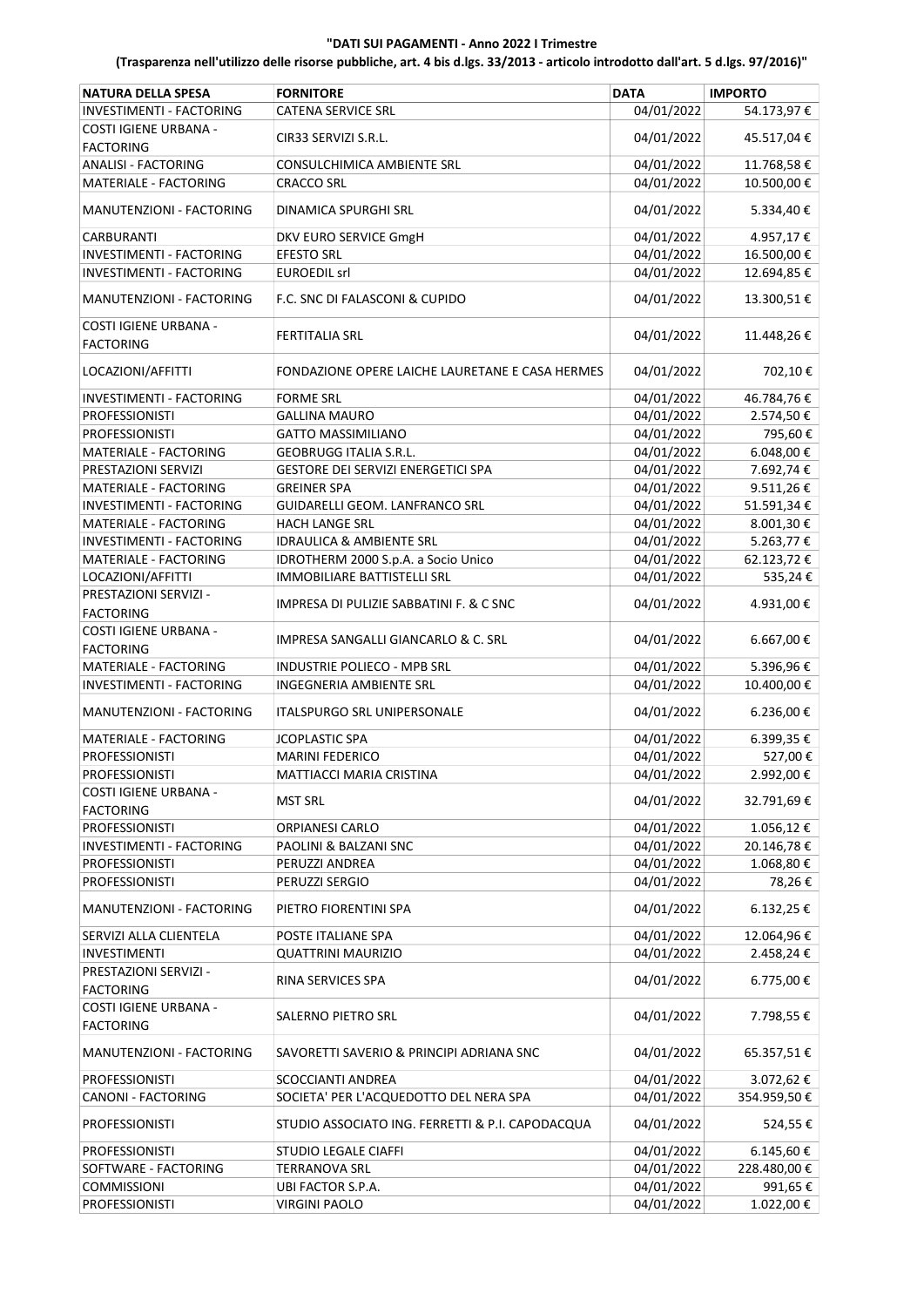| <b>NATURA DELLA SPESA</b>                      | <b>FORNITORE</b>                          | <b>DATA</b> | <b>IMPORTO</b> |
|------------------------------------------------|-------------------------------------------|-------------|----------------|
| COSTI IGIENE URBANA -<br><b>FACTORING</b>      | AIMAG SPA                                 | 05/01/2022  | 7.816,60€      |
| ACQUISTO EE/GAS - FACTORING                    | ASTEA ENERGIA SPA                         | 05/01/2022  | 122.183,05€    |
| ACQUISTO GAS COGENERAZIONE<br>- FACTORING      | ASTEA ENERGIA SPA                         | 05/01/2022  | 361.571,71€    |
| LOCAZIONI/AFFITTI                              | LUZI GIORGIO                              | 05/01/2022  | 561,14€        |
| <b>COSTI IGIENE URBANA</b>                     | CE.DI. MARCHE SOCIETA' COOPERATIVA        | 07/01/2022  | 1.385,80€      |
| <b>COMMISSIONI</b>                             | INTESA SANPAOLO S.P.A.                    | 07/01/2022  | 1.358,40€      |
| ACQUISTO ACQUA - FACTORING                     | ACQUAMBIENTE MARCHE SRL                   | 10/01/2022  | 42.847,34€     |
| ACQUISTO GAS COGENERAZIONE<br>- FACTORING      | <b>ASTEA ENERGIA SPA</b>                  | 10/01/2022  | 179.637,50€    |
| <b>TELEFONICHE</b>                             | <b>TIM SPA</b>                            | 10/01/2022  | 6.990,63€      |
| CANONI                                         | COMUNE DI OSIMO                           | 11/01/2022  | 1.199,52€      |
| MANUTENZIONI                                   | <b>GIAMPAOLI SRL</b>                      | 11/01/2022  | 800,00€        |
| COSTI IGIENE URBANA                            | <b>MST SRL</b>                            | 11/01/2022  | 160,58€        |
| PRESTAZIONI SERVIZI                            | <b>RETE AMBIENTE</b>                      | 11/01/2022  | 320,00€        |
| PRESTAZIONI SERVIZI                            | UTILITALIA SERVIZI SRL                    | 11/01/2022  | 750,00€        |
| NOLO/LEASING AUTOVEICOLI                       | Volkswagen Financial Services S.p.A.      | 11/01/2022  | 572,14€        |
| PRESTAZIONI SERVIZI                            | <b>RETE AMBIENTE</b>                      | 12/01/2022  | 466,00€        |
| SERVIZI PER LA CLIENTELA                       | POSTE ITALIANE SPA                        | 13/01/2022  | 2.771,58€      |
| ACQUISTO ACQUA - FACTORING                     | ACQUAMBIENTE MARCHE SRL                   | 17/01/2022  | 51.102,02€     |
| SERVIZI PER LA CLIENTELA -<br><b>FACTORING</b> | ANDREANI TRIBUTI SRL                      | 17/01/2022  | 38.074,52€     |
| NOLO/LEASING AUTOVEICOLI                       | <b>ES MOBILITY SRL</b>                    | 17/01/2022  | 68,03€         |
| INVESTIMENTI - FACTORING                       | Ga.Riv S.R.L.                             | 17/01/2022  | 40.251,72€     |
| <b>TELEFONICHE</b>                             | <b>GO INTERNET SPA</b>                    | 17/01/2022  | 75,00€         |
| <b>PROFESSIONISTI</b>                          | <b>PROG&amp;CONS SAS</b>                  | 17/01/2022  | 7.293,80€      |
| <b>COSTI DEPURAZIONE</b>                       | CENTRO MARCHE ACQUE SRL                   | 18/01/2022  | 190.956,53€    |
| <b>MATERIALE</b>                               | PIETRO FIORENTINI SPA                     | 18/01/2022  | 92,40€         |
| SERVIZI PER LA CLIENTELA                       | POSTE ITALIANE SPA                        | 18/01/2022  | 10.013,28€     |
| COSTI IGIENE URBANA                            | ECO.TRA.FIL. DI BALDI FT. & C. SNC        | 19/01/2022  | 447,80 €       |
| <b>MANUTENZIONI</b>                            | <b>EFESTO SRL</b>                         | 19/01/2022  | 350,00€        |
| CARBURANTI                                     | DKV EURO SERVICE GmgH                     | 20/01/2022  | 5.355,74€      |
| <b>MANUTENZIONI</b>                            | <b>ACCORRONI GALLIANO SNC</b>             | 21/01/2022  | 1.679,00€      |
| ACQUISTO EE/GAS - FACTORING                    | ASTEA ENERGIA SPA                         | 24/01/2022  | 137.760,49€    |
| ACQUISTO GAS COGENERAZIONE<br>- FACTORING      | <b>ASTEA ENERGIA SPA</b>                  | 24/01/2022  | 224.810,77€    |
| ACQUISTO EE/GAS                                | ASTEA ENERGIA SPA                         | 24/01/2022  | 16.783,72€     |
| CARBURANTI                                     | ANDREUCCI MARCO E C SAS                   | 25/01/2022  | 256,15€        |
| CARBURANTI                                     | BRACALENTE STEFANO STAZIONE SERVIZIO ESSO | 25/01/2022  | 1.038,07€      |
| PRESTAZIONI SERVIZI                            | GESTORE DEI MERCATI ENERGETICI SPA        | 25/01/2022  | 73,80€         |
| PRESTAZIONI SERVIZI                            | RECAR DI SEVERINI ARMANDO SNC             | 25/01/2022  | 45,49€         |
| CARBURANTI                                     | SIMONETTI MARIO SRL                       | 25/01/2022  | 1.490,09€      |
| <b>ACQUISTO EE/GAS</b>                         | ASTEA ENERGIA SPA                         | 26/01/2022  | 834,72€        |
| PRESTAZIONI SERVIZI                            | POSTE ITALIANE SPA                        | 26/01/2022  | 72,00€         |
| <b>COSTI IGIENE URBANA</b>                     | RIECO SPA                                 | 26/01/2022  | 457,50€        |
| MATERIALE                                      | SOFTWAREONE ITALIA SRL                    | 26/01/2022  | 528,00€        |
| <b>AUTOCONSUMI</b>                             | ASTEA - AUTOCONSUMI                       | 27/01/2022  | 1.630,36€      |
| MATERIALE                                      | <b>GILETTA SPA</b>                        | 27/01/2022  | 965,00€        |
| PRESTAZIONI SERVIZI                            | ABBREVIA SPA                              | 28/01/2022  | 731,60€        |
| MATERIALE                                      | ACQUA & TECNOLOGIA SRL                    | 28/01/2022  | 3.000,00 €     |
| MANUTENZIONI                                   | <b>APPOLLONI SRL</b>                      | 28/01/2022  | 6,00€          |
| SOFTWARE                                       | <b>APRA SPA</b>                           | 28/01/2022  | 4.800,00€      |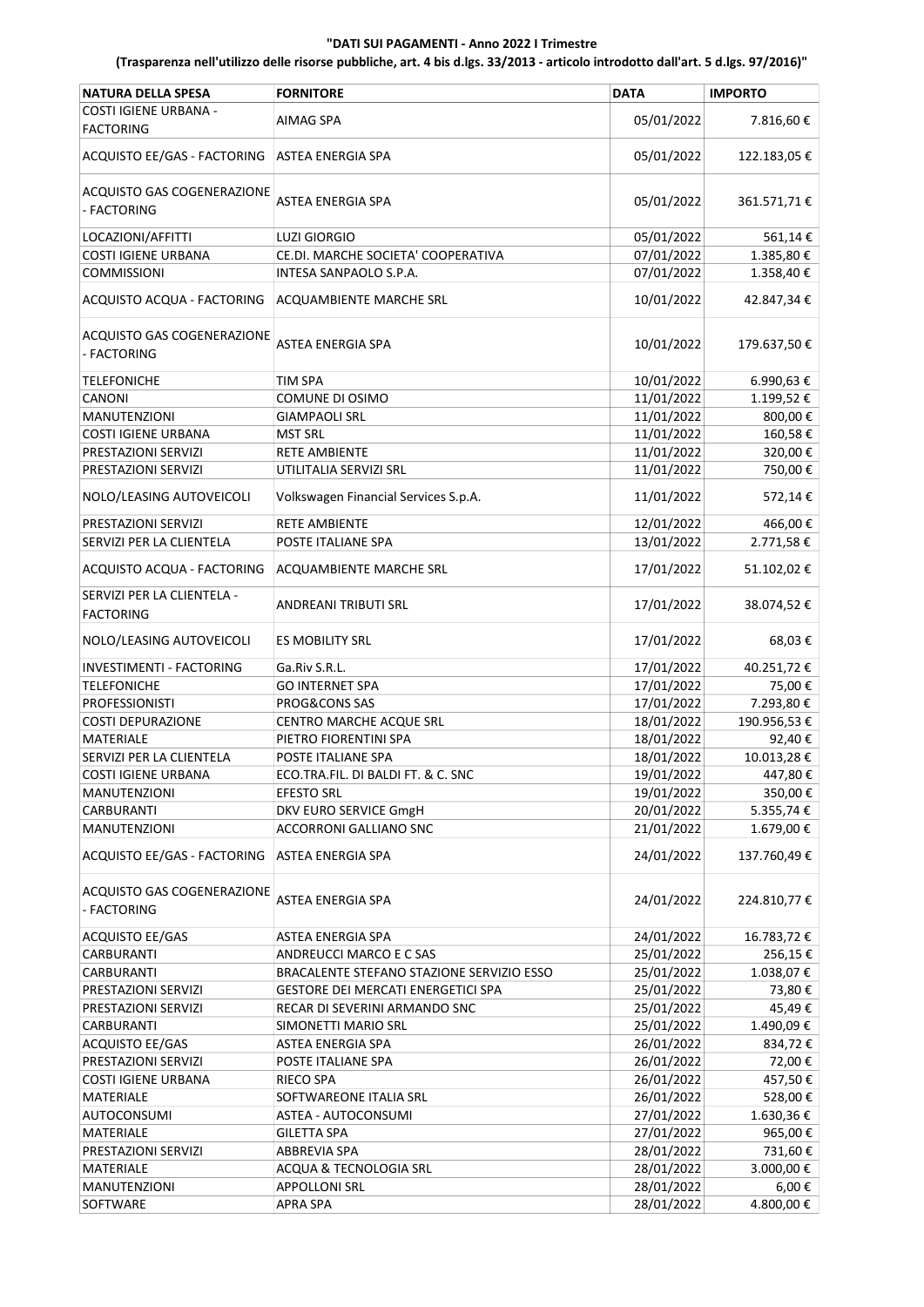| <b>NATURA DELLA SPESA</b>  | <b>FORNITORE</b>                                          | <b>DATA</b> | <b>IMPORTO</b> |
|----------------------------|-----------------------------------------------------------|-------------|----------------|
| CANONI                     | <b>ARPA MARCHE</b>                                        | 28/01/2022  | 188,63€        |
| PRESTAZIONI SERVIZI        | ATLANTE SOCIETA' COOPERATIVA SOCIALE ONLUS                | 28/01/2022  | 3.862,75€      |
| PRESTAZIONI SERVIZI        | <b>AXITEA SPA</b>                                         | 28/01/2022  | 86,88€         |
| <b>ACQUISTO ACQUA</b>      | AZIENDA PLURISERVIZI MACERATA SPA                         | 28/01/2022  | 947,59€        |
| PRESTAZIONI SERVIZI        | AZIENDA PLURISERVIZI MACERATA SPA                         | 28/01/2022  | 4,00€          |
| <b>MANUTENZIONI</b>        | AZZURRO CALOR SNC DI LUCONI, FRANCHINI E CARLINI          | 28/01/2022  | 238,00€        |
| MATERIALE                  | <b>BIANCHI INDUSTRIAL SPA</b>                             | 28/01/2022  | 321,10€        |
| SERVIZI PER IL PERSONALE   | <b>BIOS CENTER SRL</b>                                    | 28/01/2022  | 5.213,00€      |
| SERVIZI PER IL PERSONALE   | BIOS SAS DI ALESSANDRINI FRANCESCA & C.                   | 28/01/2022  | 1.014,97€      |
| <b>MANUTENZIONI</b>        | BM GRAFICA DI MASSIMO BAZZURRI                            | 28/01/2022  | 924,00€        |
| MATERIALE                  | <b>BONTEMPI MICHELE SRL</b>                               | 28/01/2022  | 130,00€        |
| <b>MATERIALE</b>           | <b>BOSICA SRL</b>                                         | 28/01/2022  | 110,00€        |
| <b>COSTI IGIENE URBANA</b> | <b>BRUTTI SRL</b>                                         | 28/01/2022  | 155,40€        |
| PRESTAZIONI SERVIZI        | BT & T CONSULENZA S.R.L.                                  | 28/01/2022  | 2.500,00€      |
| MATERIALE                  | <b>CAGI SRL</b>                                           | 28/01/2022  | 1.072,10€      |
| MATERIALE                  | CAMBIELLI EDILFRIULI SPA                                  | 28/01/2022  | 1.556,05€      |
| MATERIALE                  | <b>CARABELLI SRL</b>                                      | 28/01/2022  | 588,00€        |
| <b>COSTI IGIENE URBANA</b> | CARBONAFTA & CARBOMETALLI SRL                             | 28/01/2022  | 2.279,25€      |
| MATERIALE                  | CARLO CAGNONI SPA                                         | 28/01/2022  | 1.336,42€      |
| PRESTAZIONI SERVIZI        | CENTRO ASSISTENZA ECOLOGICA SRL                           | 28/01/2022  | 660,00€        |
| <b>COSTI IGIENE URBANA</b> | CENTRO MARCHE ACQUE SRL                                   | 28/01/2022  | 2.201,83€      |
| <b>MANUTENZIONI</b>        | CHIAVI SERRATURE OSIMO SNC                                | 28/01/2022  | 152,35€        |
| PRESTAZIONI SERVIZI        | Cieffe Multiservizi Srl                                   | 28/01/2022  | 1.200,00€      |
| INVESTIMENTI               | CIMAF SNC DI CESARI & CESARETTI                           | 28/01/2022  | 5.955,00€      |
| INVESTIMENTI               | CMP S.R.L.                                                | 28/01/2022  | 850,00€        |
| MATERIALE                  | Colabeton S.r.l.                                          | 28/01/2022  | 350,00€        |
| ALTRI FORNIT. RESIDUALI    | COOPERATIVA SOCIALE TERRA E VITA                          | 28/01/2022  | 235,45€        |
| <b>MATERIALE</b>           | CPL CONCORDIA SOC. COOP a.r.l.                            | 28/01/2022  | 592,00€        |
| PRESTAZIONI SERVIZI        | <b>CREDEMTEL SPA</b>                                      | 28/01/2022  | 970,51€        |
| MATERIALE                  | DE.CO.MAC snc DI GUAZZARONI STEFANO C.                    | 28/01/2022  | 315,00€        |
| MATERIALE                  | DELTA SEGNALETICA SRL                                     | 28/01/2022  | 2.010,99€      |
| <b>MANUTENZIONI</b>        | DINAMICA SPURGHI SRL                                      | 28/01/2022  | 887,50€        |
| SERVIZI PER IL PERSONALE   | <b>DOCEO GROUP SRL</b>                                    | 28/01/2022  | 600,00€        |
| MATERIALE                  | <b>ECOLINE ANTICORROSION DIVISION SRL</b>                 | 28/01/2022  | 258,00€        |
| <b>COSTI IGIENE URBANA</b> | <b>ECOLOGICA MARCHE SRL</b>                               | 28/01/2022  | 255,50€        |
| MATERIALE                  | <b>EDIF SPA</b>                                           | 28/01/2022  | 2.639,77€      |
| <b>MATERIALE</b>           | EFFEBI SPA                                                | 28/01/2022  | 1.952,01€      |
| MATERIALE                  | EFFELLE SAS Di F. MONTECCHIANI & C.                       | 28/01/2022  | 1.088,87€      |
| <b>MANUTENZIONI</b>        | ELETTRICA S.R.L.                                          | 28/01/2022  | 790,00€        |
| MATERIALE                  | ELETTROCHIMICA CECI SPA                                   | 28/01/2022  | 232,05€        |
| MATERIALE                  | ELETTROMECCANICA FAGGIOLATI SRL                           | 28/01/2022  | 1.147,00€      |
| MATERIALE                  | ELETTROMECCANICA PIERPAOLI SNC DI PIERPAOLI DEVID<br>& C. | 28/01/2022  | 85,00€         |
| <b>COSTI IGIENE URBANA</b> | <b>ERREBI GRAFICHE RIPESI SRL</b>                         | 28/01/2022  | 688,40€        |
| MATERIALE                  | <b>EUROSINTEX SRL</b>                                     | 28/01/2022  | 2.019,60€      |
| SOFTWARE                   | <b>EVOTRE SRL</b>                                         | 28/01/2022  | 2.000,00€      |
| PRESTAZIONI SERVIZI        | <b>EXEO SRL</b>                                           | 28/01/2022  | 2.000,00 €     |
| <b>MANUTENZIONI</b>        | F.A.P.I. SRL                                              | 28/01/2022  | 65,00€         |
| MATERIALE                  | F.A.P.I. SRL                                              | 28/01/2022  | 1.960,00€      |
| MANUTENZIONI               | F.LLI COLA SNC DI GENESIO IVANO FRANCESCO                 | 28/01/2022  | 177,10€        |
| <b>INVESTIMENTI</b>        | <b>FAVA MASSIMO</b>                                       | 28/01/2022  | 2.300,00€      |
| <b>TRASPORTI</b>           | FERCAM S.P.A.                                             | 28/01/2022  | 30,87€         |
| MATERIALE                  | <b>FLAMINI SRL</b>                                        | 28/01/2022  | 977,00€        |
| MATERIALE                  | FONDERIA MINNOZZI SRL                                     | 28/01/2022  | 2.832,50€      |
| MATERIALE                  | FORME SRL                                                 | 28/01/2022  | 8.740,00 €     |
| SOFTWARE                   | FORMULA IMPRESOFT SPA                                     | 28/01/2022  | 1.400,00 €     |
| <b>COSTI IGIENE URBANA</b> | <b>FRANCIONI LUCIANO</b>                                  | 28/01/2022  | 832,00€        |
| MATERIALE                  | <b>GF RICAMBI SRL</b>                                     | 28/01/2022  | 691,72€        |
| INVESTIMENTI               | <b>GHERGOSTRADE SNC</b>                                   | 28/01/2022  | 148.535,37 €   |
| <b>MANUTENZIONI</b>        | <b>GIACCHE' SRL</b>                                       | 28/01/2022  | 24,70€         |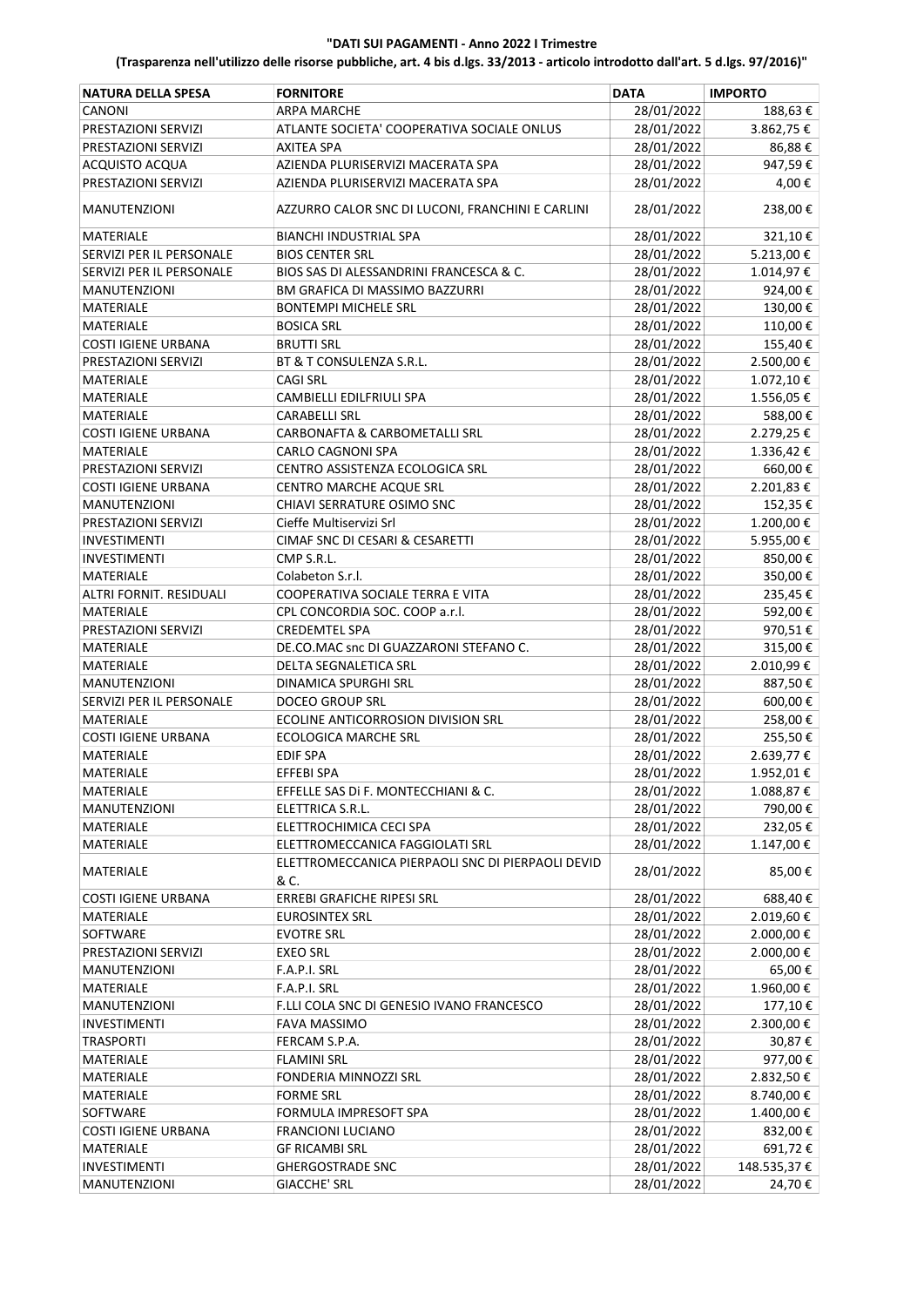| <b>NATURA DELLA SPESA</b>  | <b>FORNITORE</b>                                | <b>DATA</b> | <b>IMPORTO</b> |
|----------------------------|-------------------------------------------------|-------------|----------------|
| NOLO/LEASING AUTOVEICOLI   | <b>GILMAR SRL</b>                               | 28/01/2022  | 4.200,00€      |
| MATERIALE                  | <b>GOLMAR ADRIATICA SRL</b>                     | 28/01/2022  | 1.085,50€      |
| <b>MANUTENZIONI</b>        | GOMMAUTO DI PAOLUCCI & C. SNC                   | 28/01/2022  | 1.275,86€      |
| MATERIALE                  | <b>GREINER SPA</b>                              | 28/01/2022  | 214,50€        |
| MATERIALE                  | <b>HANS BRAND SRL</b>                           | 28/01/2022  | 559,20€        |
| <b>ACQUISTO ACQUA</b>      | HIDROCOSTRUZIONI SRL                            | 28/01/2022  | 2.400,00€      |
| <b>MATERIALE</b>           | <b>HILTI ITALIA SPA</b>                         | 28/01/2022  | 299,00€        |
| SERVIZI ALLA CLIENTELA     | <b>IMBALPLAST SRL</b>                           | 28/01/2022  | 2.086,86€      |
| MATERIALE                  | IME SERVICE SRL                                 | 28/01/2022  | 3.723,00€      |
| <b>MANUTENZIONI</b>        | <b>IMETER SRL</b>                               | 28/01/2022  | 62,62€         |
| <b>MATERIALE</b>           | <b>IMETER SRL</b>                               | 28/01/2022  | 5.254,13€      |
| MATERIALE                  | IMSYSTEM DI MASCIA IGNAZIO                      | 28/01/2022  | 214,00€        |
| MATERIALE                  | <b>INTERSERVICE SRL</b>                         | 28/01/2022  | 78,75€         |
|                            |                                                 | 28/01/2022  |                |
| PRESTAZIONI SERVIZI        | <b>JANUX SRL</b>                                |             | 480,00€        |
| MATERIALE                  | JOOG SRL                                        | 28/01/2022  | 576,00€        |
| PRESTAZIONI SERVIZI        | <b>KEYPASS SRL</b>                              | 28/01/2022  | 69,00€         |
| MATERIALE                  | L.P. FERRAMENTA di LUCA PRINCIPI                | 28/01/2022  | 396,00€        |
| MATERIALE                  | LA.M. SERVICE DI MENGHI L.                      | 28/01/2022  | 720,00€        |
| <b>COSTI IGIENE URBANA</b> | LAMPA PACKAGING SRL                             | 28/01/2022  | 1.405,60€      |
| <b>MANUTENZIONI</b>        | <b>MAC SRL</b>                                  | 28/01/2022  | 909,00€        |
| MATERIALE                  | ME.TE.MA. SRL                                   | 28/01/2022  | 600,00€        |
| MATERIALE                  | MECCANICA SEGRINO SRL                           | 28/01/2022  | 1.463,40€      |
| INVESTIMENTI               | MORETTI ANTONIO & C. SNC                        | 28/01/2022  | 2.949,62€      |
| <b>MANUTENZIONI</b>        | MOVISERVICE DI PRESENTI ROSSANO & C.SNC         | 28/01/2022  | 603,00€        |
| <b>MANUTENZIONI</b>        | <b>MOVITEC SRL</b>                              | 28/01/2022  | 240,00€        |
| MATERIALE                  | <b>MOVITEC SRL</b>                              | 28/01/2022  | 120,00€        |
| <b>COSTI IGIENE URBANA</b> | <b>MST SRL</b>                                  | 28/01/2022  | 249,60€        |
| <b>MANUTENZIONI</b>        | <b>NEW HOUSE SPA</b>                            | 28/01/2022  | 1.752,00€      |
| <b>MANUTENZIONI</b>        | NUOVA AUTOCARROZZERIA FUTURA SNC                | 28/01/2022  | 410,00€        |
| <b>MANUTENZIONI</b>        | NUOVA CARROZZERIA ADRIATICA SNC                 | 28/01/2022  | 355,00€        |
| MATERIALE                  | NUOVA SAPI SRL                                  | 28/01/2022  | 744,99€        |
| MATERIALE                  | O.R.D.I. SAS DI MARCHIONNE G. & C.              | 28/01/2022  | 618,00€        |
|                            | OFFICINA MECCANICA 3M SNC DI MOSCA G. - MENGONI |             |                |
| <b>MANUTENZIONI</b>        | E. - MANGARRE D.                                | 28/01/2022  | 808,11€        |
| MATERIALE                  | OFFICINE RIGAMONTI SPA                          | 28/01/2022  | 70,11€         |
| <b>MANUTENZIONI</b>        | <b>OPI SRL</b>                                  | 28/01/2022  | 3.600,20€      |
| <b>MANUTENZIONI</b>        | OTIS SERVIZI SRL                                | 28/01/2022  | 219,00€        |
| MATERIALE                  | P&C COMPUTER SRL                                | 28/01/2022  | 69,00€         |
| PRESTAZIONI SERVIZI        | PACI FRANCESCA                                  | 28/01/2022  | 300,00€        |
| MANUTENZIONI               | PARADIGMA DI MASSIMO PIERMARIA                  | 28/01/2022  | 480,00€        |
| MATERIALE                  | PEPA TRASPORTI SRL                              | 28/01/2022  | 800,00€        |
| SERVIZI PER IL PERSONALE   | PICCHIO CREATORI DI SENSAZIONI SRL              | 28/01/2022  | 5.649,90€      |
| <b>MANUTENZIONI</b>        | PIETRO FIORENTINI SPA                           | 28/01/2022  | 8.290,00€      |
| MATERIALE                  | PIETRO FIORENTINI SPA                           | 28/01/2022  | 3.920,00€      |
| <b>MANUTENZIONI</b>        | PIRANI SAS DI PIRANI DAMIANO E C.               | 28/01/2022  | 2.931,34€      |
| PRESTAZIONI SERVIZI        | PRESSCOM SRL                                    | 28/01/2022  | 3.150,00€      |
| LOCAZIONI/AFFITTI          | PRISMA IMMOBILIARE SRL                          | 28/01/2022  | 3.650,00€      |
| NOLO/LEASING AUTOVEICOLI   | PROGRAM DI AUTONOLEGGIO FIORENTINO SRL          | 28/01/2022  | 7.366,03€      |
| MATERIALE                  | <b>PSP SRL</b>                                  | 28/01/2022  | 1.308,00 €     |
| MATERIALE                  | PUNTO VERDE OSIMO SRL                           | 28/01/2022  | 885,00€        |
| PRESTAZIONI SERVIZI        | R&S ADVISORY S.R.L.                             | 28/01/2022  |                |
|                            |                                                 |             | 5.250,00 €     |
| MATERIALE                  | <b>RACI SRL</b>                                 | 28/01/2022  | 3.904,00€      |
| MATERIALE                  | REMATARLAZZI SPA                                | 28/01/2022  | 4.191,20€      |
| <b>COSTI IGIENE URBANA</b> | RIECO SPA                                       | 28/01/2022  | 971,50€        |
| PRESTAZIONI SERVIZI        | RINA SERVICES SPA                               | 28/01/2022  | 210,00€        |
| MATERIALE                  | RIV RUBINETTERIE ITALIANE VELATTA SPA           | 28/01/2022  | 1.280,00€      |
| MATERIALE                  | RUBINETTERIE BRESCIANE BONOMI SPA               | 28/01/2022  | 1.086,00€      |
| MATERIALE                  | SAUBER & SAUBER SRLS                            | 28/01/2022  | 1.030,00€      |
| MATERIALE                  | SEAR SNC DI BRACONI G. & M.                     | 28/01/2022  | 1.144,56 €     |
| <b>MANUTENZIONI</b>        | <b>SEBACH SPA</b>                               | 28/01/2022  | 625,00€        |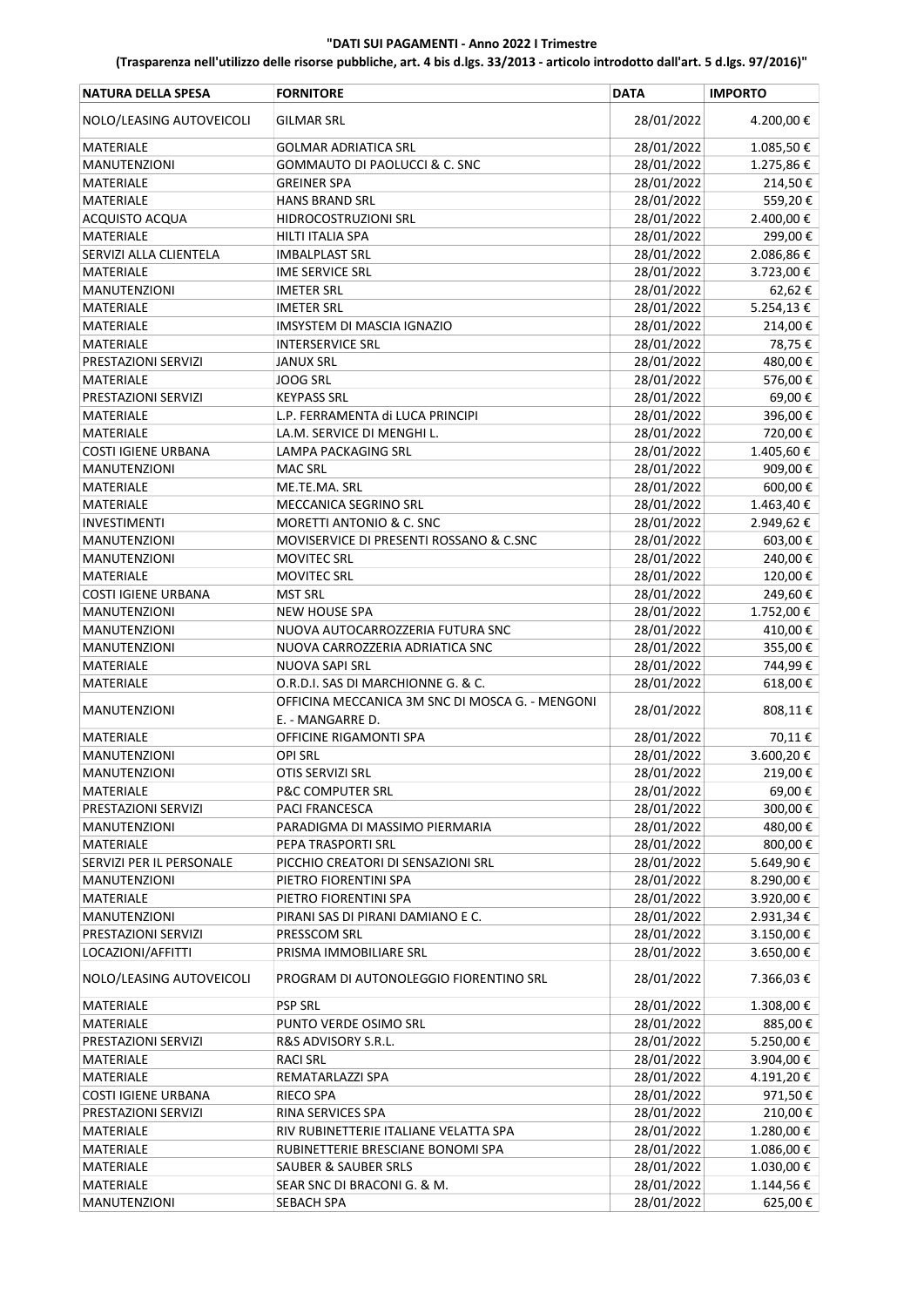| <b>NATURA DELLA SPESA</b>                        | <b>FORNITORE</b>                                       | <b>DATA</b> | <b>IMPORTO</b> |
|--------------------------------------------------|--------------------------------------------------------|-------------|----------------|
| MATERIALE                                        | SECURITY WORK DI CASTIGNANI EGIDIO                     | 28/01/2022  | 1.242,00 €     |
| MATERIALE                                        | SERTEN snc DI SENIGAGLIESI MARIO & C.                  | 28/01/2022  | 210,00€        |
| <b>MANUTENZIONI</b>                              | SICE S.P.A                                             | 28/01/2022  | 1.200,00€      |
| NOLO/LEASING AUTOVEICOLI                         | Sifà S.p.A.                                            | 28/01/2022  | 909,00€        |
| MATERIALE                                        | SIGMA CONSULTING SRLS                                  | 28/01/2022  | 3.120,00€      |
| MATERIALE                                        | <b>SILWA SRL</b>                                       | 28/01/2022  | 82,80€         |
| MATERIALE                                        | SIR SAFETY SYSTEM SPA UNIPERSONALE                     | 28/01/2022  | 3.531,84€      |
| <b>MANUTENZIONI</b>                              | STACCHIETTI SERVICE SRL                                | 28/01/2022  | 323,91€        |
| <b>MATERIALE</b>                                 | <b>STURA SRL</b>                                       | 28/01/2022  | 780,00€        |
| <b>COSTI IGIENE URBANA</b>                       | T.M. DI EREDI MARCHIONNI NELLO & C. SRL                | 28/01/2022  | 2.767,95€      |
| <b>INVESTIMENTI</b>                              | TALEA CONSULTING SRL                                   | 28/01/2022  | 1.500,00€      |
| SOFTWARE                                         | TALEA CONSULTING SRL                                   | 28/01/2022  | 225,00€        |
| MATERIALE                                        | TELETECNICA SRL                                        | 28/01/2022  | 3.850,00€      |
| <b>MANUTENZIONI</b>                              | TERMOTECNICA DM SNC DI ACCIARRI D. & STACCHIOTTI<br>M. | 28/01/2022  | 101,81€        |
| MATERIALE                                        | <b>TESTO SPA</b>                                       | 28/01/2022  | 250,00€        |
| <b>MATERIALE</b>                                 | <b>THERMOVAPOR SRL</b>                                 | 28/01/2022  | 612,42€        |
| <b>TELEFONICHE</b>                               | TIM SPA                                                | 28/01/2022  | 5.511,69€      |
| <b>TELEFONICHE</b>                               | TIM SPA                                                | 28/01/2022  | 60,72€         |
| <b>TRASPORTI</b>                                 | TNT GLOBAL EXPRESS SPA                                 | 28/01/2022  | 38,03€         |
| <b>COSTI IGIENE URBANA</b>                       | TRASPORTI ECOLOGICI CIRIONI ARDUINO SRL                | 28/01/2022  | 653,76€        |
| <b>INVESTIMENTI</b>                              | VACCARINI UFFICIO SRL                                  | 28/01/2022  | 222,00€        |
| MATERIALE                                        | VE.MA.PLA. SRL                                         | 28/01/2022  | 3.878,98€      |
| PRESTAZIONI SERVIZI                              | VEDETTA 2 MONDIALPOL SPA                               | 28/01/2022  | 915,00€        |
| <b>TELEFONICHE</b>                               | VODAFONE ITALIA S.P.A.                                 | 28/01/2022  | 3,90€          |
| MATERIALE                                        | <b>WURTH SRL</b>                                       | 28/01/2022  | 12,59€         |
| <b>MANUTENZIONI</b>                              | Z.P.Z. MACCHINE AGRICOLE SRL                           | 28/01/2022  | 1.080,00€      |
| <b>TRASPORTI</b>                                 | AUTOSTRADE PER L'ITALIA SPA                            | 30/01/2022  | 382,95€        |
| TRASPORTI                                        | <b>TELEPASS SPA</b>                                    | 30/01/2022  | 6,20€          |
| <b>COSTI DEPURAZIONE -</b><br><b>FACTORING</b>   | ACQUAMBIENTE MARCHE SRL                                | 31/01/2022  | 100.086,33€    |
| MANUTENZIONI - FACTORING                         | <b>ACQUANET SRL</b>                                    | 31/01/2022  | 5.615,00€      |
| COSTI IGIENE URBANA -<br><b>FACTORING</b>        | AIMAG SPA                                              | 31/01/2022  | 10.451,60€     |
| NOLO/LEASING AUTOVEICOLI                         | ALD AUTOMOTIVE ITALIA SRL                              | 31/01/2022  | 488,79€        |
| LAVORO INTERINALE -<br><b>FACTORING</b>          | ALI AGENZIA PER IL LAVORO SPA                          | 31/01/2022  | 9.281,40€      |
| ANALISI - FACTORING                              | AMBIENTE LABORATORIO ANALISI DI CAPPELLA G.&C. SAS     | 31/01/2022  | 19.260,30€     |
| CANONI                                           | <b>ANAS SPA</b>                                        | 31/01/2022  | 8.987,31€      |
| COSTI IGIENE URBANA                              | ASET spa                                               | 31/01/2022  | 5.733,02€      |
| PRESTAZIONI SERVIZI -<br><b>FACTORING</b>        | ATLANTE SOCIETA' COOPERATIVA SOCIALE ONLUS             | 31/01/2022  | 2.475,00€      |
| <b>COSTI IGIENE URBANA -</b><br><b>FACTORING</b> | AZIENDA SERVIZI AMBIENTALI SRL                         | 31/01/2022  | 18.773,22€     |
| MANUTENZIONI - FACTORING                         | <b>BLUPURA SRL</b>                                     | 31/01/2022  | 5.880,00 €     |
| <b>COMMISSIONI</b>                               | <b>BPER BANCA SPA</b>                                  | 31/01/2022  | 8.016,60€      |
| PRESTAZIONI SERVIZI -<br><b>FACTORING</b>        | BT & T CONSULENZA S.R.L.                               | 31/01/2022  | 3.325,00 €     |
| CARBURANTI - FACTORING                           | CARBONAFTA & CARBOMETALLI SRL                          | 31/01/2022  | 14.732,12€     |
| COSTI IGIENE URBANA -                            |                                                        |             |                |
| <b>FACTORING</b>                                 | CIR33 SERVIZI S.R.L.                                   | 31/01/2022  | 43.460,62€     |
| <b>ANALISI - FACTORING</b>                       | CONSULCHIMICA AMBIENTE SRL                             | 31/01/2022  | 7.310,65€      |
| INVESTIMENTI - FACTORING                         | D.M. INDUSTRIALE SRL                                   | 31/01/2022  | 20.350,00 €    |
| INVESTIMENTI - FACTORING                         | <b>DALMAZI SRL</b>                                     | 31/01/2022  | 90.908,34€     |
| INVESTIMENTI - FACTORING                         | DRILLING SOLUTIONS SRL                                 | 31/01/2022  | 15.450,00€     |
| INVESTIMENTI - FACTORING                         | DUFERCO ENERGIA SPA                                    | 31/01/2022  | 57.000,00€     |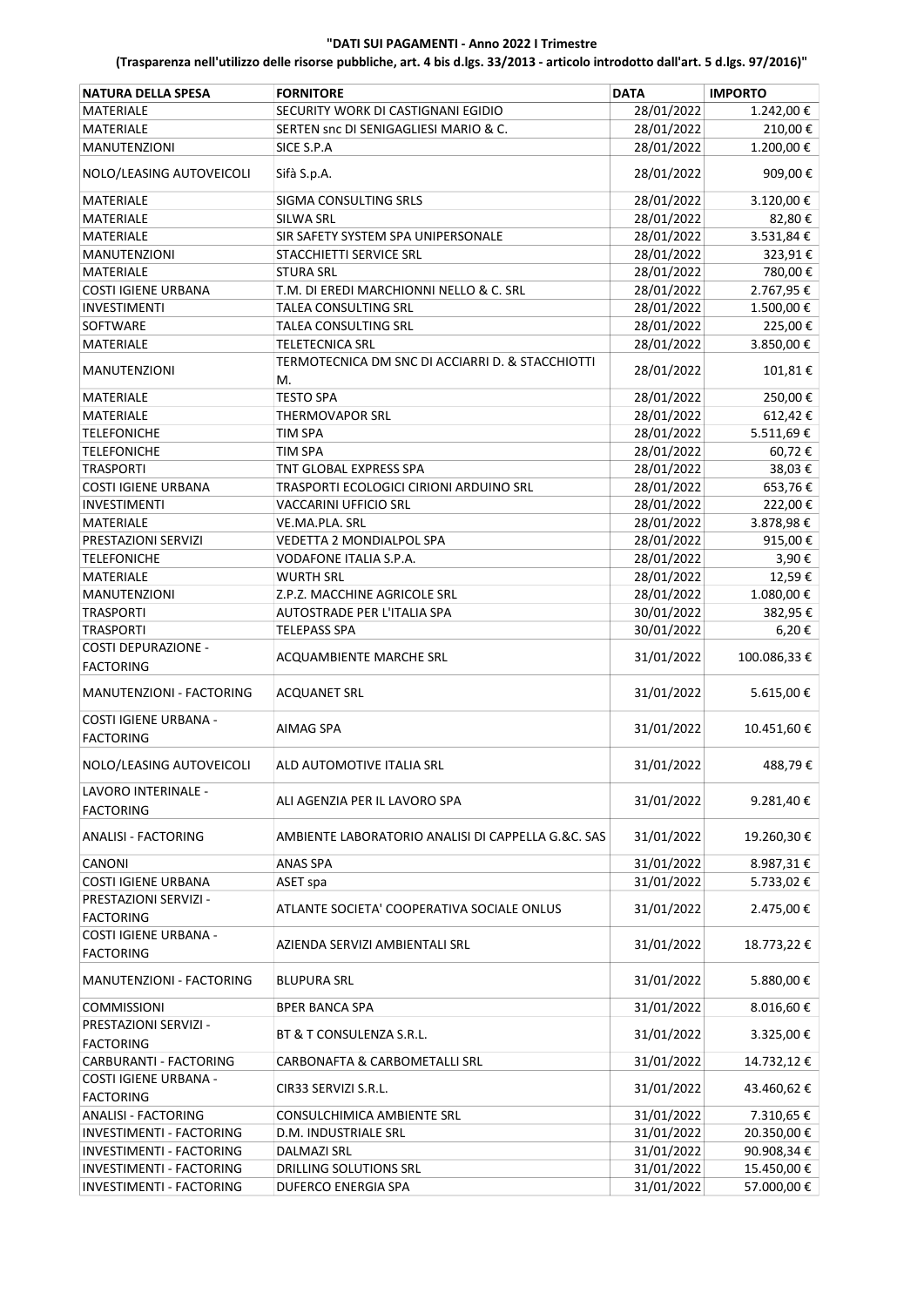| <b>NATURA DELLA SPESA</b>                        | <b>FORNITORE</b>                                   | <b>DATA</b> | <b>IMPORTO</b> |
|--------------------------------------------------|----------------------------------------------------|-------------|----------------|
| <b>COSTI IGIENE URBANA -</b><br><b>FACTORING</b> | <b>ECOSTAR SRL</b>                                 | 31/01/2022  | 6.000,00€      |
| MANUTENZIONI - FACTORING                         | F.C. SNC DI FALASCONI & CUPIDO                     | 31/01/2022  | 19.439,29€     |
| COSTI IGIENE URBANA -<br><b>FACTORING</b>        | <b>FERTITALIA SRL</b>                              | 31/01/2022  | 14.514,54€     |
| INVESTIMENTI - FACTORING                         | <b>FORME SRL</b>                                   | 31/01/2022  | 8.500,00 €     |
| INVESTIMENTI - FACTORING                         | FRANCINELLA ENRICO SRL                             | 31/01/2022  | 109.301,74€    |
| MANUTENZIONI - FACTORING                         | <b>FRANCINELLA ENRICO SRL</b>                      | 31/01/2022  | 816,62€        |
| MATERIALE                                        | <b>FUTURA SPA</b>                                  | 31/01/2022  | 1.122,20€      |
| INVESTIMENTI - FACTORING                         | <b>GENERAL IMPIANTI SRL</b>                        | 31/01/2022  | 8.910,00€      |
| PRESTAZIONI SERVIZI                              | GESTORE DEI SERVIZI ENERGETICI SPA                 | 31/01/2022  | 758,43€        |
| PRESTAZIONI SERVIZI -                            | IMPRESA DI PULIZIE SABBATINI F. & C SNC            | 31/01/2022  | 4.779,00€      |
| <b>FACTORING</b><br>COSTI IGIENE URBANA -        | IMPRESA SANGALLI GIANCARLO & C. SRL                | 31/01/2022  | 6.854,50€      |
| <b>FACTORING</b>                                 |                                                    |             |                |
| MANUTENZIONI - FACTORING                         | <b>ITALSPURGO SRL UNIPERSONALE</b>                 | 31/01/2022  | 4.160,00€      |
| MATERIALE - FACTORING                            | KLEINE KESSEL S.R.L.                               | 31/01/2022  | 4.356,00€      |
| <b>INVESTIMENTI - FACTORING</b>                  | L.F. Falegnameria di Fabrizio Lardini              | 31/01/2022  | 15.502,00€     |
| INVESTIMENTI - FACTORING                         | M.I.S.A. MECCANICHE IDROELETTRICHE SERVICE ARZIGNA | 31/01/2022  | 39.160,00€     |
| MATERIALE - FACTORING<br>COSTI IGIENE URBANA -   | <b>METALSISTEM MARCHE SRL</b>                      | 31/01/2022  | 23.915,31€     |
| <b>FACTORING</b>                                 | <b>MST SRL</b>                                     | 31/01/2022  | 36.989,15€     |
| INVESTIMENTI - FACTORING                         | NEWALL SR.L.                                       | 31/01/2022  | 27.643,90€     |
| MATERIALE - FACTORING                            | PICENUM PLAST SPA                                  | 31/01/2022  | 17.535,00€     |
| MANUTENZIONI - FACTORING                         | PIETRO FIORENTINI SPA                              | 31/01/2022  | 16.334,80€     |
| MATERIALE - FACTORING                            | RIVECO GENERAL SIDER SPA                           | 31/01/2022  | 41.019,00€     |
| MANUTENZIONI - FACTORING                         | S.I.T. S.c.p.A.                                    | 31/01/2022  | 23.424,48€     |
| COSTI IGIENE URBANA -<br><b>FACTORING</b>        | <b>SALERNO PIETRO SRL</b>                          | 31/01/2022  | 5.553,70€      |
| MATERIALE - FACTORING                            | WATERTECH SPA                                      | 31/01/2022  | 22.849,00€     |
| NOLO/LEASING AUTOVEICOLI                         | ALBA LEASING S.P.A.                                | 01/02/2022  | 1.639,65€      |
| NOLO/LEASING AUTOVEICOLI                         | ARVAL SERVICE LEASE ITALIA SPA                     | 01/02/2022  | 6.616,18€      |
| NOLO/LEASING AUTOVEICOLI                         | <b>BNL LEASING SPA</b>                             | 01/02/2022  | 5.959,11€      |
| <b>CARBURANTI</b>                                | <b>GIACCHETTA MARIO</b>                            | 01/02/2022  | 26.319,00€     |
| NOLO/LEASING AUTOVEICOLI                         | <b>ICCREA BANCAIMPRESA SPA</b>                     | 01/02/2022  | 9.203,46€      |
| MATERIALE                                        | <b>LINDE GAS ITALIA SRL</b>                        | 01/02/2022  | 156,21€        |
| <b>MATERIALE</b>                                 | OFFICE DEPOT ITALIA SRL                            | 01/02/2022  | 547,80€        |
| MATERIALE                                        | SHELLRENT SRL                                      | 01/02/2022  | 629,90€        |
| <b>PROFESSIONISTI</b>                            | Studio Legale Prof. Avv. Maurizio Cinelli          | 01/02/2022  | 614,56€        |
| <b>TELEFONICHE</b>                               | TIM SPA                                            | 01/02/2022  | 23,07€         |
| <b>TELEFONICHE</b>                               | WIND TRE SPA                                       | 01/02/2022  | 2.047,90€      |
| <b>COMMISSIONI</b>                               | <b>BPER BANCA SPA</b>                              | 02/02/2022  | 21,50€         |
| SERVIZI PER LA CLIENTELA                         | POSTE ITALIANE SPA                                 | 02/02/2022  | 6.261,14€      |
| <b>MATERIALE</b>                                 | SHELLRENT SRL                                      | 02/02/2022  | 155,98€        |
| <b>PROFESSIONISTI</b>                            | <b>ANDREONI ROBERTO</b>                            | 03/02/2022  | 1.036,62€      |
| LOCAZIONI/AFFITTI                                | FONDAZIONE OPERE LAICHE LAURETANE E CASA HERMES    | 03/02/2022  | 702,10€        |
| <b>PROFESSIONISTI</b>                            | <b>GATTO MASSIMILIANO</b>                          | 03/02/2022  | 795,60€        |
| <b>PROFESSIONISTI</b>                            | <b>ORPIANESI CARLO</b>                             | 03/02/2022  | 1.554,55€      |
| <b>PROFESSIONISTI</b>                            | PERUZZI ANDREA                                     | 03/02/2022  | 961,92€        |
| <b>PROFESSIONISTI</b>                            | PERUZZI SERGIO                                     | 03/02/2022  | 1.354,04€      |
| <b>PROFESSIONISTI</b>                            | SCOCCIANTI ANDREA                                  | 03/02/2022  | 112,20€        |
|                                                  |                                                    |             |                |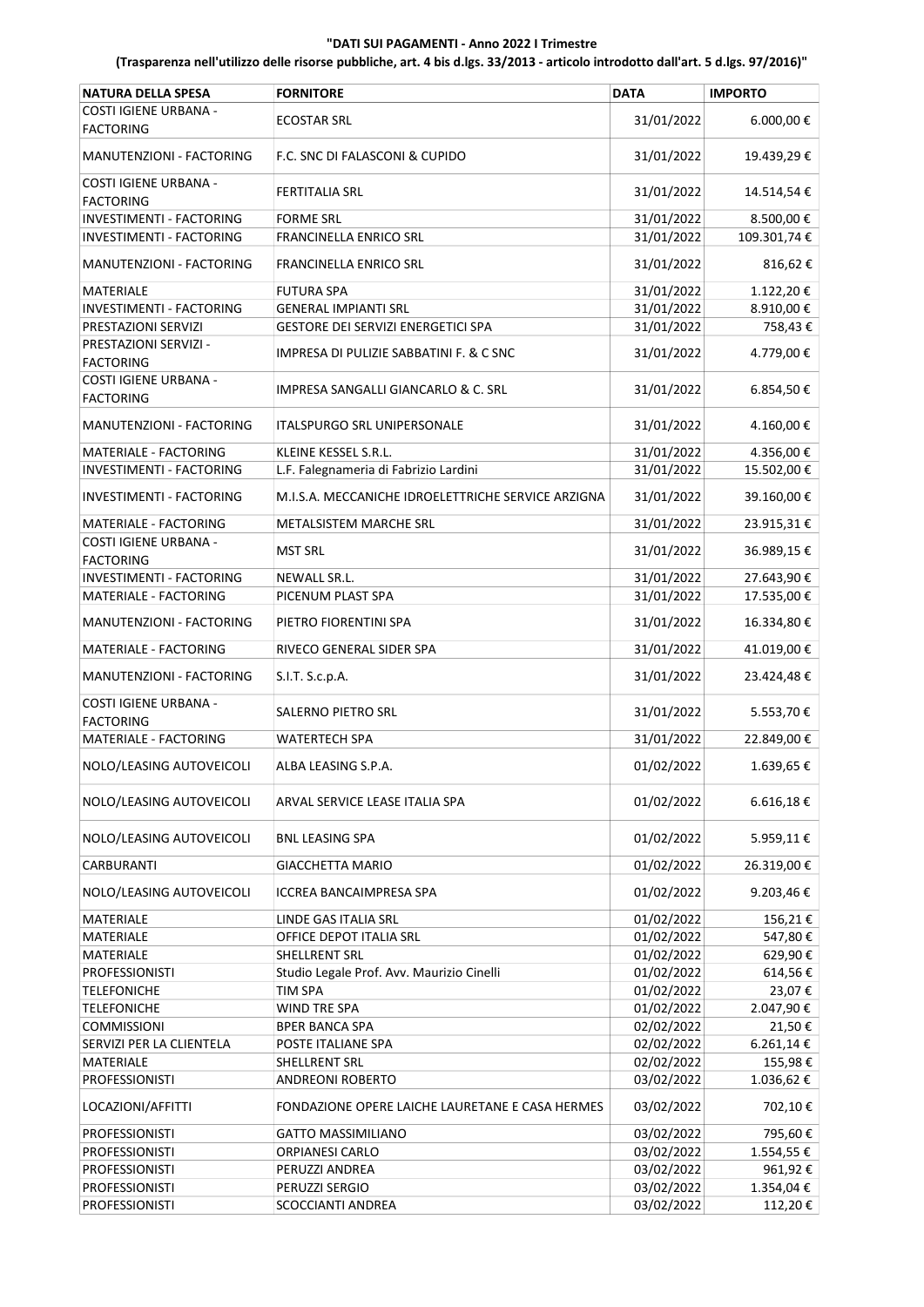| <b>NATURA DELLA SPESA</b>                 | <b>FORNITORE</b>                                      | <b>DATA</b> | <b>IMPORTO</b> |
|-------------------------------------------|-------------------------------------------------------|-------------|----------------|
| <b>PROFESSIONISTI</b>                     | STUDIO ASSOCIATO ING. FERRETTI & P.I. CAPODACQUA      | 03/02/2022  | 928,71€        |
| <b>PROFESSIONISTI</b>                     | STUDIO LEGALE ASSOCIATO PANGRAZI FATI<br>POZZODIVALLE | 03/02/2022  | 101,54€        |
| SOFTWARE                                  | <b>TEAMSYSTEM SPA</b>                                 | 03/02/2022  | 6.258,78€      |
| <b>COSTI IGIENE URBANA</b>                | CE.DI. MARCHE SOCIETA' COOPERATIVA                    | 04/02/2022  | 427,00€        |
| <b>CARBURANTI</b>                         | DKV EURO SERVICE GmgH                                 | 04/02/2022  | 4.131,48€      |
| <b>COSTI IGIENE URBANA</b>                | ECO.TRA.FIL. DI BALDI FT. & C. SNC                    | 04/02/2022  | 414,00€        |
| <b>COSTI IGIENE URBANA</b>                | <b>ERMES SRL</b>                                      | 04/02/2022  | 131,10€        |
| <b>COMMISSIONI</b>                        | INTESA SANPAOLO S.P.A.                                | 04/02/2022  | 1.466,51€      |
| LOCAZIONI/AFFITTI                         | <b>LUZI GIORGIO</b>                                   | 04/02/2022  | 561,14€        |
| <b>TRASPORTI</b>                          | <b>TRK SRL</b>                                        | 04/02/2022  | 1.503,50€      |
| <b>COSTI IGIENE URBANA</b>                | <b>COREPLA</b>                                        | 07/02/2022  | 4.777,58€      |
| <b>COSTI IGIENE URBANA</b>                | <b>GIANO SRL</b>                                      | 07/02/2022  | 205,80€        |
| <b>MANUTENZIONI</b>                       | OTIS SERVIZI SRL                                      | 07/02/2022  | 937,26€        |
| <b>PROFESSIONISTI</b>                     | PASQUALONI ROBERTA                                    | 07/02/2022  | 2.500,00€      |
| CANONI                                    | POLIDORI FEDERICA                                     | 07/02/2022  | 1.229,58€      |
| CANONI                                    | POLIDORI MARCO                                        | 07/02/2022  | 1.229,58€      |
| <b>PROFESSIONISTI</b>                     | PROG&CONS SAS                                         | 07/02/2022  | 7.076,60€      |
| <b>MATERIALE</b>                          | SALVARANI SRL                                         | 07/02/2022  | 192,00€        |
| <b>AUTOCONSUMI</b>                        | ASTEA - AUTOCONSUMI                                   | 08/02/2022  | 6.248,37€      |
| ACQUISTO GAS COGENERAZIONE<br>- FACTORING | <b>ASTEA ENERGIA SPA</b>                              | 08/02/2022  | 241.510,71€    |
| LOCAZIONI/AFFITTI                         | CATENA COSTRUZIONI DI CATENA ALESSANDRO & C SAS       | 08/02/2022  | 400,00€        |
| LOCAZIONI/AFFITTI                         | <b>IMMOBILIARE BATTISTELLI SRL</b>                    | 08/02/2022  | 535,24€        |
| SERVIZI PER IL PERSONALE                  | SODEXO BENEFITS E REWARDS SERVICES ITALIA SRL         | 08/02/2022  | 9.943,20€      |
| <b>PROFESSIONISTI</b>                     | <b>VIRGINI PAOLO</b>                                  | 09/02/2022  | 1.022,00€      |
| PRESTAZIONI SERVIZI                       | MARSH ADVISORY S.R.L                                  | 10/02/2022  | 2.240,00€      |
| SOFTWARE                                  | TEAMSYSTEM SPA                                        | 10/02/2022  | 5.925,89€      |
| SERVIZI PER IL PERSONALE                  | WELFAREBIT                                            | 10/02/2022  | 300,00€        |
| PRESTAZIONI SERVIZI                       | <b>ARDESIA SRL</b>                                    | 11/02/2022  | 25,00€         |
| NOLO/LEASING AUTOVEICOLI                  | Volkswagen Financial Services S.p.A.                  | 11/02/2022  | 668,79€        |
| <b>ACQUISTO EE/GAS</b>                    | <b>ASTEA ENERGIA SPA</b>                              | 14/02/2022  | 167,70€        |
| ACQUISTO ACQUA - FACTORING                | <b>ACQUAMBIENTE MARCHE SRL</b>                        | 15/02/2022  | 49.394,78€     |
| CANONI - FACTORING                        | COMUNE DI CINGOLI                                     | 15/02/2022  | 149.814,00€    |
| <b>TELEFONICHE</b>                        | TIM SPA                                               | 15/02/2022  | 132,00€        |
| NOLO/LEASING AUTOVEICOLI                  | <b>ES MOBILITY SRL</b>                                | 16/02/2022  | 68,03€         |
| ACQUISTO EE/GAS - FACTORING               | <b>ASTEA ENERGIA SPA</b>                              | 21/02/2022  | 454.383,06€    |
| <b>ACQUISTO EE/GAS</b>                    | ASTEA ENERGIA SPA                                     | 21/02/2022  | 15.135,93€     |
| CARBURANTI                                | DKV EURO SERVICE GmgH                                 | 21/02/2022  | 5.408,42€      |
| <b>TELEFONICHE</b>                        | WIND TRE SPA                                          | 21/02/2022  | 2.213,47€      |
| SOFTWARE                                  | ANYDESK SOFTWARE GMBH                                 | 23/02/2022  | 499,00€        |
| <b>COSTI DEPURAZIONE</b>                  | CENTRO MARCHE ACQUE SRL                               | 23/02/2022  | 87.885,56€     |
| SERVIZI PER IL PERSONALE                  | Italiana Petroli S.P.A.                               | 23/02/2022  | 652,00€        |
| <b>COSTI IGIENE URBANA</b>                | RIECO SPA                                             | 23/02/2022  | 457,50€        |
| MATERIALE                                 | <b>ACHAB SRL</b>                                      | 25/02/2022  | 3.720,00€      |
| MATERIALE                                 | ALFA ENGINEER SUPPORT SRL                             | 25/02/2022  | 1.972,00€      |
| <b>COSTI IGIENE URBANA</b>                | ANCONAMBIENTE SPA                                     | 25/02/2022  | 4.648,50€      |
| SERVIZI ALLA CLIENTELA                    | ANDREANI TRIBUTI SRL                                  | 25/02/2022  | 498,19€        |
| PRESTAZIONI SERVIZI                       | <b>ARCHIVI SERVICE SRL</b>                            | 25/02/2022  | 209,76€        |
| PRESTAZIONI SERVIZI                       | ATLANTE SOCIETA' COOPERATIVA SOCIALE ONLUS            | 25/02/2022  | 3.961,75€      |
| PRESTAZIONI SERVIZI                       | Autoscuola Recanatese Di Scarponi Silvano & C. Snc    | 25/02/2022  | 80,30€         |
| PRESTAZIONI SERVIZI                       | AXITEA SPA                                            | 25/02/2022  | 86,88€         |
| SERVIZI PER IL PERSONALE                  | BIOS SAS DI ALESSANDRINI FRANCESCA & C.               | 25/02/2022  | 568,50€        |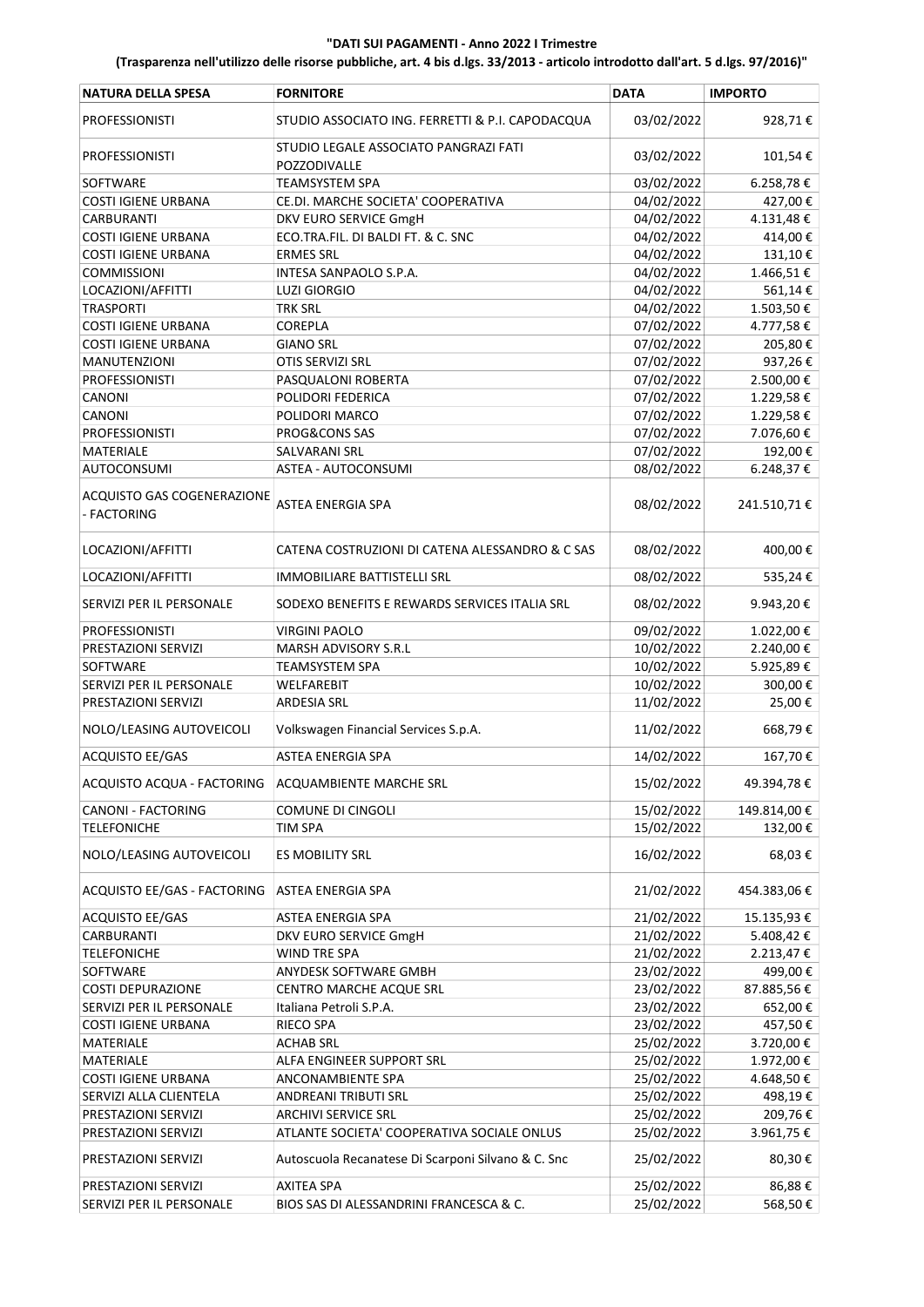| <b>NATURA DELLA SPESA</b>  | <b>FORNITORE</b>                                          | <b>DATA</b> | <b>IMPORTO</b> |
|----------------------------|-----------------------------------------------------------|-------------|----------------|
| <b>MATERIALE</b>           | <b>BONTEMPI MICHELE SRL</b>                               | 25/02/2022  | 2.039,74€      |
| <b>COSTI IGIENE URBANA</b> | BREGA EUGENIO & C. S.R.L.                                 | 25/02/2022  | 150,00€        |
| MATERIALE                  | <b>CAGI SRL</b>                                           | 25/02/2022  | $3.111,00 \in$ |
| <b>MATERIALE</b>           | CALTEC HOBBY LEGNO SRL                                    | 25/02/2022  | 800,00€        |
| <b>COSTI IGIENE URBANA</b> | CARBONAFTA & CARBOMETALLI SRL                             | 25/02/2022  | 1.339,69€      |
| MATERIALE                  | CARLO CAGNONI SPA                                         | 25/02/2022  | 3.894,92€      |
| PRESTAZIONI SERVIZI        | CENTRO ASSISTENZA ECOLOGICA SRL                           | 25/02/2022  | 595,00€        |
| <b>MATERIALE</b>           | CENTRO CONTENITORI PLASTICA SRL                           | 25/02/2022  | 202,50€        |
| <b>COSTI IGIENE URBANA</b> | <b>CENTRO MARCHE ACQUE SRL</b>                            | 25/02/2022  | 5.315,56€      |
| <b>MANUTENZIONI</b>        | CHIACCHIERA GOMME SRL                                     | 25/02/2022  | 461,50€        |
| <b>MATERIALE</b>           | <b>CHIMICA CENTRO SRL</b>                                 | 25/02/2022  | 142,14€        |
| PRESTAZIONI SERVIZI        | Cieffe Multiservizi Srl                                   | 25/02/2022  | 900,00€        |
| <b>MANUTENZIONI</b>        | <b>CIMINI SRL</b>                                         | 25/02/2022  | 100,46€        |
| <b>MANUTENZIONI</b>        | CO.M.A.R. SAS DI RAMAZZOTTI & C.                          | 25/02/2022  | 734,26€        |
| <b>INVESTIMENTI</b>        | <b>CONNESI SPA</b>                                        | 25/02/2022  | 1.600,00€      |
|                            | CONSULCHIMICA AMBIENTE SRL                                |             |                |
| <b>ANALISI</b>             |                                                           | 25/02/2022  | 3.287,00€      |
| PRESTAZIONI SERVIZI        | <b>CREDEMTEL SPA</b>                                      | 25/02/2022  | 217,88€        |
| MATERIALE                  | <b>CSA SRL</b>                                            | 25/02/2022  | 1.810,00€      |
| <b>MATERIALE</b>           | DE.CO.MAC snc DI GUAZZARONI STEFANO C.                    | 25/02/2022  | 90,00€         |
| MATERIALE                  | <b>DELTA SEGNALETICA SRL</b>                              | 25/02/2022  | 7.216,70€      |
| <b>MANUTENZIONI</b>        | DOGMA SYSTEMS SRL                                         | 25/02/2022  | 260,00€        |
| MATERIALE                  | DORITEC DI STEFANO RESTA                                  | 25/02/2022  | 296,00€        |
| <b>COSTI IGIENE URBANA</b> | <b>ECO CONSUL SURL</b>                                    | 25/02/2022  | 908,78€        |
| <b>COSTI IGIENE URBANA</b> | <b>ECOLOGICA MARCHE SRL</b>                               | 25/02/2022  | 5.100,00€      |
| <b>COSTI IGIENE URBANA</b> | EDILSCAVI SRL                                             | 25/02/2022  | 185,52€        |
| MATERIALE                  | EFFEBI SPA                                                | 25/02/2022  | 3.514,53€      |
| <b>MATERIALE</b>           | EFFELLE SAS DI F. MONTECCHIANI & C.                       | 25/02/2022  | 165,00€        |
| <b>INVESTIMENTI</b>        | ELETTRICA S.R.L.                                          | 25/02/2022  | 2.850,00 €     |
| <b>MATERIALE</b>           | ELETTROCHIMICA CECI SPA                                   | 25/02/2022  | 817,90€        |
| <b>MANUTENZIONI</b>        | ELETTROMECCANICA PIERPAOLI SNC DI PIERPAOLI DEVID<br>& C. | 25/02/2022  | 45,00€         |
| MATERIALE                  | ELETTROMECCANICA PIERPAOLI SNC DI PIERPAOLI DEVID<br>& C. | 25/02/2022  | 2.339,00 €     |
| <b>MANUTENZIONI</b>        | <b>ELLE SRL</b>                                           | 25/02/2022  | 1.350,00€      |
| <b>MATERIALE</b>           | <b>ERREBIAN SPA</b>                                       | 25/02/2022  | 150,50€        |
| <b>MATERIALE</b>           | <b>EUROCARTA SRL</b>                                      | 25/02/2022  | 712,80€        |
| <b>COSTI IGIENE URBANA</b> | <b>EUROEDIL srl</b>                                       | 25/02/2022  | 675,55€        |
| SERVIZI PER IL PERSONALE   | FARMACIA SAN BIAGIO SNC                                   | 25/02/2022  | 927,69€        |
| NOLO/LEASING AUTOVEICOLI   | FCA PNEUMATICI DI FUSELLI FABRIZIO & C. SNC               | 25/02/2022  | 67,32€         |
| <b>INVESTIMENTI</b>        | <b>FORME SRL</b>                                          | 25/02/2022  | 6.690,24€      |
| <b>COSTI IGIENE URBANA</b> | <b>FRANCIONI ROTTAMI SRL</b>                              | 25/02/2022  | 1.324,00 €     |
| <b>COSTI IGIENE URBANA</b> | <b>GARBAGE ANCONA SRL</b>                                 | 25/02/2022  | 150,60€        |
| MATERIALE                  | <b>GBR ROSSETTO SPA</b>                                   | 25/02/2022  | 1.909,88€      |
| MATERIALE                  | <b>GF RICAMBI SRL</b>                                     | 25/02/2022  | 1.507,37€      |
| CARBURANTI                 | <b>GIACCHETTA MARIO</b>                                   | 25/02/2022  | 900,00€        |
| <b>MATERIALE</b>           | <b>GIAMPAOLI SRL</b>                                      | 25/02/2022  | 1.275,10€      |
| NOLO/LEASING AUTOVEICOLI   | <b>GILMAR SRL</b>                                         | 25/02/2022  | 2.800,00€      |
| MATERIALE                  | <b>GIULIODORI SRL</b>                                     | 25/02/2022  | 752,00€        |
| MATERIALE                  | <b>GIUNKO SRL</b>                                         | 25/02/2022  | 2.942,00 €     |
| <b>MATERIALE</b>           | GMG SRL                                                   | 25/02/2022  | 1.370,00€      |
| <b>MANUTENZIONI</b>        | GOMMAUTO DI PAOLUCCI & C. SNC                             | 25/02/2022  | 3.191,04€      |
| MATERIALE                  | <b>GREINER SPA</b>                                        | 25/02/2022  | 966,00€        |
| <b>MATERIALE</b>           | HILTI ITALIA SPA                                          | 25/02/2022  | 299,00€        |
| <b>INVESTIMENTI</b>        | HYDRO INGEGNERIA - SOC. COOP.                             | 25/02/2022  | 6.200,00€      |
| SERVIZI ALLA CLIENTELA     | <b>IMBALPLAST SRL</b>                                     | 25/02/2022  |                |
|                            |                                                           |             | 1.862,33 €     |
| <b>INVESTIMENTI</b>        | <b>IMET F.LLI PESARESI SRL</b>                            | 25/02/2022  | 1.226,56€      |
| MATERIALE                  | <b>IMETER SRL</b>                                         | 25/02/2022  | 3.699,01€      |
| PRESTAZIONI SERVIZI        | <b>ITALIAONLINE SPA</b>                                   | 25/02/2022  | 6.018,56€      |
| <b>MANUTENZIONI</b>        | ITALSPURGO SRL UNIPERSONALE                               | 25/02/2022  | 2.557,50€      |
| <b>INVESTIMENTI</b>        | <b>JANUX SRL</b>                                          | 25/02/2022  | 3.000,00 €     |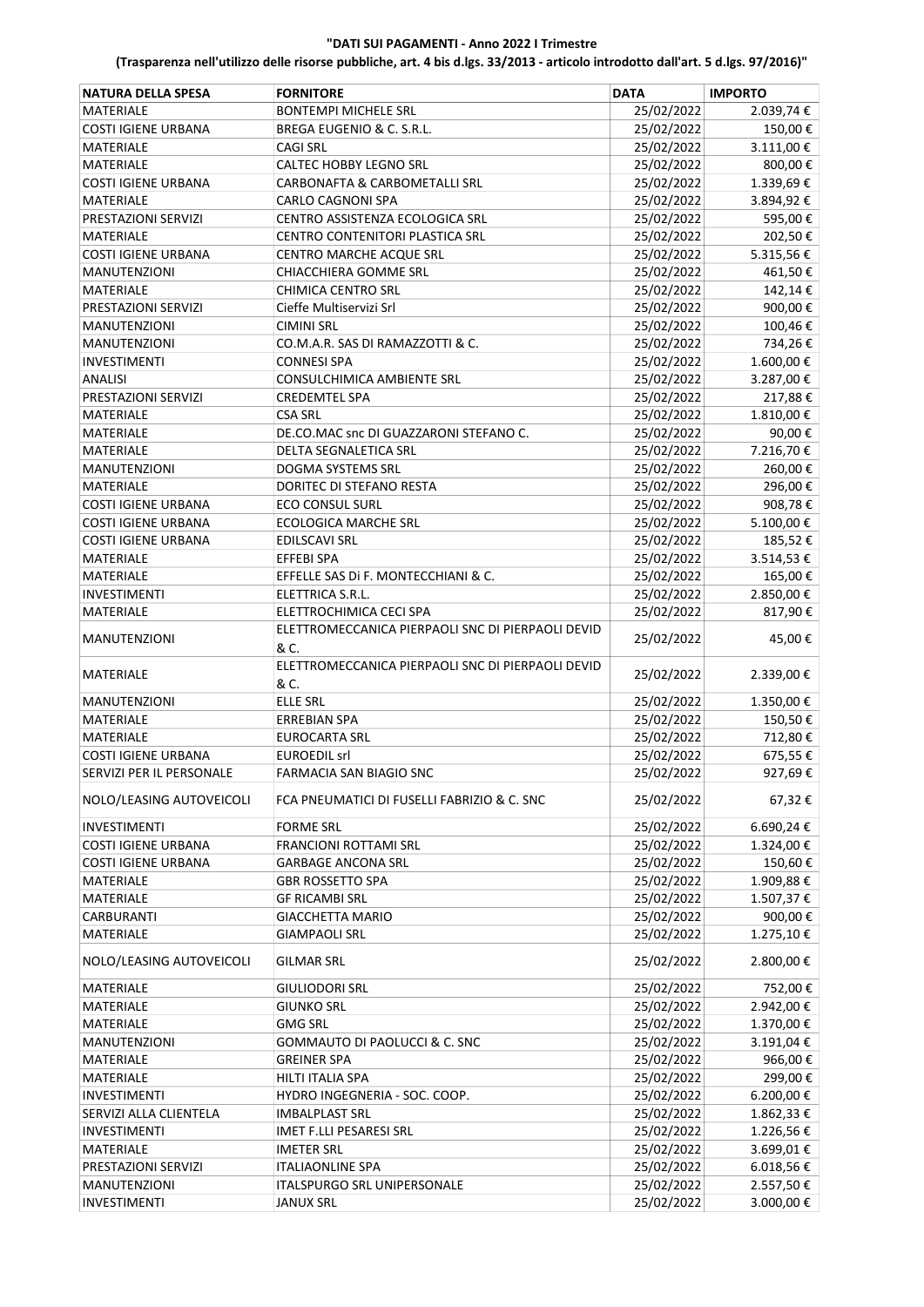| <b>NATURA DELLA SPESA</b>  | <b>FORNITORE</b>                                           | <b>DATA</b>              | <b>IMPORTO</b>       |
|----------------------------|------------------------------------------------------------|--------------------------|----------------------|
| <b>MATERIALE</b>           | KAMSTRUP ITALY S.R.L.                                      | 25/02/2022               | 392,90€              |
| <b>MATERIALE</b>           | L.P. FERRAMENTA di LUCA PRINCIPI                           | 25/02/2022               | 750,35€              |
| SERVIZI PER IL PERSONALE   | Laboratorio Analisi Del Piano s.r.l.                       | 25/02/2022               | 105,00€              |
| <b>COSTI IGIENE URBANA</b> | <b>LAMPA PACKAGING SRL</b>                                 | 25/02/2022               | 813,20€              |
| <b>MANUTENZIONI</b>        | <b>LASER UFFICIO SRL</b>                                   | 25/02/2022               | 639,21€              |
| MATERIALE                  | LP SERVICE S.R.L                                           | 25/02/2022               | 1.800,00€            |
| PRESTAZIONI SERVIZI        | LUMINARIE VEROLI SNC DI VEROLI SAMUELE E GIOELE            | 25/02/2022               | 1.940,00€            |
| <b>MANUTENZIONI</b>        | M.A.I.D. SRL                                               | 25/02/2022               | 1.221,15€            |
| <b>MANUTENZIONI</b>        | M.B.B. ASCENSORI SRL                                       | 25/02/2022               | 37,00€               |
| <b>INVESTIMENTI</b>        | <b>MAC SRL</b>                                             | 25/02/2022               | 2.522,40€            |
| <b>MANUTENZIONI</b>        | <b>MAC SRL</b>                                             | 25/02/2022               | 3.290,00€            |
| MATERIALE                  | <b>MANDOLINI SRL</b>                                       | 25/02/2022               | 4.068,09€            |
| <b>MANUTENZIONI</b>        | MANGIATERRA SANDRO LA MOTOAGRICOLA                         | 25/02/2022               | 20,49€               |
| INVESTIMENTI               | <b>MARCHE ASFALTI SRL</b>                                  | 25/02/2022               | 5.892,64€            |
| MATERIALE                  | <b>MARINELLI GIACOMO</b>                                   | 25/02/2022               | 1.076,40€            |
| MATERIALE                  | MARINELLI PAOLO & C. SNC                                   | 25/02/2022               | 993,32€              |
| <b>MANUTENZIONI</b>        | <b>MARTARELLI SRL</b>                                      | 25/02/2022               | 24,59€               |
| <b>MANUTENZIONI</b>        | <b>MDS SRL</b>                                             | 25/02/2022               | 205,00€              |
| <b>MATERIALE</b>           | ME.TE.MA. SRL                                              | 25/02/2022               | 3.100,00€            |
| <b>INVESTIMENTI</b>        | <b>MORETTI ANTONIO &amp; C. SNC</b>                        | 25/02/2022               | 2.152,05€            |
| <b>MANUTENZIONI</b>        | <b>MOVITEC SRL</b>                                         | 25/02/2022               | 705,72€              |
| <b>COSTI IGIENE URBANA</b> | <b>MST SRL</b>                                             | 25/02/2022               | 8.578,52€            |
| <b>TELEFONICHE</b>         | NETOIP.COM SRL                                             | 25/02/2022               | 343,94€              |
| <b>INVESTIMENTI</b>        | <b>NEW NEON ABC SAS</b>                                    | 25/02/2022               | 70,00€               |
| MATERIALE                  | NUOVA PR S.R.L.                                            | 25/02/2022               | 1.790,00€            |
| MATERIALE                  | O.R.D.I. SAS DI MARCHIONNE G. & C.                         | 25/02/2022               | 1.376,00€            |
|                            | OFFICINA MECCANICA 3M SNC DI MOSCA G. - MENGONI            |                          |                      |
| <b>MANUTENZIONI</b>        | E. - MANGARRE D.                                           | 25/02/2022               | 1.185,00€            |
| <b>MANUTENZIONI</b>        | PARADIGMA DI MASSIMO PIERMARIA                             | 25/02/2022               | 525,00€              |
| MATERIALE                  | PEGORARO GAS TECHNOLOGIES SRL                              | 25/02/2022               | 1.161,80€            |
| MATERIALE                  | PESARESI RENATO SRL UNIPERSONALE                           | 25/02/2022               | 97,40€               |
| <b>MANUTENZIONI</b>        | PIRANI SAS DI PIRANI DAMIANO E C.                          | 25/02/2022               | 5.100,00€            |
| LOCAZIONI/AFFITTI          | PRISMA IMMOBILIARE SRL                                     | 25/02/2022               | 3.650,00€            |
| NOLO/LEASING AUTOVEICOLI   | PROGRAM DI AUTONOLEGGIO FIORENTINO SRL                     | 25/02/2022               | 7.427,34 €           |
| <b>MATERIALE</b>           | <b>RACI SRL</b>                                            | 25/02/2022               | 2.110,00€            |
| <b>MATERIALE</b>           | RAVETTI SRL                                                | 25/02/2022               | 436,63€              |
| MATERIALE                  | REMATARLAZZI SPA                                           | 25/02/2022               | 6.191,65 €           |
| <b>COSTI IGIENE URBANA</b> | RIECO SPA                                                  | 25/02/2022               | 1.066,50€            |
| <b>INVESTIMENTI</b>        | RITTMEYER ITALIANA SPA                                     | 25/02/2022               | 3.136,50€            |
| MATERIALE                  | SAINT-GOBAIN PAM ITALIA SPA                                | 25/02/2022               | 1.477,06€            |
| PRESTAZIONI SERVIZI        | SANTINELLI CIRO                                            | 25/02/2022               | 2.250,00 €           |
| MATERIALE                  | <b>SAUBER &amp; SAUBER SRLS</b>                            | 25/02/2022               | 2.264,00€            |
| MATERIALE                  | <b>SAV SRL</b>                                             | 25/02/2022               | 392,00€              |
| MATERIALE                  | <b>SCAR SRL</b>                                            | 25/02/2022               | 621,62€              |
| <b>MANUTENZIONI</b>        |                                                            |                          |                      |
| MATERIALE                  | SEAR SNC DI BRACONI G. & M.<br>SEAR SNC DI BRACONI G. & M. | 25/02/2022<br>25/02/2022 | 127,97€              |
|                            |                                                            |                          | 1.350,85€<br>625,00€ |
| <b>MANUTENZIONI</b>        | SEBACH SPA                                                 | 25/02/2022               |                      |
| <b>MANUTENZIONI</b>        | SECURHOME ITALIA SAS DI TAPPATA' GIAMPAOLO                 | 25/02/2022               | 240,00€              |
| PRESTAZIONI SERVIZI        | SEDA & CO. S.R.L. UNIPERSONALE                             | 25/02/2022               | 5.000,00 €           |
| MANUTENZIONI               | SERVECOLOGIC SRL                                           | 25/02/2022               | 2.964,60€            |
| MATERIALE                  | <b>SIEMENS SPA</b>                                         | 25/02/2022               | 255,00€              |
| MATERIALE                  | SIGMA CONSULTING SRLS                                      | 25/02/2022               | 7.280,00 €           |
| MATERIALE                  | <b>SIOS SRL</b>                                            | 25/02/2022               | 2.356,69€            |
| MATERIALE                  | SIR SAFETY SYSTEM SPA UNIPERSONALE                         | 25/02/2022               | 889,08€              |
| PRESTAZIONI SERVIZI        | So.ge.s.i.                                                 | 25/02/2022               | 2.700,00 €           |
| <b>MANUTENZIONI</b>        | STACCHIETTI SERVICE SRL                                    | 25/02/2022               | 159,88€              |
| MATERIALE                  | T.I.S. SERVICE SPA                                         | 25/02/2022               | 6.389,58 €           |
| <b>COSTI IGIENE URBANA</b> | T.M. DI EREDI MARCHIONNI NELLO & C. SRL                    | 25/02/2022               | 3.382,00 €           |
| SOFTWARE                   | TALEA CONSULTING SRL                                       | 25/02/2022               | 768,75 €             |
| <b>MANUTENZIONI</b>        | <b>TCS SRL</b>                                             | 25/02/2022               | 528,82€              |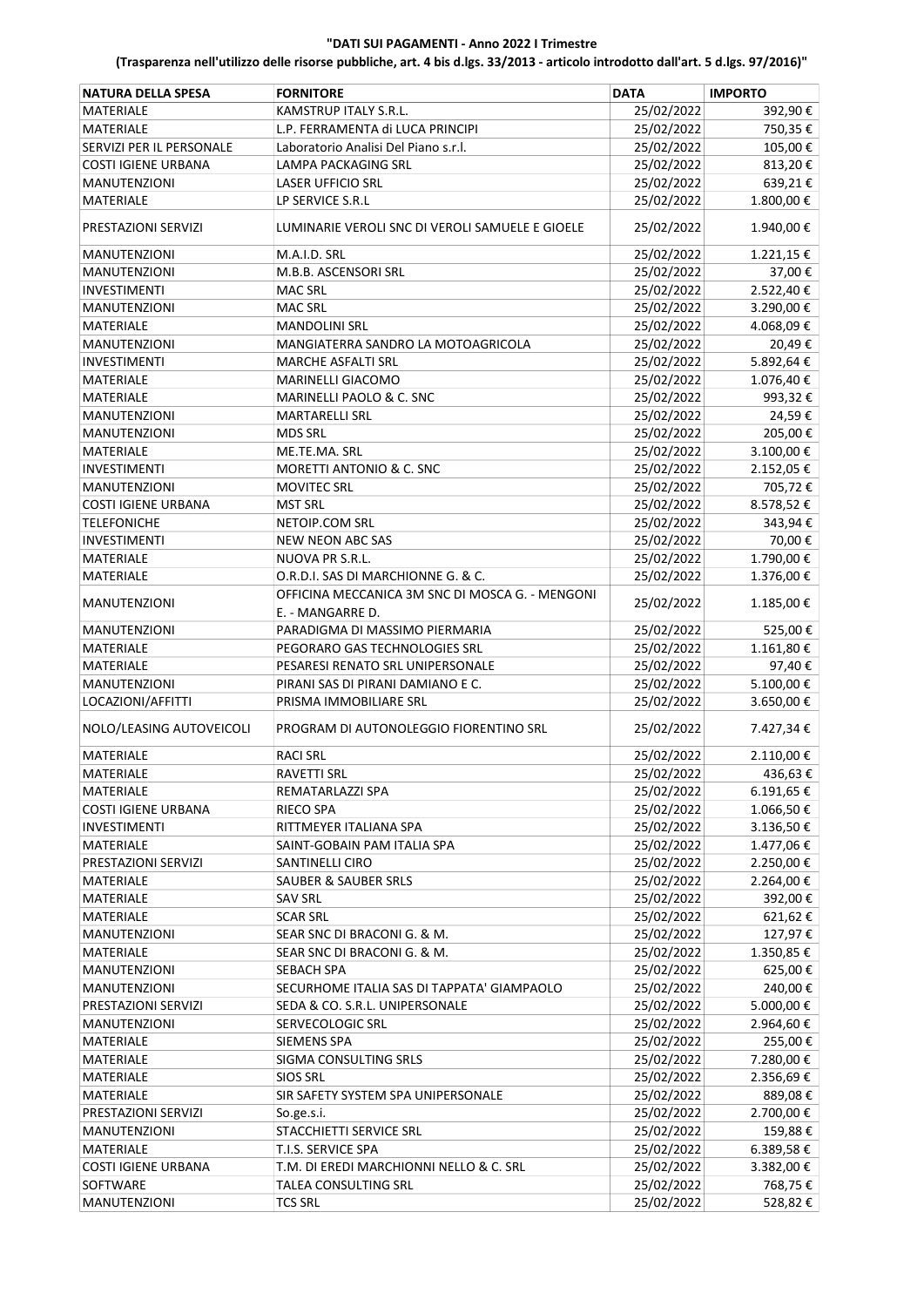| <b>NATURA DELLA SPESA</b>                        | <b>FORNITORE</b>                                       | <b>DATA</b> | <b>IMPORTO</b> |
|--------------------------------------------------|--------------------------------------------------------|-------------|----------------|
| <b>MANUTENZIONI</b>                              | <b>TECNOUFFICIO SRL</b>                                | 25/02/2022  | 113,88€        |
| <b>MANUTENZIONI</b>                              | TERMOTECNICA DM SNC DI ACCIARRI D. & STACCHIOTTI<br>М. | 25/02/2022  | 118,82€        |
| SOFTWARE                                         | <b>TERRANOVA SRL</b>                                   | 25/02/2022  | 2.666,85€      |
| <b>MATERIALE</b>                                 | <b>THERMOVAPOR SRL</b>                                 | 25/02/2022  | 1.479,75€      |
| <b>TELEFONICHE</b>                               | TIM SPA                                                | 25/02/2022  | 2.480,08€      |
| <b>TELEFONICHE</b>                               | TIM SPA                                                | 25/02/2022  | 264,00€        |
| <b>MATERIALE</b>                                 | <b>TJ POINT SRL</b>                                    | 25/02/2022  | 1.209,60€      |
| <b>TRASPORTI</b>                                 | <b>TNT GLOBAL EXPRESS SPA</b>                          | 25/02/2022  | 113,04€        |
| <b>COSTI IGIENE URBANA</b>                       | TRASPORTI ECOLOGICI CIRIONI ARDUINO SRL                | 25/02/2022  | 703,32€        |
| <b>TRASPORTI</b>                                 | TRK SRL                                                | 25/02/2022  | 1.503,50€      |
| <b>INVESTIMENTI</b>                              | UNIFOR S.R.L.                                          | 25/02/2022  | 8.500,00€      |
|                                                  |                                                        |             |                |
| ALTRI FORNITORI RESIDUALI                        | USAP UNIONE SPORTIVA DILETTANTISTICA AGUGLIANO         | 25/02/2022  | 2.440,00€      |
| MATERIALE                                        | VE.MA.PLA. SRL                                         | 25/02/2022  | 21.158,66€     |
| PRESTAZIONI SERVIZI                              | VEDETTA 2 MONDIALPOL SPA                               | 25/02/2022  | 970,00€        |
| PRESTAZIONI SERVIZI                              | WOLTERS KLUWER ITALIA SRL                              | 25/02/2022  | 245,00€        |
| <b>INVESTIMENTI</b>                              | Z.P.Z. MACCHINE AGRICOLE SRL                           | 25/02/2022  | 500,00€        |
| COSTI IGIENE URBANA -<br><b>FACTORING</b>        | AIMAG SPA                                              | 28/02/2022  | 9.781,80€      |
| NOLO/LEASING AUTOVEICOLI                         | ALD AUTOMOTIVE ITALIA SRL                              | 28/02/2022  | 466,17€        |
| LAVORO INTERINALE -                              | ALI AGENZIA PER IL LAVORO SPA                          | 28/02/2022  | 8.674,66€      |
| <b>FACTORING</b>                                 |                                                        |             |                |
| <b>ANALISI - FACTORING</b>                       | AMBIENTE LABORATORIO ANALISI DI CAPPELLA G.&C. SAS     | 28/02/2022  | 4.626,71€      |
| <b>COSTI IGIENE URBANA</b>                       | ASET spa                                               | 28/02/2022  | 2.406,56€      |
| PRESTAZIONI SERVIZI -<br><b>FACTORING</b>        | ATLANTE SOCIETA' COOPERATIVA SOCIALE ONLUS             | 28/02/2022  | 2.377,00€      |
| <b>TRASPORTI</b>                                 | AUTOSTRADE PER L'ITALIA SPA                            | 28/02/2022  | 588,11€        |
| <b>MATERIALE - FACTORING</b>                     | BASSANI ALESSANDRO SRL                                 | 28/02/2022  | 5.058,60€      |
| INVESTIMENTI - FACTORING                         | <b>CATENA SERVICE SRL</b>                              | 28/02/2022  | 15.860,34€     |
| COSTI IGIENE URBANA -<br><b>FACTORING</b>        | CIR33 SERVIZI S.R.L.                                   | 28/02/2022  | 51.114,31€     |
| CANONI - FACTORING                               | COMUNE DI CINGOLI                                      | 28/02/2022  | 149.814,00€    |
|                                                  | CONSULCHIMICA AMBIENTE SRL                             |             | 11.306,89€     |
| <b>ANALISI - FACTORING</b>                       |                                                        | 28/02/2022  |                |
| MANUTENZIONI - FACTORING                         | DINAMICA SPURGHI SRL                                   | 28/02/2022  | 1.875,00€      |
| INVESTIMENTI - FACTORING                         | E.T.C. ENGINEERING S.R.L.                              | 28/02/2022  | 17.888,00€     |
| INVESTIMENTI - FACTORING                         | EA SRL                                                 | 28/02/2022  | 43.873,00 €    |
| <b>COSTI IGIENE URBANA -</b>                     | <b>ECOSTAR SRL</b>                                     | 28/02/2022  | 12.500,00€     |
| <b>FACTORING</b>                                 |                                                        |             |                |
| MATERIALE - FACTORING                            | <b>EDIF SPA</b>                                        | 28/02/2022  | 3.313,42€      |
| MANUTENZIONI - FACTORING                         | F.C. SNC DI FALASCONI & CUPIDO                         | 28/02/2022  | 23.000,40€     |
| <b>COSTI IGIENE URBANA -</b><br><b>FACTORING</b> | <b>FERTITALIA SRL</b>                                  | 28/02/2022  | 10.788,38€     |
| <b>INVESTIMENTI - FACTORING</b>                  | <b>FORME SRL</b>                                       | 28/02/2022  | 16.800,00€     |
| CARBURANTI - FACTORING                           | <b>GIACCHETTA MARIO</b>                                | 28/02/2022  | 26.947,29€     |
| MATERIALE - FACTORING                            | IDROTHERM 2000 S.p.A. a Socio Unico                    | 28/02/2022  | 2.943,23€      |
| PRESTAZIONI SERVIZI -                            |                                                        |             |                |
| <b>FACTORING</b>                                 | IMPRESA DI PULIZIE SABBATINI F. & C SNC                | 28/02/2022  | 5.539,00 €     |
| COSTI IGIENE URBANA -<br><b>FACTORING</b>        | IMPRESA SANGALLI GIANCARLO & C. SRL                    | 28/02/2022  | 6.905,50€      |
| MANUTENZIONI - FACTORING                         | <b>INTERGEN SPA</b>                                    | 28/02/2022  | 20.756,00€     |
| INVESTIMENTI - FACTORING                         | <b>MARCHE ASFALTI SRL</b>                              | 28/02/2022  | 15.516,87€     |
| MATERIALE - FACTORING                            | ME.TE.MA. SRL                                          | 28/02/2022  | 5.340,90€      |
| COSTI IGIENE URBANA -<br><b>FACTORING</b>        | <b>MST SRL</b>                                         | 28/02/2022  | 22.669,45€     |
| <b>TRASPORTI</b>                                 | PARCHEGGI ITALIA SPA                                   | 28/02/2022  | 11,80€         |
| MATERIALE - FACTORING                            | PICENUM PLAST SPA                                      | 28/02/2022  | 7.300,32€      |
|                                                  |                                                        |             |                |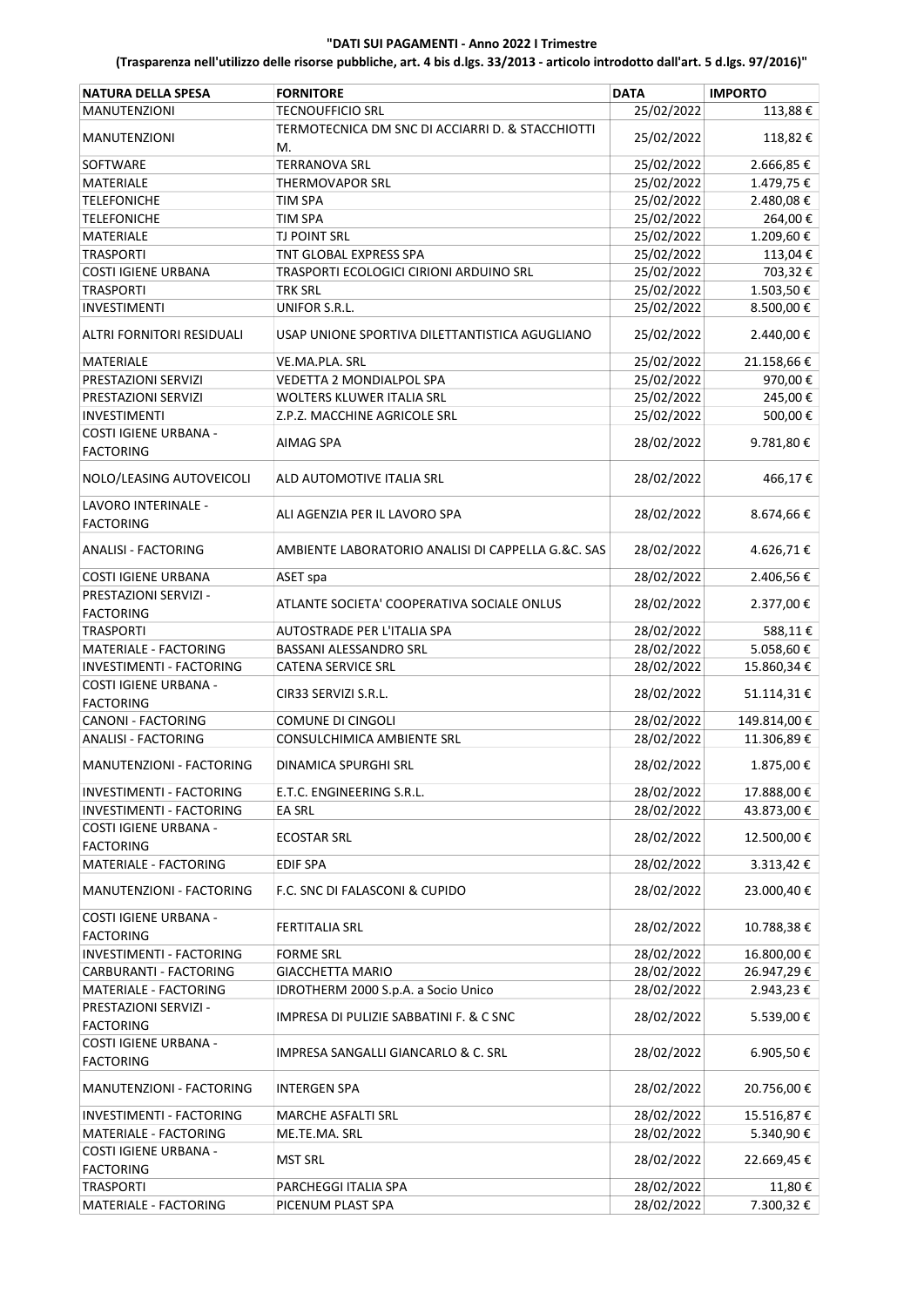| PIETRO FIORENTINI SPA<br>28/02/2022<br>2.047,50€<br>MANUTENZIONI - FACTORING<br>28/02/2022<br>11.981,00€<br>MATERIALE - FACTORING<br>PR INDUSTRIAL SRL<br>28/02/2022<br>4.430,00€<br>MATERIALE - FACTORING<br>REMATARLAZZI SPA<br><b>COSTI IGIENE URBANA -</b><br><b>SALERNO PIETRO SRL</b><br>28/02/2022<br>5.530,90€<br><b>FACTORING</b><br><b>MATERIALE - FACTORING</b><br>6.051,83 €<br>SILWA SRL<br>28/02/2022<br><b>TRASPORTI</b><br><b>TELEPASS SPA</b><br>28/02/2022<br>34,09€<br>28/02/2022<br>20.527,50€<br>SOFTWARE - FACTORING<br><b>TERRANOVA SRL</b><br>01/03/2022<br>59,00€<br>PRESTAZIONI SERVIZI<br><b>ABBREVIA SPA</b><br>NOLO/LEASING AUTOVEICOLI<br>01/03/2022<br>1.639,65€<br>ALBA LEASING S.P.A.<br>CANONI<br><b>ANAS SPA</b><br>01/03/2022<br>346,86€<br>NOLO/LEASING AUTOVEICOLI<br>01/03/2022<br>ARVAL SERVICE LEASE ITALIA SPA<br>7.457,88€<br>01/03/2022<br>5.961,02€<br>NOLO/LEASING AUTOVEICOLI<br><b>BNL LEASING SPA</b><br>SOFTWARE<br><b>EVOTRE SRL</b><br>01/03/2022<br>11.749,62€<br>9.203,46€<br>NOLO/LEASING AUTOVEICOLI<br><b>ICCREA BANCAIMPRESA SPA</b><br>01/03/2022<br>01/03/2022<br>3.426,00€<br><b>INVESTIMENTI</b><br><b>PICCININI SRL</b><br>RISK ANALYSIS & MANAGEMENT SRL<br>01/03/2022<br>2.500,00€<br>PRESTAZIONI SERVIZI<br>01/03/2022<br>909,00€<br>NOLO/LEASING AUTOVEICOLI<br>Sifà S.p.A.<br>MANUTENZIONI<br><b>TEKNEGAS SRL</b><br>01/03/2022<br>10.164,95€<br>01/03/2022<br>PRESTAZIONI SERVIZI<br>UTILITEAM CO. SRL<br>13.000,00€<br>CANONI<br><b>ANAS SPA</b><br>02/03/2022<br>192,81€<br><b>CARBURANTI</b><br>ANDREUCCI MARCO E C SAS<br>02/03/2022<br>86,33€<br><b>COMMISSIONI</b><br><b>BPER BANCA SPA</b><br>02/03/2022<br>21,50€<br>02/03/2022<br>BRACALENTE STEFANO STAZIONE SERVIZIO ESSO<br>708,66€<br><b>CARBURANTI</b><br>02/03/2022<br>1.540,00€<br><b>MATERIALE</b><br><b>GOLDEN BOX SRL</b><br>02/03/2022<br>SERVIZI ALLA CLIENTELA<br>POSTE ITALIANE SPA<br>6.362,52€<br>02/03/2022<br>16,39€<br>PRESTAZIONI SERVIZI<br>RECAR DI SEVERINI ARMANDO SNC<br>02/03/2022<br>315,26€<br><b>CARBURANTI</b><br>SIMONETTI MARIO SRL<br>03/03/2022<br><b>PROFESSIONISTI</b><br><b>ANDREONI ROBERTO</b><br>1.381,90€<br>03/03/2022<br><b>BELLEZZA GIANLUCA</b><br>427,52€<br><b>PROFESSIONISTI</b><br>03/03/2022<br>6.361,50€<br><b>PROFESSIONISTI</b><br><b>CATENA ANDREA</b><br>03/03/2022<br>3.231,34€<br><b>PROFESSIONISTI</b><br><b>FERRETTI PAOLO</b><br>03/03/2022<br>LOCAZIONI/AFFITTI<br>FONDAZIONE OPERE LAICHE LAURETANE E CASA HERMES<br>702,10€<br><b>PROFESSIONISTI</b><br><b>GATTO MASSIMILIANO</b><br>03/03/2022<br>1.591,20€<br>03/03/2022<br>1.787,00€<br><b>PROFESSIONISTI</b><br><b>GIORGI PAOLO</b><br>03/03/2022<br><b>MATERIALE</b><br><b>IGUZZINI ILLUMINAZIONE SPA</b><br>12.442,37€<br>03/03/2022<br><b>COMMISSIONI</b><br>INTESA SANPAOLO S.P.A.<br>3.444,43€<br>03/03/2022<br>5.344,00€<br><b>PROFESSIONISTI</b><br>MASTROVINCENZO LUCIANO<br>03/03/2022<br><b>PROFESSIONISTI</b><br><b>ORPIANESI CARLO</b><br>1.159,85€<br>03/03/2022<br>PERUZZI SERGIO<br>1.969,34€<br><b>PROFESSIONISTI</b><br>03/03/2022<br><b>PROFESSIONISTI</b><br>PROG&CONS SAS<br>6.203,45€<br>03/03/2022<br>6.145,60€<br><b>PROFESSIONISTI</b><br>STUDIO LEGALE 4LEX<br>03/03/2022<br>1.022,00€<br><b>PROFESSIONISTI</b><br><b>VIRGINI PAOLO</b><br>SERVIZI ALLA CLIENTELA -<br>04/03/2022<br>9.000,00€<br>ANDREANI TRIBUTI SRL<br><b>FACTORING</b><br><b>COSTI IGIENE URBANA</b><br>AZIENDA SERVIZI AMBIENTALI SRL<br>04/03/2022<br>12.365,19€<br><b>COSTI IGIENE URBANA</b><br>CE.DI. MARCHE SOCIETA' COOPERATIVA<br>04/03/2022<br>486,40€<br>LOCAZIONI/AFFITTI<br><b>LUZI GIORGIO</b><br>04/03/2022<br>561,14€<br>SERVIZI PER IL PERSONALE -<br>04/03/2022<br>SODEXO BENEFITS E REWARDS SERVICES ITALIA SRL<br>9.590,40€<br><b>FACTORING</b><br>04/03/2022<br>INVESTIMENTI<br>Z.P.Z. MACCHINE AGRICOLE SRL<br>3.400,00 €<br>04/03/2022<br>MANUTENZIONI<br>Z.P.Z. MACCHINE AGRICOLE SRL<br>1.850,00€<br>07/03/2022<br>765,00€<br>MATERIALE<br>ACCA SOFTWARE SPA<br>07/03/2022<br>10.119,20€<br>INVESTIMENTI<br>ASTEA ENERGIA SPA<br>07/03/2022<br>3.874,89€<br><b>COSTI IGIENE URBANA</b><br>COREPLA | <b>NATURA DELLA SPESA</b> | <b>FORNITORE</b> | <b>DATA</b> | <b>IMPORTO</b> |
|-------------------------------------------------------------------------------------------------------------------------------------------------------------------------------------------------------------------------------------------------------------------------------------------------------------------------------------------------------------------------------------------------------------------------------------------------------------------------------------------------------------------------------------------------------------------------------------------------------------------------------------------------------------------------------------------------------------------------------------------------------------------------------------------------------------------------------------------------------------------------------------------------------------------------------------------------------------------------------------------------------------------------------------------------------------------------------------------------------------------------------------------------------------------------------------------------------------------------------------------------------------------------------------------------------------------------------------------------------------------------------------------------------------------------------------------------------------------------------------------------------------------------------------------------------------------------------------------------------------------------------------------------------------------------------------------------------------------------------------------------------------------------------------------------------------------------------------------------------------------------------------------------------------------------------------------------------------------------------------------------------------------------------------------------------------------------------------------------------------------------------------------------------------------------------------------------------------------------------------------------------------------------------------------------------------------------------------------------------------------------------------------------------------------------------------------------------------------------------------------------------------------------------------------------------------------------------------------------------------------------------------------------------------------------------------------------------------------------------------------------------------------------------------------------------------------------------------------------------------------------------------------------------------------------------------------------------------------------------------------------------------------------------------------------------------------------------------------------------------------------------------------------------------------------------------------------------------------------------------------------------------------------------------------------------------------------------------------------------------------------------------------------------------------------------------------------------------------------------------------------------------------------------------------------------------------------------------------------------------------------------------------------------------------------------------------------------------------------------------------------------------------------------------------------------------------------------------------------------------------------------------------------------------------------------------------------------------------------------------------------------------------------------------------------------------------------------------------------------------------------------------------------------------------------|---------------------------|------------------|-------------|----------------|
|                                                                                                                                                                                                                                                                                                                                                                                                                                                                                                                                                                                                                                                                                                                                                                                                                                                                                                                                                                                                                                                                                                                                                                                                                                                                                                                                                                                                                                                                                                                                                                                                                                                                                                                                                                                                                                                                                                                                                                                                                                                                                                                                                                                                                                                                                                                                                                                                                                                                                                                                                                                                                                                                                                                                                                                                                                                                                                                                                                                                                                                                                                                                                                                                                                                                                                                                                                                                                                                                                                                                                                                                                                                                                                                                                                                                                                                                                                                                                                                                                                                                                                                                                                         |                           |                  |             |                |
|                                                                                                                                                                                                                                                                                                                                                                                                                                                                                                                                                                                                                                                                                                                                                                                                                                                                                                                                                                                                                                                                                                                                                                                                                                                                                                                                                                                                                                                                                                                                                                                                                                                                                                                                                                                                                                                                                                                                                                                                                                                                                                                                                                                                                                                                                                                                                                                                                                                                                                                                                                                                                                                                                                                                                                                                                                                                                                                                                                                                                                                                                                                                                                                                                                                                                                                                                                                                                                                                                                                                                                                                                                                                                                                                                                                                                                                                                                                                                                                                                                                                                                                                                                         |                           |                  |             |                |
|                                                                                                                                                                                                                                                                                                                                                                                                                                                                                                                                                                                                                                                                                                                                                                                                                                                                                                                                                                                                                                                                                                                                                                                                                                                                                                                                                                                                                                                                                                                                                                                                                                                                                                                                                                                                                                                                                                                                                                                                                                                                                                                                                                                                                                                                                                                                                                                                                                                                                                                                                                                                                                                                                                                                                                                                                                                                                                                                                                                                                                                                                                                                                                                                                                                                                                                                                                                                                                                                                                                                                                                                                                                                                                                                                                                                                                                                                                                                                                                                                                                                                                                                                                         |                           |                  |             |                |
|                                                                                                                                                                                                                                                                                                                                                                                                                                                                                                                                                                                                                                                                                                                                                                                                                                                                                                                                                                                                                                                                                                                                                                                                                                                                                                                                                                                                                                                                                                                                                                                                                                                                                                                                                                                                                                                                                                                                                                                                                                                                                                                                                                                                                                                                                                                                                                                                                                                                                                                                                                                                                                                                                                                                                                                                                                                                                                                                                                                                                                                                                                                                                                                                                                                                                                                                                                                                                                                                                                                                                                                                                                                                                                                                                                                                                                                                                                                                                                                                                                                                                                                                                                         |                           |                  |             |                |
|                                                                                                                                                                                                                                                                                                                                                                                                                                                                                                                                                                                                                                                                                                                                                                                                                                                                                                                                                                                                                                                                                                                                                                                                                                                                                                                                                                                                                                                                                                                                                                                                                                                                                                                                                                                                                                                                                                                                                                                                                                                                                                                                                                                                                                                                                                                                                                                                                                                                                                                                                                                                                                                                                                                                                                                                                                                                                                                                                                                                                                                                                                                                                                                                                                                                                                                                                                                                                                                                                                                                                                                                                                                                                                                                                                                                                                                                                                                                                                                                                                                                                                                                                                         |                           |                  |             |                |
|                                                                                                                                                                                                                                                                                                                                                                                                                                                                                                                                                                                                                                                                                                                                                                                                                                                                                                                                                                                                                                                                                                                                                                                                                                                                                                                                                                                                                                                                                                                                                                                                                                                                                                                                                                                                                                                                                                                                                                                                                                                                                                                                                                                                                                                                                                                                                                                                                                                                                                                                                                                                                                                                                                                                                                                                                                                                                                                                                                                                                                                                                                                                                                                                                                                                                                                                                                                                                                                                                                                                                                                                                                                                                                                                                                                                                                                                                                                                                                                                                                                                                                                                                                         |                           |                  |             |                |
|                                                                                                                                                                                                                                                                                                                                                                                                                                                                                                                                                                                                                                                                                                                                                                                                                                                                                                                                                                                                                                                                                                                                                                                                                                                                                                                                                                                                                                                                                                                                                                                                                                                                                                                                                                                                                                                                                                                                                                                                                                                                                                                                                                                                                                                                                                                                                                                                                                                                                                                                                                                                                                                                                                                                                                                                                                                                                                                                                                                                                                                                                                                                                                                                                                                                                                                                                                                                                                                                                                                                                                                                                                                                                                                                                                                                                                                                                                                                                                                                                                                                                                                                                                         |                           |                  |             |                |
|                                                                                                                                                                                                                                                                                                                                                                                                                                                                                                                                                                                                                                                                                                                                                                                                                                                                                                                                                                                                                                                                                                                                                                                                                                                                                                                                                                                                                                                                                                                                                                                                                                                                                                                                                                                                                                                                                                                                                                                                                                                                                                                                                                                                                                                                                                                                                                                                                                                                                                                                                                                                                                                                                                                                                                                                                                                                                                                                                                                                                                                                                                                                                                                                                                                                                                                                                                                                                                                                                                                                                                                                                                                                                                                                                                                                                                                                                                                                                                                                                                                                                                                                                                         |                           |                  |             |                |
|                                                                                                                                                                                                                                                                                                                                                                                                                                                                                                                                                                                                                                                                                                                                                                                                                                                                                                                                                                                                                                                                                                                                                                                                                                                                                                                                                                                                                                                                                                                                                                                                                                                                                                                                                                                                                                                                                                                                                                                                                                                                                                                                                                                                                                                                                                                                                                                                                                                                                                                                                                                                                                                                                                                                                                                                                                                                                                                                                                                                                                                                                                                                                                                                                                                                                                                                                                                                                                                                                                                                                                                                                                                                                                                                                                                                                                                                                                                                                                                                                                                                                                                                                                         |                           |                  |             |                |
|                                                                                                                                                                                                                                                                                                                                                                                                                                                                                                                                                                                                                                                                                                                                                                                                                                                                                                                                                                                                                                                                                                                                                                                                                                                                                                                                                                                                                                                                                                                                                                                                                                                                                                                                                                                                                                                                                                                                                                                                                                                                                                                                                                                                                                                                                                                                                                                                                                                                                                                                                                                                                                                                                                                                                                                                                                                                                                                                                                                                                                                                                                                                                                                                                                                                                                                                                                                                                                                                                                                                                                                                                                                                                                                                                                                                                                                                                                                                                                                                                                                                                                                                                                         |                           |                  |             |                |
|                                                                                                                                                                                                                                                                                                                                                                                                                                                                                                                                                                                                                                                                                                                                                                                                                                                                                                                                                                                                                                                                                                                                                                                                                                                                                                                                                                                                                                                                                                                                                                                                                                                                                                                                                                                                                                                                                                                                                                                                                                                                                                                                                                                                                                                                                                                                                                                                                                                                                                                                                                                                                                                                                                                                                                                                                                                                                                                                                                                                                                                                                                                                                                                                                                                                                                                                                                                                                                                                                                                                                                                                                                                                                                                                                                                                                                                                                                                                                                                                                                                                                                                                                                         |                           |                  |             |                |
|                                                                                                                                                                                                                                                                                                                                                                                                                                                                                                                                                                                                                                                                                                                                                                                                                                                                                                                                                                                                                                                                                                                                                                                                                                                                                                                                                                                                                                                                                                                                                                                                                                                                                                                                                                                                                                                                                                                                                                                                                                                                                                                                                                                                                                                                                                                                                                                                                                                                                                                                                                                                                                                                                                                                                                                                                                                                                                                                                                                                                                                                                                                                                                                                                                                                                                                                                                                                                                                                                                                                                                                                                                                                                                                                                                                                                                                                                                                                                                                                                                                                                                                                                                         |                           |                  |             |                |
|                                                                                                                                                                                                                                                                                                                                                                                                                                                                                                                                                                                                                                                                                                                                                                                                                                                                                                                                                                                                                                                                                                                                                                                                                                                                                                                                                                                                                                                                                                                                                                                                                                                                                                                                                                                                                                                                                                                                                                                                                                                                                                                                                                                                                                                                                                                                                                                                                                                                                                                                                                                                                                                                                                                                                                                                                                                                                                                                                                                                                                                                                                                                                                                                                                                                                                                                                                                                                                                                                                                                                                                                                                                                                                                                                                                                                                                                                                                                                                                                                                                                                                                                                                         |                           |                  |             |                |
|                                                                                                                                                                                                                                                                                                                                                                                                                                                                                                                                                                                                                                                                                                                                                                                                                                                                                                                                                                                                                                                                                                                                                                                                                                                                                                                                                                                                                                                                                                                                                                                                                                                                                                                                                                                                                                                                                                                                                                                                                                                                                                                                                                                                                                                                                                                                                                                                                                                                                                                                                                                                                                                                                                                                                                                                                                                                                                                                                                                                                                                                                                                                                                                                                                                                                                                                                                                                                                                                                                                                                                                                                                                                                                                                                                                                                                                                                                                                                                                                                                                                                                                                                                         |                           |                  |             |                |
|                                                                                                                                                                                                                                                                                                                                                                                                                                                                                                                                                                                                                                                                                                                                                                                                                                                                                                                                                                                                                                                                                                                                                                                                                                                                                                                                                                                                                                                                                                                                                                                                                                                                                                                                                                                                                                                                                                                                                                                                                                                                                                                                                                                                                                                                                                                                                                                                                                                                                                                                                                                                                                                                                                                                                                                                                                                                                                                                                                                                                                                                                                                                                                                                                                                                                                                                                                                                                                                                                                                                                                                                                                                                                                                                                                                                                                                                                                                                                                                                                                                                                                                                                                         |                           |                  |             |                |
|                                                                                                                                                                                                                                                                                                                                                                                                                                                                                                                                                                                                                                                                                                                                                                                                                                                                                                                                                                                                                                                                                                                                                                                                                                                                                                                                                                                                                                                                                                                                                                                                                                                                                                                                                                                                                                                                                                                                                                                                                                                                                                                                                                                                                                                                                                                                                                                                                                                                                                                                                                                                                                                                                                                                                                                                                                                                                                                                                                                                                                                                                                                                                                                                                                                                                                                                                                                                                                                                                                                                                                                                                                                                                                                                                                                                                                                                                                                                                                                                                                                                                                                                                                         |                           |                  |             |                |
|                                                                                                                                                                                                                                                                                                                                                                                                                                                                                                                                                                                                                                                                                                                                                                                                                                                                                                                                                                                                                                                                                                                                                                                                                                                                                                                                                                                                                                                                                                                                                                                                                                                                                                                                                                                                                                                                                                                                                                                                                                                                                                                                                                                                                                                                                                                                                                                                                                                                                                                                                                                                                                                                                                                                                                                                                                                                                                                                                                                                                                                                                                                                                                                                                                                                                                                                                                                                                                                                                                                                                                                                                                                                                                                                                                                                                                                                                                                                                                                                                                                                                                                                                                         |                           |                  |             |                |
|                                                                                                                                                                                                                                                                                                                                                                                                                                                                                                                                                                                                                                                                                                                                                                                                                                                                                                                                                                                                                                                                                                                                                                                                                                                                                                                                                                                                                                                                                                                                                                                                                                                                                                                                                                                                                                                                                                                                                                                                                                                                                                                                                                                                                                                                                                                                                                                                                                                                                                                                                                                                                                                                                                                                                                                                                                                                                                                                                                                                                                                                                                                                                                                                                                                                                                                                                                                                                                                                                                                                                                                                                                                                                                                                                                                                                                                                                                                                                                                                                                                                                                                                                                         |                           |                  |             |                |
|                                                                                                                                                                                                                                                                                                                                                                                                                                                                                                                                                                                                                                                                                                                                                                                                                                                                                                                                                                                                                                                                                                                                                                                                                                                                                                                                                                                                                                                                                                                                                                                                                                                                                                                                                                                                                                                                                                                                                                                                                                                                                                                                                                                                                                                                                                                                                                                                                                                                                                                                                                                                                                                                                                                                                                                                                                                                                                                                                                                                                                                                                                                                                                                                                                                                                                                                                                                                                                                                                                                                                                                                                                                                                                                                                                                                                                                                                                                                                                                                                                                                                                                                                                         |                           |                  |             |                |
|                                                                                                                                                                                                                                                                                                                                                                                                                                                                                                                                                                                                                                                                                                                                                                                                                                                                                                                                                                                                                                                                                                                                                                                                                                                                                                                                                                                                                                                                                                                                                                                                                                                                                                                                                                                                                                                                                                                                                                                                                                                                                                                                                                                                                                                                                                                                                                                                                                                                                                                                                                                                                                                                                                                                                                                                                                                                                                                                                                                                                                                                                                                                                                                                                                                                                                                                                                                                                                                                                                                                                                                                                                                                                                                                                                                                                                                                                                                                                                                                                                                                                                                                                                         |                           |                  |             |                |
|                                                                                                                                                                                                                                                                                                                                                                                                                                                                                                                                                                                                                                                                                                                                                                                                                                                                                                                                                                                                                                                                                                                                                                                                                                                                                                                                                                                                                                                                                                                                                                                                                                                                                                                                                                                                                                                                                                                                                                                                                                                                                                                                                                                                                                                                                                                                                                                                                                                                                                                                                                                                                                                                                                                                                                                                                                                                                                                                                                                                                                                                                                                                                                                                                                                                                                                                                                                                                                                                                                                                                                                                                                                                                                                                                                                                                                                                                                                                                                                                                                                                                                                                                                         |                           |                  |             |                |
|                                                                                                                                                                                                                                                                                                                                                                                                                                                                                                                                                                                                                                                                                                                                                                                                                                                                                                                                                                                                                                                                                                                                                                                                                                                                                                                                                                                                                                                                                                                                                                                                                                                                                                                                                                                                                                                                                                                                                                                                                                                                                                                                                                                                                                                                                                                                                                                                                                                                                                                                                                                                                                                                                                                                                                                                                                                                                                                                                                                                                                                                                                                                                                                                                                                                                                                                                                                                                                                                                                                                                                                                                                                                                                                                                                                                                                                                                                                                                                                                                                                                                                                                                                         |                           |                  |             |                |
|                                                                                                                                                                                                                                                                                                                                                                                                                                                                                                                                                                                                                                                                                                                                                                                                                                                                                                                                                                                                                                                                                                                                                                                                                                                                                                                                                                                                                                                                                                                                                                                                                                                                                                                                                                                                                                                                                                                                                                                                                                                                                                                                                                                                                                                                                                                                                                                                                                                                                                                                                                                                                                                                                                                                                                                                                                                                                                                                                                                                                                                                                                                                                                                                                                                                                                                                                                                                                                                                                                                                                                                                                                                                                                                                                                                                                                                                                                                                                                                                                                                                                                                                                                         |                           |                  |             |                |
|                                                                                                                                                                                                                                                                                                                                                                                                                                                                                                                                                                                                                                                                                                                                                                                                                                                                                                                                                                                                                                                                                                                                                                                                                                                                                                                                                                                                                                                                                                                                                                                                                                                                                                                                                                                                                                                                                                                                                                                                                                                                                                                                                                                                                                                                                                                                                                                                                                                                                                                                                                                                                                                                                                                                                                                                                                                                                                                                                                                                                                                                                                                                                                                                                                                                                                                                                                                                                                                                                                                                                                                                                                                                                                                                                                                                                                                                                                                                                                                                                                                                                                                                                                         |                           |                  |             |                |
|                                                                                                                                                                                                                                                                                                                                                                                                                                                                                                                                                                                                                                                                                                                                                                                                                                                                                                                                                                                                                                                                                                                                                                                                                                                                                                                                                                                                                                                                                                                                                                                                                                                                                                                                                                                                                                                                                                                                                                                                                                                                                                                                                                                                                                                                                                                                                                                                                                                                                                                                                                                                                                                                                                                                                                                                                                                                                                                                                                                                                                                                                                                                                                                                                                                                                                                                                                                                                                                                                                                                                                                                                                                                                                                                                                                                                                                                                                                                                                                                                                                                                                                                                                         |                           |                  |             |                |
|                                                                                                                                                                                                                                                                                                                                                                                                                                                                                                                                                                                                                                                                                                                                                                                                                                                                                                                                                                                                                                                                                                                                                                                                                                                                                                                                                                                                                                                                                                                                                                                                                                                                                                                                                                                                                                                                                                                                                                                                                                                                                                                                                                                                                                                                                                                                                                                                                                                                                                                                                                                                                                                                                                                                                                                                                                                                                                                                                                                                                                                                                                                                                                                                                                                                                                                                                                                                                                                                                                                                                                                                                                                                                                                                                                                                                                                                                                                                                                                                                                                                                                                                                                         |                           |                  |             |                |
|                                                                                                                                                                                                                                                                                                                                                                                                                                                                                                                                                                                                                                                                                                                                                                                                                                                                                                                                                                                                                                                                                                                                                                                                                                                                                                                                                                                                                                                                                                                                                                                                                                                                                                                                                                                                                                                                                                                                                                                                                                                                                                                                                                                                                                                                                                                                                                                                                                                                                                                                                                                                                                                                                                                                                                                                                                                                                                                                                                                                                                                                                                                                                                                                                                                                                                                                                                                                                                                                                                                                                                                                                                                                                                                                                                                                                                                                                                                                                                                                                                                                                                                                                                         |                           |                  |             |                |
|                                                                                                                                                                                                                                                                                                                                                                                                                                                                                                                                                                                                                                                                                                                                                                                                                                                                                                                                                                                                                                                                                                                                                                                                                                                                                                                                                                                                                                                                                                                                                                                                                                                                                                                                                                                                                                                                                                                                                                                                                                                                                                                                                                                                                                                                                                                                                                                                                                                                                                                                                                                                                                                                                                                                                                                                                                                                                                                                                                                                                                                                                                                                                                                                                                                                                                                                                                                                                                                                                                                                                                                                                                                                                                                                                                                                                                                                                                                                                                                                                                                                                                                                                                         |                           |                  |             |                |
|                                                                                                                                                                                                                                                                                                                                                                                                                                                                                                                                                                                                                                                                                                                                                                                                                                                                                                                                                                                                                                                                                                                                                                                                                                                                                                                                                                                                                                                                                                                                                                                                                                                                                                                                                                                                                                                                                                                                                                                                                                                                                                                                                                                                                                                                                                                                                                                                                                                                                                                                                                                                                                                                                                                                                                                                                                                                                                                                                                                                                                                                                                                                                                                                                                                                                                                                                                                                                                                                                                                                                                                                                                                                                                                                                                                                                                                                                                                                                                                                                                                                                                                                                                         |                           |                  |             |                |
|                                                                                                                                                                                                                                                                                                                                                                                                                                                                                                                                                                                                                                                                                                                                                                                                                                                                                                                                                                                                                                                                                                                                                                                                                                                                                                                                                                                                                                                                                                                                                                                                                                                                                                                                                                                                                                                                                                                                                                                                                                                                                                                                                                                                                                                                                                                                                                                                                                                                                                                                                                                                                                                                                                                                                                                                                                                                                                                                                                                                                                                                                                                                                                                                                                                                                                                                                                                                                                                                                                                                                                                                                                                                                                                                                                                                                                                                                                                                                                                                                                                                                                                                                                         |                           |                  |             |                |
|                                                                                                                                                                                                                                                                                                                                                                                                                                                                                                                                                                                                                                                                                                                                                                                                                                                                                                                                                                                                                                                                                                                                                                                                                                                                                                                                                                                                                                                                                                                                                                                                                                                                                                                                                                                                                                                                                                                                                                                                                                                                                                                                                                                                                                                                                                                                                                                                                                                                                                                                                                                                                                                                                                                                                                                                                                                                                                                                                                                                                                                                                                                                                                                                                                                                                                                                                                                                                                                                                                                                                                                                                                                                                                                                                                                                                                                                                                                                                                                                                                                                                                                                                                         |                           |                  |             |                |
|                                                                                                                                                                                                                                                                                                                                                                                                                                                                                                                                                                                                                                                                                                                                                                                                                                                                                                                                                                                                                                                                                                                                                                                                                                                                                                                                                                                                                                                                                                                                                                                                                                                                                                                                                                                                                                                                                                                                                                                                                                                                                                                                                                                                                                                                                                                                                                                                                                                                                                                                                                                                                                                                                                                                                                                                                                                                                                                                                                                                                                                                                                                                                                                                                                                                                                                                                                                                                                                                                                                                                                                                                                                                                                                                                                                                                                                                                                                                                                                                                                                                                                                                                                         |                           |                  |             |                |
|                                                                                                                                                                                                                                                                                                                                                                                                                                                                                                                                                                                                                                                                                                                                                                                                                                                                                                                                                                                                                                                                                                                                                                                                                                                                                                                                                                                                                                                                                                                                                                                                                                                                                                                                                                                                                                                                                                                                                                                                                                                                                                                                                                                                                                                                                                                                                                                                                                                                                                                                                                                                                                                                                                                                                                                                                                                                                                                                                                                                                                                                                                                                                                                                                                                                                                                                                                                                                                                                                                                                                                                                                                                                                                                                                                                                                                                                                                                                                                                                                                                                                                                                                                         |                           |                  |             |                |
|                                                                                                                                                                                                                                                                                                                                                                                                                                                                                                                                                                                                                                                                                                                                                                                                                                                                                                                                                                                                                                                                                                                                                                                                                                                                                                                                                                                                                                                                                                                                                                                                                                                                                                                                                                                                                                                                                                                                                                                                                                                                                                                                                                                                                                                                                                                                                                                                                                                                                                                                                                                                                                                                                                                                                                                                                                                                                                                                                                                                                                                                                                                                                                                                                                                                                                                                                                                                                                                                                                                                                                                                                                                                                                                                                                                                                                                                                                                                                                                                                                                                                                                                                                         |                           |                  |             |                |
|                                                                                                                                                                                                                                                                                                                                                                                                                                                                                                                                                                                                                                                                                                                                                                                                                                                                                                                                                                                                                                                                                                                                                                                                                                                                                                                                                                                                                                                                                                                                                                                                                                                                                                                                                                                                                                                                                                                                                                                                                                                                                                                                                                                                                                                                                                                                                                                                                                                                                                                                                                                                                                                                                                                                                                                                                                                                                                                                                                                                                                                                                                                                                                                                                                                                                                                                                                                                                                                                                                                                                                                                                                                                                                                                                                                                                                                                                                                                                                                                                                                                                                                                                                         |                           |                  |             |                |
|                                                                                                                                                                                                                                                                                                                                                                                                                                                                                                                                                                                                                                                                                                                                                                                                                                                                                                                                                                                                                                                                                                                                                                                                                                                                                                                                                                                                                                                                                                                                                                                                                                                                                                                                                                                                                                                                                                                                                                                                                                                                                                                                                                                                                                                                                                                                                                                                                                                                                                                                                                                                                                                                                                                                                                                                                                                                                                                                                                                                                                                                                                                                                                                                                                                                                                                                                                                                                                                                                                                                                                                                                                                                                                                                                                                                                                                                                                                                                                                                                                                                                                                                                                         |                           |                  |             |                |
|                                                                                                                                                                                                                                                                                                                                                                                                                                                                                                                                                                                                                                                                                                                                                                                                                                                                                                                                                                                                                                                                                                                                                                                                                                                                                                                                                                                                                                                                                                                                                                                                                                                                                                                                                                                                                                                                                                                                                                                                                                                                                                                                                                                                                                                                                                                                                                                                                                                                                                                                                                                                                                                                                                                                                                                                                                                                                                                                                                                                                                                                                                                                                                                                                                                                                                                                                                                                                                                                                                                                                                                                                                                                                                                                                                                                                                                                                                                                                                                                                                                                                                                                                                         |                           |                  |             |                |
|                                                                                                                                                                                                                                                                                                                                                                                                                                                                                                                                                                                                                                                                                                                                                                                                                                                                                                                                                                                                                                                                                                                                                                                                                                                                                                                                                                                                                                                                                                                                                                                                                                                                                                                                                                                                                                                                                                                                                                                                                                                                                                                                                                                                                                                                                                                                                                                                                                                                                                                                                                                                                                                                                                                                                                                                                                                                                                                                                                                                                                                                                                                                                                                                                                                                                                                                                                                                                                                                                                                                                                                                                                                                                                                                                                                                                                                                                                                                                                                                                                                                                                                                                                         |                           |                  |             |                |
|                                                                                                                                                                                                                                                                                                                                                                                                                                                                                                                                                                                                                                                                                                                                                                                                                                                                                                                                                                                                                                                                                                                                                                                                                                                                                                                                                                                                                                                                                                                                                                                                                                                                                                                                                                                                                                                                                                                                                                                                                                                                                                                                                                                                                                                                                                                                                                                                                                                                                                                                                                                                                                                                                                                                                                                                                                                                                                                                                                                                                                                                                                                                                                                                                                                                                                                                                                                                                                                                                                                                                                                                                                                                                                                                                                                                                                                                                                                                                                                                                                                                                                                                                                         |                           |                  |             |                |
|                                                                                                                                                                                                                                                                                                                                                                                                                                                                                                                                                                                                                                                                                                                                                                                                                                                                                                                                                                                                                                                                                                                                                                                                                                                                                                                                                                                                                                                                                                                                                                                                                                                                                                                                                                                                                                                                                                                                                                                                                                                                                                                                                                                                                                                                                                                                                                                                                                                                                                                                                                                                                                                                                                                                                                                                                                                                                                                                                                                                                                                                                                                                                                                                                                                                                                                                                                                                                                                                                                                                                                                                                                                                                                                                                                                                                                                                                                                                                                                                                                                                                                                                                                         |                           |                  |             |                |
|                                                                                                                                                                                                                                                                                                                                                                                                                                                                                                                                                                                                                                                                                                                                                                                                                                                                                                                                                                                                                                                                                                                                                                                                                                                                                                                                                                                                                                                                                                                                                                                                                                                                                                                                                                                                                                                                                                                                                                                                                                                                                                                                                                                                                                                                                                                                                                                                                                                                                                                                                                                                                                                                                                                                                                                                                                                                                                                                                                                                                                                                                                                                                                                                                                                                                                                                                                                                                                                                                                                                                                                                                                                                                                                                                                                                                                                                                                                                                                                                                                                                                                                                                                         |                           |                  |             |                |
|                                                                                                                                                                                                                                                                                                                                                                                                                                                                                                                                                                                                                                                                                                                                                                                                                                                                                                                                                                                                                                                                                                                                                                                                                                                                                                                                                                                                                                                                                                                                                                                                                                                                                                                                                                                                                                                                                                                                                                                                                                                                                                                                                                                                                                                                                                                                                                                                                                                                                                                                                                                                                                                                                                                                                                                                                                                                                                                                                                                                                                                                                                                                                                                                                                                                                                                                                                                                                                                                                                                                                                                                                                                                                                                                                                                                                                                                                                                                                                                                                                                                                                                                                                         |                           |                  |             |                |
|                                                                                                                                                                                                                                                                                                                                                                                                                                                                                                                                                                                                                                                                                                                                                                                                                                                                                                                                                                                                                                                                                                                                                                                                                                                                                                                                                                                                                                                                                                                                                                                                                                                                                                                                                                                                                                                                                                                                                                                                                                                                                                                                                                                                                                                                                                                                                                                                                                                                                                                                                                                                                                                                                                                                                                                                                                                                                                                                                                                                                                                                                                                                                                                                                                                                                                                                                                                                                                                                                                                                                                                                                                                                                                                                                                                                                                                                                                                                                                                                                                                                                                                                                                         |                           |                  |             |                |
|                                                                                                                                                                                                                                                                                                                                                                                                                                                                                                                                                                                                                                                                                                                                                                                                                                                                                                                                                                                                                                                                                                                                                                                                                                                                                                                                                                                                                                                                                                                                                                                                                                                                                                                                                                                                                                                                                                                                                                                                                                                                                                                                                                                                                                                                                                                                                                                                                                                                                                                                                                                                                                                                                                                                                                                                                                                                                                                                                                                                                                                                                                                                                                                                                                                                                                                                                                                                                                                                                                                                                                                                                                                                                                                                                                                                                                                                                                                                                                                                                                                                                                                                                                         |                           |                  |             |                |
|                                                                                                                                                                                                                                                                                                                                                                                                                                                                                                                                                                                                                                                                                                                                                                                                                                                                                                                                                                                                                                                                                                                                                                                                                                                                                                                                                                                                                                                                                                                                                                                                                                                                                                                                                                                                                                                                                                                                                                                                                                                                                                                                                                                                                                                                                                                                                                                                                                                                                                                                                                                                                                                                                                                                                                                                                                                                                                                                                                                                                                                                                                                                                                                                                                                                                                                                                                                                                                                                                                                                                                                                                                                                                                                                                                                                                                                                                                                                                                                                                                                                                                                                                                         |                           |                  |             |                |
|                                                                                                                                                                                                                                                                                                                                                                                                                                                                                                                                                                                                                                                                                                                                                                                                                                                                                                                                                                                                                                                                                                                                                                                                                                                                                                                                                                                                                                                                                                                                                                                                                                                                                                                                                                                                                                                                                                                                                                                                                                                                                                                                                                                                                                                                                                                                                                                                                                                                                                                                                                                                                                                                                                                                                                                                                                                                                                                                                                                                                                                                                                                                                                                                                                                                                                                                                                                                                                                                                                                                                                                                                                                                                                                                                                                                                                                                                                                                                                                                                                                                                                                                                                         |                           |                  |             |                |
|                                                                                                                                                                                                                                                                                                                                                                                                                                                                                                                                                                                                                                                                                                                                                                                                                                                                                                                                                                                                                                                                                                                                                                                                                                                                                                                                                                                                                                                                                                                                                                                                                                                                                                                                                                                                                                                                                                                                                                                                                                                                                                                                                                                                                                                                                                                                                                                                                                                                                                                                                                                                                                                                                                                                                                                                                                                                                                                                                                                                                                                                                                                                                                                                                                                                                                                                                                                                                                                                                                                                                                                                                                                                                                                                                                                                                                                                                                                                                                                                                                                                                                                                                                         |                           |                  |             |                |
|                                                                                                                                                                                                                                                                                                                                                                                                                                                                                                                                                                                                                                                                                                                                                                                                                                                                                                                                                                                                                                                                                                                                                                                                                                                                                                                                                                                                                                                                                                                                                                                                                                                                                                                                                                                                                                                                                                                                                                                                                                                                                                                                                                                                                                                                                                                                                                                                                                                                                                                                                                                                                                                                                                                                                                                                                                                                                                                                                                                                                                                                                                                                                                                                                                                                                                                                                                                                                                                                                                                                                                                                                                                                                                                                                                                                                                                                                                                                                                                                                                                                                                                                                                         |                           |                  |             |                |
|                                                                                                                                                                                                                                                                                                                                                                                                                                                                                                                                                                                                                                                                                                                                                                                                                                                                                                                                                                                                                                                                                                                                                                                                                                                                                                                                                                                                                                                                                                                                                                                                                                                                                                                                                                                                                                                                                                                                                                                                                                                                                                                                                                                                                                                                                                                                                                                                                                                                                                                                                                                                                                                                                                                                                                                                                                                                                                                                                                                                                                                                                                                                                                                                                                                                                                                                                                                                                                                                                                                                                                                                                                                                                                                                                                                                                                                                                                                                                                                                                                                                                                                                                                         |                           |                  |             |                |
|                                                                                                                                                                                                                                                                                                                                                                                                                                                                                                                                                                                                                                                                                                                                                                                                                                                                                                                                                                                                                                                                                                                                                                                                                                                                                                                                                                                                                                                                                                                                                                                                                                                                                                                                                                                                                                                                                                                                                                                                                                                                                                                                                                                                                                                                                                                                                                                                                                                                                                                                                                                                                                                                                                                                                                                                                                                                                                                                                                                                                                                                                                                                                                                                                                                                                                                                                                                                                                                                                                                                                                                                                                                                                                                                                                                                                                                                                                                                                                                                                                                                                                                                                                         |                           |                  |             |                |
|                                                                                                                                                                                                                                                                                                                                                                                                                                                                                                                                                                                                                                                                                                                                                                                                                                                                                                                                                                                                                                                                                                                                                                                                                                                                                                                                                                                                                                                                                                                                                                                                                                                                                                                                                                                                                                                                                                                                                                                                                                                                                                                                                                                                                                                                                                                                                                                                                                                                                                                                                                                                                                                                                                                                                                                                                                                                                                                                                                                                                                                                                                                                                                                                                                                                                                                                                                                                                                                                                                                                                                                                                                                                                                                                                                                                                                                                                                                                                                                                                                                                                                                                                                         |                           |                  |             |                |
|                                                                                                                                                                                                                                                                                                                                                                                                                                                                                                                                                                                                                                                                                                                                                                                                                                                                                                                                                                                                                                                                                                                                                                                                                                                                                                                                                                                                                                                                                                                                                                                                                                                                                                                                                                                                                                                                                                                                                                                                                                                                                                                                                                                                                                                                                                                                                                                                                                                                                                                                                                                                                                                                                                                                                                                                                                                                                                                                                                                                                                                                                                                                                                                                                                                                                                                                                                                                                                                                                                                                                                                                                                                                                                                                                                                                                                                                                                                                                                                                                                                                                                                                                                         |                           |                  |             |                |
|                                                                                                                                                                                                                                                                                                                                                                                                                                                                                                                                                                                                                                                                                                                                                                                                                                                                                                                                                                                                                                                                                                                                                                                                                                                                                                                                                                                                                                                                                                                                                                                                                                                                                                                                                                                                                                                                                                                                                                                                                                                                                                                                                                                                                                                                                                                                                                                                                                                                                                                                                                                                                                                                                                                                                                                                                                                                                                                                                                                                                                                                                                                                                                                                                                                                                                                                                                                                                                                                                                                                                                                                                                                                                                                                                                                                                                                                                                                                                                                                                                                                                                                                                                         |                           |                  |             |                |
|                                                                                                                                                                                                                                                                                                                                                                                                                                                                                                                                                                                                                                                                                                                                                                                                                                                                                                                                                                                                                                                                                                                                                                                                                                                                                                                                                                                                                                                                                                                                                                                                                                                                                                                                                                                                                                                                                                                                                                                                                                                                                                                                                                                                                                                                                                                                                                                                                                                                                                                                                                                                                                                                                                                                                                                                                                                                                                                                                                                                                                                                                                                                                                                                                                                                                                                                                                                                                                                                                                                                                                                                                                                                                                                                                                                                                                                                                                                                                                                                                                                                                                                                                                         |                           |                  |             |                |
|                                                                                                                                                                                                                                                                                                                                                                                                                                                                                                                                                                                                                                                                                                                                                                                                                                                                                                                                                                                                                                                                                                                                                                                                                                                                                                                                                                                                                                                                                                                                                                                                                                                                                                                                                                                                                                                                                                                                                                                                                                                                                                                                                                                                                                                                                                                                                                                                                                                                                                                                                                                                                                                                                                                                                                                                                                                                                                                                                                                                                                                                                                                                                                                                                                                                                                                                                                                                                                                                                                                                                                                                                                                                                                                                                                                                                                                                                                                                                                                                                                                                                                                                                                         |                           |                  |             |                |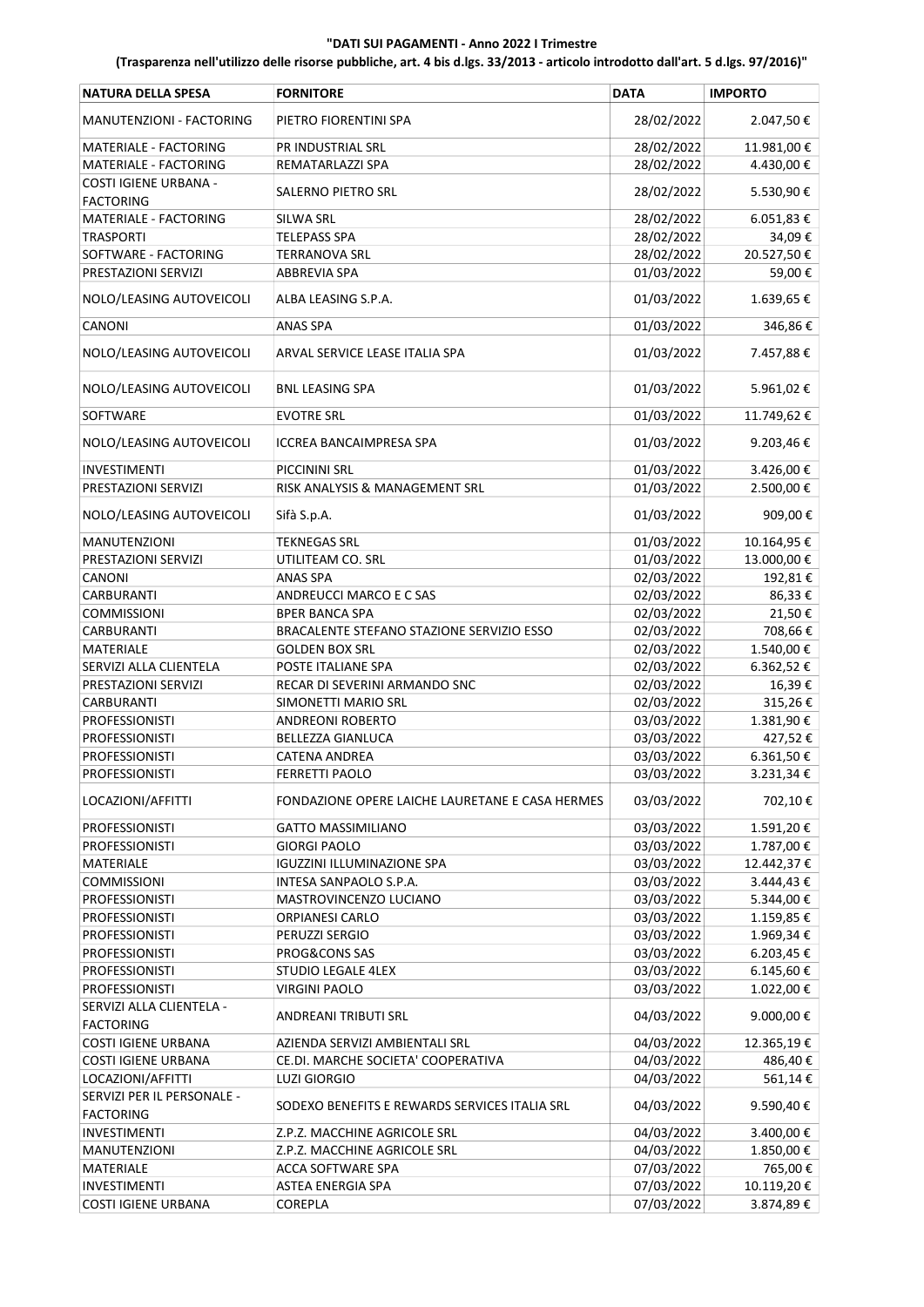| <b>NATURA DELLA SPESA</b>                       | <b>FORNITORE</b>                                 | <b>DATA</b>              | <b>IMPORTO</b>    |
|-------------------------------------------------|--------------------------------------------------|--------------------------|-------------------|
| <b>CARBURANTI</b>                               | DKV EURO SERVICE GmgH                            | 07/03/2022               | $6.041,48 \in$    |
| MATERIALE                                       | <b>VRENT SPA</b>                                 | 07/03/2022               | 7.000,00€         |
| ACQUISTO GAS COGENERAZIONE<br>- FACTORING       | ASTEA ENERGIA SPA                                | 08/03/2022               | 174.469,25€       |
| <b>ACQUISTO EE/GAS</b>                          | ASTEA ENERGIA SPA                                | 08/03/2022               | 271.788,89€       |
| SERVIZI PER LA CLIENTELA                        | POSTE ITALIANE SPA                               | 08/03/2022               | 525,59€           |
| SERVIZI PER IL PERSONALE                        | WELFAREBIT                                       | 08/03/2022               | 1.400,00€         |
| <b>AUTOCONSUMI</b>                              | ASTEA - AUTOCONSUMI                              | 10/03/2022               | 981,50€           |
|                                                 |                                                  |                          |                   |
| LOCAZIONI/AFFITTI                               | CATENA COSTRUZIONI DI CATENA ALESSANDRO & C SAS  | 10/03/2022               | 400,00€           |
| LOCAZIONI/AFFITTI                               | IMMOBILIARE BATTISTELLI SRL                      | 10/03/2022               | 535,24€           |
| <b>MATERIALE</b>                                | PIERALISI MAIP SPA                               | 10/03/2022               | 91.850,00€        |
| <b>PROFESSIONISTI</b>                           | STUDIO ASSOCIATO ING. FERRETTI & P.I. CAPODACQUA | 10/03/2022               | 404,16€           |
| <b>AUTOCONSUMI</b>                              | ASTEA - AUTOCONSUMI                              | 11/03/2022               | 43,05€            |
| <b>TELEFONICHE</b>                              | <b>TIM SPA</b>                                   | 11/03/2022               | 4.822,42€         |
| NOLO/LEASING AUTOVEICOLI                        | Volkswagen Financial Services S.p.A.             | 11/03/2022               | 572,15€           |
| PRESTAZIONI SERVIZI                             | <b>COMITATO ITALIANO GAS</b>                     | 14/03/2022               | 350,00€           |
| MATERIALE                                       | SIR.TEL. S.R.L.                                  | 14/03/2022               | 2.805,00€         |
| <b>TELEFONICHE</b>                              | TIM SPA                                          | 14/03/2022               | 6.395,00€         |
| <b>TELEFONICHE</b>                              | <b>GO INTERNET SPA</b>                           | 15/03/2022               | 75,00€            |
| PRESTAZIONI SERVIZI                             |                                                  |                          |                   |
|                                                 | <b>INFOCAMERE</b>                                | 15/03/2022               | 155,00€           |
| <b>MANUTENZIONI</b>                             | <b>MOVITEC SRL</b>                               | 15/03/2022               | 1.075,63€         |
| <b>MANUTENZIONI</b><br>NOLO/LEASING AUTOVEICOLI | <b>NEW HOUSE SPA</b><br><b>ES MOBILITY SRL</b>   | 15/03/2022<br>16/03/2022 | 180,00€<br>68,03€ |
|                                                 |                                                  |                          |                   |
| MATERIALE                                       | <b>GRUNDFOS POMPE ITALIA SRL</b>                 | 16/03/2022               | 8.147,20€         |
| <b>MANUTENZIONI</b>                             | LINDE GAS ITALIA SRL                             | 17/03/2022               | 300,68€           |
| MATERIALE                                       | WATERTECH SPA                                    | 17/03/2022               | 3.680,00€         |
| CANONI                                          | <b>ARPA MARCHE</b>                               | 18/03/2022               | 809,82€           |
| PRESTAZIONI SERVIZI                             | <b>KELLER GMBH</b>                               | 18/03/2022               | 476,80€           |
| MATERIALE                                       | REDI S.p.A.                                      | 18/03/2022               | 5.972,00€         |
| CANONI                                          | Rete Ferroviaria Italiana Spa                    | 18/03/2022               | 1.505,00€         |
| CANONI                                          | SOC.AGR.SEMPLICE EREDI QUATTRINI GIOVANNI        | 18/03/2022               | 7.128,90€         |
| ACQUISTO EE/GAS - FACTORING                     | <b>ASTEA ENERGIA SPA</b>                         | 21/03/2022               | 352.408,78€       |
| <b>ACQUISTO EE/GAS</b>                          | ASTEA ENERGIA SPA                                | 21/03/2022               | 15.318,08€        |
| <b>CARBURANTI</b>                               |                                                  |                          |                   |
|                                                 | DKV EURO SERVICE GmgH                            | 21/03/2022               | 4.750,54€         |
| <b>COSTI IGIENE URBANA</b>                      | ECO.TRA.FIL. DI BALDI FT. & C. SNC               | 21/03/2022               | 430,90€           |
| ALTRI FORNITORI RESIDUALI                       | ASD BOCCIOFILA CITTA' RECANATI                   | 22/03/2022               | 12.200,00€        |
| <b>COSTI IGIENE URBANA</b>                      | <b>RIECO SPA</b>                                 | 22/03/2022               | 457,50€           |
| <b>COSTI DEPURAZIONE</b>                        | CENTRO MARCHE ACQUE SRL                          | 23/03/2022               | 107.956,53€       |
| <b>TELEFONICHE</b>                              | WIND TRE SPA                                     | 23/03/2022               | 2.082,47€         |
| CANONI                                          | ANAS SPA                                         | 24/03/2022               | 192,81€           |
| LOCAZIONI/AFFITTI                               | PRISMA IMMOBILIARE SRL                           | 24/03/2022               | 854,00€           |
| <b>TELEFONICHE</b>                              | <b>TIM SPA</b>                                   | 25/03/2022               | 1.786,00€         |
| PRESTAZIONI SERVIZI                             | GESTORE DEI SERVIZI ENERGETICI SPA               | 28/03/2022               | 1.625,66€         |
| <b>TELEFONICHE</b>                              | VODAFONE ITALIA S.P.A.                           | 28/03/2022               | 3,90€             |
| PRESTAZIONI SERVIZI                             | DISTRIBUZIONE ELETTRICA ADRIATICA SPA            | 29/03/2022               | 214.602,39€       |
| <b>INVESTIMENTI</b>                             | <b>ECOMONT SRL</b>                               | 29/03/2022               | 2.775,00€         |
| MATERIALE                                       | <b>ECOSEARCH SRL</b>                             | 29/03/2022               | 2.082,00 €        |
| LOCAZIONI/AFFITTI                               | PRISMA IMMOBILIARE SRL                           | 29/03/2022               | 2.796,00€         |
| PRESTAZIONI SERVIZI                             | ABBREVIA SPA                                     | 30/03/2022               | 220,60€           |
|                                                 |                                                  |                          |                   |
| <b>MANUTENZIONI</b>                             | <b>ACCORRONI GALLIANO SNC</b>                    | 30/03/2022               | 2.650,00€         |
| MATERIALE                                       | ACQUA & TECNOLOGIA SRL                           | 30/03/2022               | 410,00€           |
| <b>MANUTENZIONI</b>                             | <b>ACQUANET SRL</b>                              | 30/03/2022               | 19.900,00€        |
| PRESTAZIONI SERVIZI                             | <b>ADIACENT SRL</b>                              | 30/03/2022               | 360,00€           |
| <b>COSTI IGIENE URBANA</b>                      | ANCONAMBIENTE SPA                                | 30/03/2022               | 2.700,90€         |
| SOFTWARE                                        | <b>APRA SPA</b>                                  | 30/03/2022               | 27,25€            |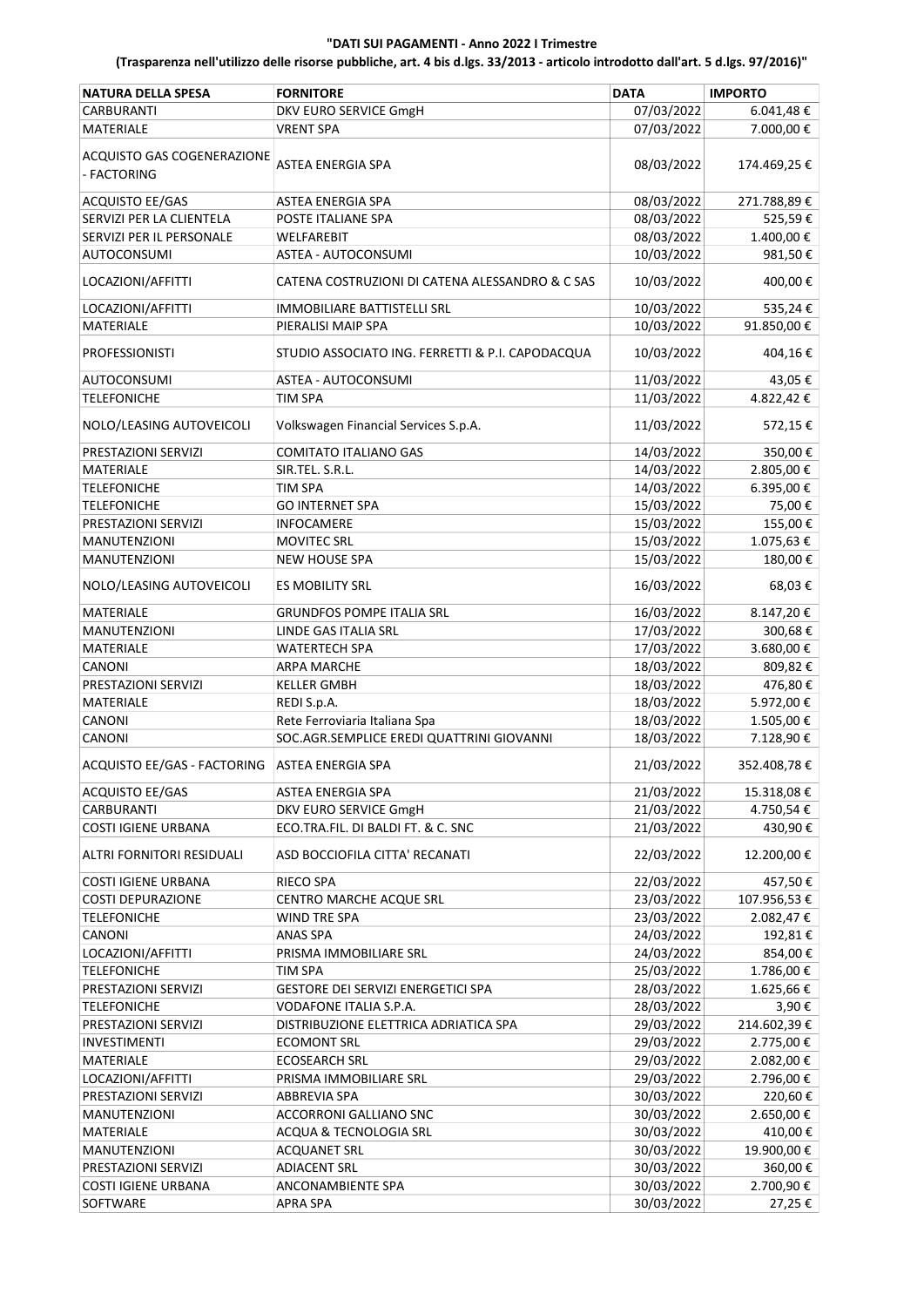| <b>NATURA DELLA SPESA</b>     | <b>FORNITORE</b>                                              | <b>DATA</b> | <b>IMPORTO</b> |
|-------------------------------|---------------------------------------------------------------|-------------|----------------|
| PRESTAZIONI SERVIZI           | ATLANTE SOCIETA' COOPERATIVA SOCIALE ONLUS                    | 30/03/2022  | 5.059,00€      |
| <b>TRASPORTI</b>              | AUTOSTRADE PER L'ITALIA SPA                                   | 30/03/2022  | 469,42€        |
| <b>MANUTENZIONI</b>           | <b>AVEL SRL</b>                                               | 30/03/2022  | 75,00€         |
| PRESTAZIONI SERVIZI           | AXITEA SPA                                                    | 30/03/2022  | 2.323,38€      |
| <b>MATERIALE</b>              | <b>AZOLVER ITALIA SRL</b>                                     | 30/03/2022  | 327,00€        |
| <b>MANUTENZIONI</b>           | BENFATTO E CASTAGNARI SNC                                     | 30/03/2022  | 470,00€        |
| SERVIZI PER IL PERSONALE      | <b>BIOS CENTER SRL</b>                                        | 30/03/2022  | 3.485,00€      |
| SERVIZI PER IL PERSONALE      | BIOS SAS DI ALESSANDRINI FRANCESCA & C.                       | 30/03/2022  | 967,92€        |
|                               | <b>BLUPURA SRL</b>                                            | 30/03/2022  |                |
| <b>MANUTENZIONI</b>           |                                                               |             | 4.125,00€      |
| MATERIALE<br><b>MATERIALE</b> | BM GRAFICA DI MASSIMO BAZZURRI<br><b>BONTEMPI MICHELE SRL</b> | 30/03/2022  | 1.620,00€      |
|                               |                                                               | 30/03/2022  | 861,00€        |
| <b>MANUTENZIONI</b>           | <b>BRAVI SRL</b>                                              | 30/03/2022  | 250,00€        |
| <b>MATERIALE</b>              | <b>CAGI SRL</b>                                               | 30/03/2022  | 921,05€        |
| <b>MATERIALE</b>              | CAMBIELLI EDILFRIULI SPA                                      | 30/03/2022  | 692,54€        |
| MATERIALE                     | CAMPANELLI, GRILLI E MORETTI SNC                              | 30/03/2022  | 150,00€        |
| <b>COSTI IGIENE URBANA</b>    | CARBONAFTA & CARBOMETALLI SRL                                 | 30/03/2022  | 1.215,22€      |
| <b>MATERIALE</b>              | CARLO CAGNONI SPA                                             | 30/03/2022  | 644,49€        |
| <b>MANUTENZIONI</b>           | CATENA SERVICE SRL                                            | 30/03/2022  | 700,00€        |
| PRESTAZIONI SERVIZI           | CENTRO ASSISTENZA ECOLOGICA SRL                               | 30/03/2022  | 1.068,75€      |
| <b>COSTI IGIENE URBANA</b>    | CENTRO MARCHE ACQUE SRL                                       | 30/03/2022  | 4.458,99€      |
| <b>MANUTENZIONI</b>           | CHIACCHIERA GOMME SRL                                         | 30/03/2022  | 97,00€         |
| MATERIALE                     | <b>CHIMICA CENTRO SRL</b>                                     | 30/03/2022  | 119,34€        |
| PRESTAZIONI SERVIZI           | Cieffe Multiservizi Srl                                       | 30/03/2022  | 180,00€        |
| <b>MANUTENZIONI</b>           | CMP S.R.L.                                                    | 30/03/2022  | 340,00€        |
| <b>MANUTENZIONI</b>           | Colabeton S.r.l.                                              | 30/03/2022  | 216,00€        |
| PRESTAZIONI SERVIZI           | <b>CONNESI SPA</b>                                            | 30/03/2022  | 798,60€        |
| PRESTAZIONI SERVIZI           | <b>CREDEMTEL SPA</b>                                          | 30/03/2022  | 411,42€        |
| PRESTAZIONI SERVIZI           | <b>DELOITTE &amp; TOUCHE SPA</b>                              | 30/03/2022  | 8.650,00€      |
| SERVIZI PER IL PERSONALE      | <b>DOCEO GROUP SRL</b>                                        | 30/03/2022  | 3.750,00€      |
| <b>MANUTENZIONI</b>           | DOGMA SYSTEMS SRL                                             | 30/03/2022  | 260,00€        |
| PRESTAZIONI SERVIZI           | ECO ERIDANIA SPA                                              | 30/03/2022  | 315,00€        |
| <b>COSTI IGIENE URBANA</b>    | <b>ECOLOGICA MARCHE SRL</b>                                   | 30/03/2022  | 3.008,30€      |
| <b>COSTI IGIENE URBANA</b>    | <b>EDILSCAVI SRL</b>                                          | 30/03/2022  | 441,76€        |
| MATERIALE                     | EFFEBI SPA                                                    | 30/03/2022  | 676,76€        |
| MATERIALE                     | EFFELLE SAS Di F. MONTECCHIANI & C.                           | 30/03/2022  | 172,93€        |
| MATERIALE                     | ELETTROCHIMICA CECI SPA                                       | 30/03/2022  | 604,50€        |
| <b>MATERIALE</b>              | ELETTROMECCANICA FAGGIOLATI SRL                               | 30/03/2022  | 6.435,87€      |
| MATERIALE                     | ELETTROMECCANICA PIERPAOLI SNC DI PIERPAOLI DEVID<br>& C.     | 30/03/2022  | 195,00€        |
| <b>MANUTENZIONI</b>           | <b>ELLE SRL</b>                                               | 30/03/2022  | 224,00€        |
| <b>COSTI IGIENE URBANA</b>    | ERREBI GRAFICHE RIPESI SRL                                    | 30/03/2022  | 624,30€        |
| MATERIALE                     | <b>ERREBIAN SPA</b>                                           | 30/03/2022  | 77,00€         |
| INVESTIMENTI                  | ESSEPIEMME IMPIANTI SRLS                                      | 30/03/2022  | 1.210,00€      |
| SOFTWARE                      | <b>EVOTRE SRL</b>                                             | 30/03/2022  | 250,00€        |
| MANUTENZIONI                  | F.A.P.I. SRL                                                  | 30/03/2022  | 40,00€         |
| <b>MANUTENZIONI</b>           | F.LLI COLA SNC DI GENESIO IVANO FRANCESCO                     | 30/03/2022  | 66,21€         |
| PRESTAZIONI SERVIZI           | FINANCE ACTICE ITALIA srl                                     | 30/03/2022  | 4.700,00€      |
| <b>INVESTIMENTI</b>           | <b>FORME SRL</b>                                              | 30/03/2022  | 14.560,00€     |
| <b>COSTI IGIENE URBANA</b>    | FRANCINELLA ENRICO SRL                                        | 30/03/2022  | 688,13€        |
| <b>MANUTENZIONI</b>           | FRANCIONI ROTTAMI SRL                                         | 30/03/2022  | 1.220,70€      |
| <b>COSTI IGIENE URBANA</b>    | G. LUCHETTA ROTTAMI SRL                                       | 30/03/2022  | 550,00€        |
| MATERIALE                     | <b>GBR ROSSETTO SPA</b>                                       | 30/03/2022  | 54,00€         |
| MATERIALE                     | <b>GF RICAMBI SRL</b>                                         | 30/03/2022  | 660,73€        |
| <b>MANUTENZIONI</b>           | <b>GHERGOSTRADE SNC</b>                                       | 30/03/2022  | 104.862,72€    |
| <b>CARBURANTI</b>             | <b>GIACCHETTA MARIO</b>                                       | 30/03/2022  | 900,00€        |
| NOLO/LEASING AUTOVEICOLI      | <b>GILMAR SRL</b>                                             | 30/03/2022  | $6.100,00 \in$ |
| <b>MANUTENZIONI</b>           | GOMMAUTO DI PAOLUCCI & C. SNC                                 | 30/03/2022  | 2.933,02€      |
| MATERIALE                     | <b>GREINER SPA</b>                                            | 30/03/2022  | 100,00€        |
| MATERIALE                     | <b>HANS BRAND SRL</b>                                         | 30/03/2022  | 275,80€        |
| MATERIALE                     | HGS SAS HUBER GUENTHER & C                                    | 30/03/2022  | 504,20€        |
| MATERIALE                     | HILTI ITALIA SPA                                              | 30/03/2022  | 299,00€        |
|                               |                                                               |             |                |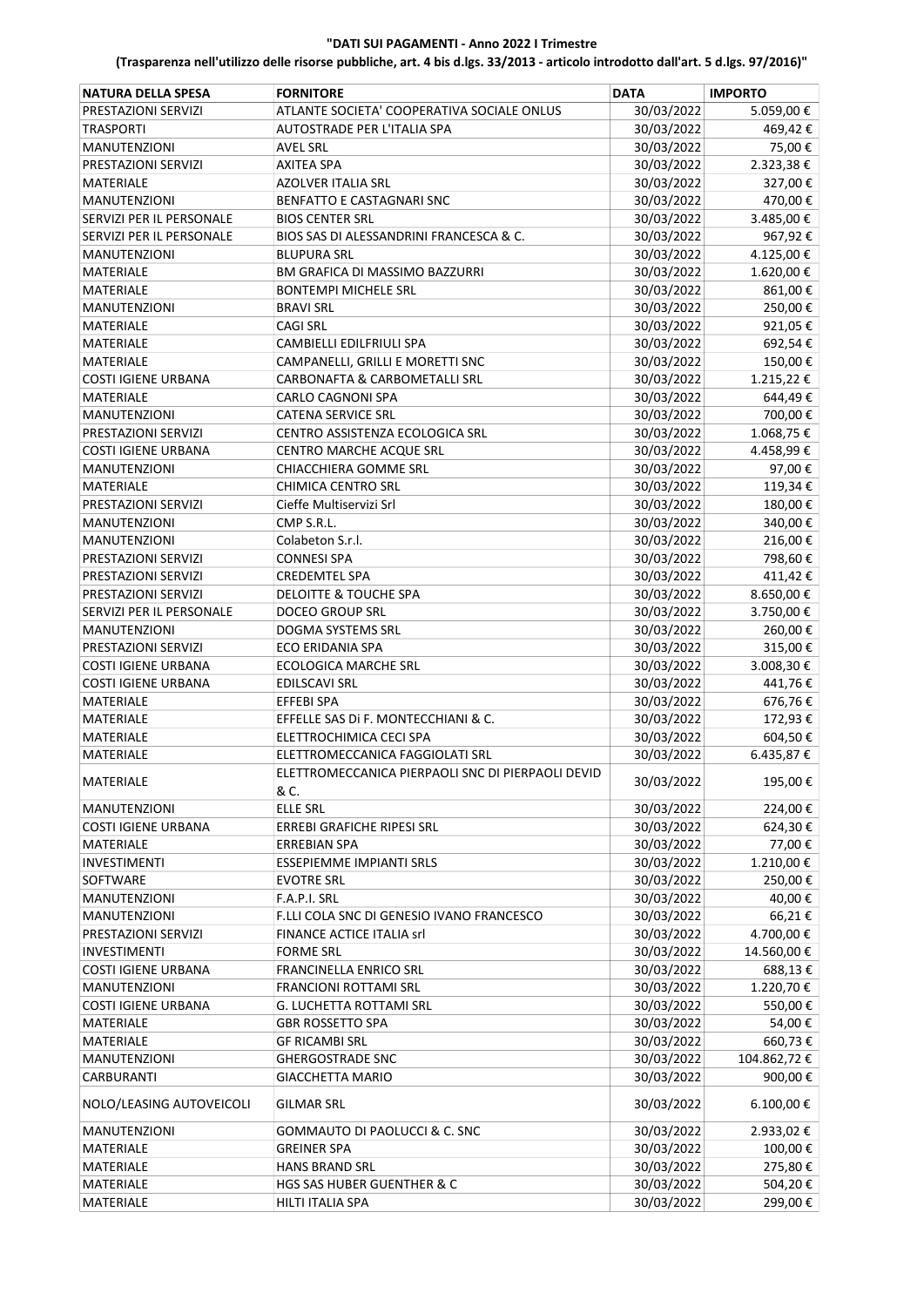| <b>NATURA DELLA SPESA</b>                       | <b>FORNITORE</b>                                       | <b>DATA</b>              | <b>IMPORTO</b>         |
|-------------------------------------------------|--------------------------------------------------------|--------------------------|------------------------|
| <b>MATERIALE</b>                                | <b>HWSTYLE GREEN PASSION</b>                           | 30/03/2022               | 1.005,00€              |
| <b>MATERIALE</b>                                | <b>IGUZZINI ILLUMINAZIONE SPA</b>                      | 30/03/2022               | 1.123,20€              |
| <b>MANUTENZIONI</b>                             | <b>IMAR SRL</b>                                        | 30/03/2022               | 1.270,00€              |
| SERVIZI ALLA CLIENTELA                          | <b>IMBALPLAST SRL</b>                                  | 30/03/2022               | 1.764,75€              |
| <b>MANUTENZIONI</b>                             | <b>IMETER SRL</b>                                      | 30/03/2022               | 230,39€                |
| MATERIALE                                       | <b>IMETER SRL</b>                                      | 30/03/2022               | 736,89€                |
| PRESTAZIONI SERVIZI                             | IMPRESA DI PULIZIE SABBATINI F. & C SNC                | 30/03/2022               | 2.698,00€              |
| <b>MANUTENZIONI</b>                             | <b>IMPRESA EDILE FRONTINI SNC</b>                      | 30/03/2022               | 120,00€                |
| ALTRI FORNITORI RESIDUALI                       | IREN S.p.A.                                            | 30/03/2022               | 8.002,00€              |
| MATERIALE                                       | <b>JOOG SRL</b>                                        | 30/03/2022               | 318,00€                |
|                                                 |                                                        |                          |                        |
| <b>MANUTENZIONI</b>                             | <b>KAPPAGI SRL</b>                                     | 30/03/2022               | 193,00€                |
| <b>MATERIALE</b>                                | <b>KRATOS SRL</b>                                      | 30/03/2022               | 653,98€                |
| INVESTIMENTI                                    | L.F. Falegnameria di Fabrizio Lardini                  | 30/03/2022               | 750,00€                |
| <b>MATERIALE</b>                                | L.P. FERRAMENTA di LUCA PRINCIPI                       | 30/03/2022               | 471,59€                |
| SERVIZI PER IL PERSONALE                        | Laboratorio Analisi Del Piano s.r.l.                   | 30/03/2022               | 30,00€                 |
| <b>MANUTENZIONI</b>                             | <b>LASER UFFICIO SRL</b>                               | 30/03/2022               | 140,00€                |
| <b>MANUTENZIONI</b>                             | LP SERVICE S.R.L                                       | 30/03/2022               | 200,00€                |
| <b>INVESTIMENTI</b>                             | <b>MAC SRL</b>                                         | 30/03/2022               | 1.995,50€              |
| <b>MANUTENZIONI</b>                             | <b>MAC SRL</b>                                         | 30/03/2022               | 90,00€                 |
| <b>MATERIALE</b>                                | MASTE' di DI PIETRANTONIO STEFANIA                     | 30/03/2022               | 528,00€                |
| <b>MANUTENZIONI</b>                             | <b>MDS SRL</b>                                         | 30/03/2022               | 121,50€                |
| <b>MANUTENZIONI</b>                             | ME.TE.MA. SRL                                          | 30/03/2022               | 300,00€                |
| <b>MANUTENZIONI</b>                             | MOVISERVICE DI PRESENTI ROSSANO & C.SNC                | 30/03/2022               | 60,00€                 |
| MATERIALE                                       | <b>MOVITEC SRL</b>                                     | 30/03/2022               | 5.196,00€              |
| <b>COSTI IGIENE URBANA</b>                      | <b>MST SRL</b>                                         | 30/03/2022               | 16.840,18€             |
| PRESTAZIONI SERVIZI                             | <b>NOMOS APPALTI SRL</b>                               | 30/03/2022               | 9.000,00€              |
| <b>MANUTENZIONI</b>                             | NUOVA AUTOCARROZZERIA FUTURA SNC                       | 30/03/2022               | 29,60€                 |
| <b>INVESTIMENTI</b>                             | NUOVA CARROZZERIA ADRIATICA SNC                        | 30/03/2022               | 5.100,00€              |
| <b>MANUTENZIONI</b>                             | NUOVA CARROZZERIA ADRIATICA SNC                        | 30/03/2022               | 645,00€                |
| <b>MANUTENZIONI</b>                             | OMB MARCHE SRL                                         | 30/03/2022               | 547,45€                |
| <b>MANUTENZIONI</b>                             | OPI SRL                                                | 30/03/2022               | 862,00€                |
| MATERIALE                                       | <b>PAMO COMPUTERS SRL</b>                              | 30/03/2022               | 6.345,29€              |
| <b>MANUTENZIONI</b>                             | PARADIGMA DI MASSIMO PIERMARIA                         | 30/03/2022               | 745,00€                |
| <b>TRASPORTI</b>                                | PARCHEGGI ITALIA SPA                                   | 30/03/2022               | 5,90€                  |
| MATERIALE                                       | PEGORARO GAS TECHNOLOGIES SRL                          | 30/03/2022               | 1.083,00€              |
| MATERIALE                                       | PESARESI RENATO SRL UNIPERSONALE                       | 30/03/2022               | 292,50€                |
| <b>MATERIALE</b>                                | PIOI ANTI SRI                                          |                          | 2.836,88€              |
|                                                 |                                                        | 30/03/2022               |                        |
| <b>INVESTIMENTI</b>                             | PIRAS MARZIA FRA.ME                                    | 30/03/2022               | 2.880,00€              |
| PRESTAZIONI SERVIZI<br>NOLO/LEASING AUTOVEICOLI | PRESSCOM SRL<br>PROGRAM DI AUTONOLEGGIO FIORENTINO SRL | 30/03/2022<br>30/03/2022 | 2.250,00€<br>7.086,20€ |
|                                                 |                                                        |                          |                        |
| SOFTWARE                                        | RANOCCHI SOFTWARE SRL                                  | 30/03/2022               | 5.842,34 €             |
| PRESTAZIONI SERVIZI                             | RECAR DI SEVERINI ARMANDO SNC                          | 30/03/2022               | 24,59€                 |
| MATERIALE                                       | REMATARLAZZI SPA                                       | 30/03/2022               | 3.094,10€              |
| <b>COSTI IGIENE URBANA</b>                      | RIECO SPA                                              | 30/03/2022               | 969,50€                |
| MATERIALE                                       | SACCARIA IDROTERMOSANITARI SRL                         | 30/03/2022               | 417,98€                |
| MATERIALE                                       | <b>SCAR SRL</b>                                        | 30/03/2022               | 94,80€                 |
| SOFTWARE                                        | SDPROGET INDUSTRIAL SOFTWARE SRL                       | 30/03/2022               | 720,00€                |
| PRESTAZIONI SERVIZI                             | SEBACH SPA                                             | 30/03/2022               | 625,00€                |
| MATERIALE                                       | SEM SOCIETA' ELETTRODISTRIBUZIONE MARCHE SRL           | 30/03/2022               | 815,20€                |
| MATERIALE                                       | <b>SIEMENS SPA</b>                                     | 30/03/2022               | 3.364,99€              |
| MATERIALE                                       | SILWA SRL                                              | 30/03/2022               | 4.914,00€              |
| MATERIALE                                       | SIR SAFETY SYSTEM SPA UNIPERSONALE                     | 30/03/2022               | 347,80€                |
| <b>COSTI IGIENE URBANA</b>                      | T.M. DI EREDI MARCHIONNI NELLO & C. SRL                | 30/03/2022               | 2.060,00€              |
| SOFTWARE                                        | TEAMSYSTEM SPA                                         | 30/03/2022               | 3.125,89€              |
| <b>TRASPORTI</b>                                | <b>TELEPASS SPA</b>                                    | 30/03/2022               | $6,20 \in$             |
| <b>MANUTENZIONI</b>                             | TERMOTECNICA DM SNC DI ACCIARRI D. & STACCHIOTTI<br>M. | 30/03/2022               | 28,72€                 |
| SOFTWARE                                        | <b>TERRANOVA SRL</b>                                   | 30/03/2022               | 130,15€                |
| MATERIALE                                       | <b>TESTO SPA</b>                                       | 30/03/2022               | 123,00€                |
|                                                 |                                                        |                          |                        |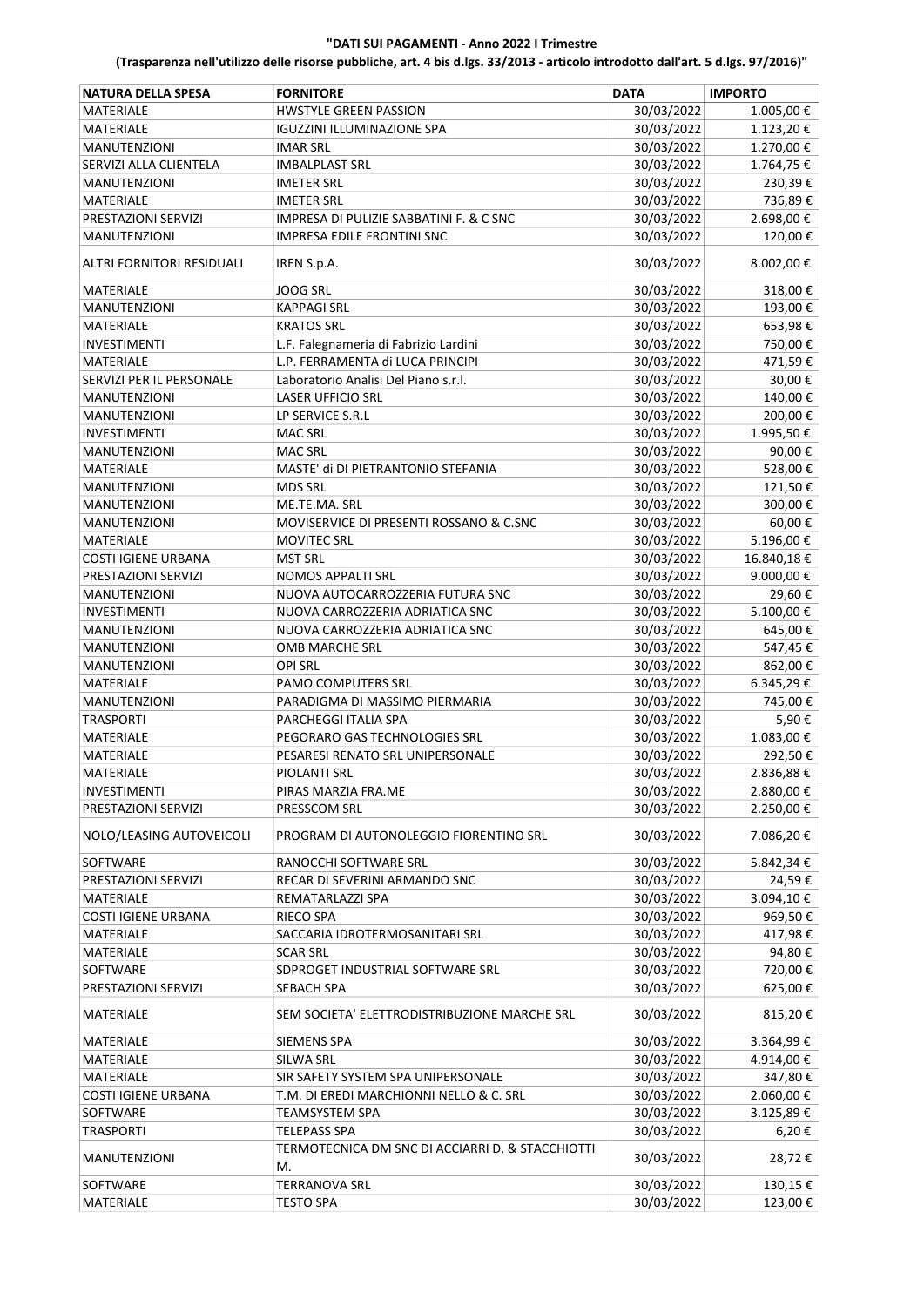| <b>NATURA DELLA SPESA</b>                        | <b>FORNITORE</b>                                   | <b>DATA</b> | <b>IMPORTO</b> |
|--------------------------------------------------|----------------------------------------------------|-------------|----------------|
| <b>TELEFONICHE</b>                               | <b>TIM SPA</b>                                     | 30/03/2022  | 9,60€          |
| <b>MATERIALE</b>                                 | TJ POINT SRL                                       | 30/03/2022  | 806,40€        |
| <b>TRASPORTI</b>                                 | TNT GLOBAL EXPRESS SPA                             | 30/03/2022  | 95,64€         |
| <b>MATERIALE</b>                                 | TORCIANTI SAS DI TORCIANTI NAZZARENO & C.          | 30/03/2022  | 560,00€        |
| <b>COSTI IGIENE URBANA</b>                       | TRASPORTI ECOLOGICI CIRIONI ARDUINO SRL            | 30/03/2022  | 788,28€        |
| <b>TRASPORTI</b>                                 | <b>TRK SRL</b>                                     | 30/03/2022  | 1.503,50€      |
| PRESTAZIONI SERVIZI                              | UTILITALIA SERVIZI SRL                             | 30/03/2022  | 550,00€        |
| <b>MATERIALE</b>                                 | VE.MA.PLA. SRL                                     | 30/03/2022  | 3.394,00€      |
| PRESTAZIONI SERVIZI                              | VEDETTA 2 MONDIALPOL SPA                           | 30/03/2022  | 750,00€        |
| MATERIALE                                        | <b>VIVAX SRL</b>                                   | 30/03/2022  | 3.750,00€      |
| <b>MATERIALE</b>                                 | XYLEM WATER SOLUTIONS ITALIA SRL                   | 30/03/2022  | 2.437,75€      |
| <b>MANUTENZIONI</b>                              | Z.P.Z. MACCHINE AGRICOLE SRL                       | 30/03/2022  | 2.135,00€      |
| COSTI IGIENE URBANA -                            |                                                    |             |                |
| <b>FACTORING</b>                                 | ACHAB SRL                                          | 31/03/2022  | 5.580,00€      |
| COSTI IGIENE URBANA -<br><b>FACTORING</b>        | AIMAG SPA                                          | 31/03/2022  | 1.924,40€      |
| NOLO/LEASING AUTOVEICOLI                         | ALD AUTOMOTIVE ITALIA SRL                          | 31/03/2022  | 466,17€        |
| LAVORO INTERINALE -<br><b>FACTORING</b>          | ALI AGENZIA PER IL LAVORO SPA                      | 31/03/2022  | 9.029,90€      |
| MATERIALE - FACTORING                            | <b>AMARC DHS SRL</b>                               | 31/03/2022  | 5.404,35 €     |
|                                                  |                                                    |             |                |
| <b>ANALISI - FACTORING</b>                       | AMBIENTE LABORATORIO ANALISI DI CAPPELLA G.&C. SAS | 31/03/2022  | 3.860,30€      |
| INVESTIMENTI - FACTORING                         | ANTONELLA IMPIANTI SNC                             | 31/03/2022  | 22.293,25€     |
| <b>COSTI IGIENE URBANA</b>                       | ASET spa                                           | 31/03/2022  | 9.825,60€      |
| AUTOCONSUMI                                      | ASTEA - AUTOCONSUMI                                | 31/03/2022  | 6.206,27€      |
| INVESTIMENTI                                     | <b>ASTEA ENERGIA SPA</b>                           | 31/03/2022  | 12,77€         |
| PRESTAZIONI SERVIZI -                            | ATLANTE SOCIETA' COOPERATIVA SOCIALE ONLUS         | 31/03/2022  | 8.351,70€      |
| <b>FACTORING</b>                                 |                                                    |             |                |
| COSTI IGIENE URBANA -<br><b>FACTORING</b>        | AZIENDA SERVIZI AMBIENTALI SRL                     | 31/03/2022  | 8.916,15€      |
| <b>INVESTIMENTI - FACTORING</b>                  | BELLINI S.R.L.-UNIPERSONALE-                       | 31/03/2022  | 12.675,00€     |
| MANUTENZIONI - FACTORING                         | <b>BLUPURA SRL</b>                                 | 31/03/2022  | 5.880,00€      |
| INVESTIMENTI - FACTORING                         | <b>BRUTTI SRL</b>                                  | 31/03/2022  | 118.049,68€    |
| <b>INVESTIMENTI - FACTORING</b>                  | C.P.E. SAS                                         | 31/03/2022  | 46.692,82€     |
| INVESTIMENTI - FACTORING                         | <b>CASTALDO COSTRUZIONI SRL</b>                    | 31/03/2022  | 28.706,42€     |
| INVESTIMENTI - FACTORING                         | CATENA SERVICE SRL                                 | 31/03/2022  | 38.000,00€     |
| COSTI IGIENE URBANA -                            |                                                    |             |                |
| <b>FACTORING</b>                                 | CIR33 SERVIZI S.R.L.                               | 31/03/2022  | 45.689,56€     |
| <b>ANALISI - FACTORING</b>                       | CONSULCHIMICA AMBIENTE SRL                         | 31/03/2022  | 7.241,70€      |
| <b>MATERIALE - FACTORING</b>                     | <b>EDIF SPA</b>                                    | 31/03/2022  | 10.174,57€     |
| INVESTIMENTI - FACTORING                         | <b>ELETTRO ZETA SRL</b>                            | 31/03/2022  | 7.383,97€      |
| MATERIALE - FACTORING                            | EMA QUADRI ELETTRICI SRL                           | 31/03/2022  | 26.865,72€     |
| MANUTENZIONI - FACTORING                         | F.C. SNC DI FALASCONI & CUPIDO                     | 31/03/2022  | 19.061,31€     |
| <b>COSTI IGIENE URBANA -</b><br><b>FACTORING</b> | FERTITALIA SRL                                     | 31/03/2022  | 16.085,70€     |
| INVESTIMENTI - FACTORING                         | <b>FORME SRL</b>                                   | 31/03/2022  | 33.600,00 €    |
| INVESTIMENTI - FACTORING                         | FRANCINELLA ENRICO SRL                             | 31/03/2022  | 179.903,10€    |
| CARBURANTI - FACTORING                           | <b>GIACCHETTA MARIO</b>                            | 31/03/2022  | 31.249,40€     |
| MATERIALE - FACTORING                            | <b>GMA CONTROLS SRL</b>                            | 31/03/2022  | 10.740,00€     |
| MATERIALE                                        | <b>GRUNDFOS POMPE ITALIA SRL</b>                   | 31/03/2022  | 2.408,60€      |
| INVESTIMENTI - FACTORING                         | <b>IDROPOMPE SRL</b>                               | 31/03/2022  | 19.980,53€     |
| MATERIALE - FACTORING                            | <b>IGUZZINI ILLUMINAZIONE SPA</b>                  | 31/03/2022  | 8.016,06€      |
| PRESTAZIONI SERVIZI -                            |                                                    |             |                |
| <b>FACTORING</b>                                 | IMPRESA DI PULIZIE SABBATINI F. & C SNC            | 31/03/2022  | 2.594,00 €     |
| <b>COSTI IGIENE URBANA -</b><br><b>FACTORING</b> | IMPRESA SANGALLI GIANCARLO & C. SRL                | 31/03/2022  | 6.458,00€      |
| INVESTIMENTI - FACTORING                         | <b>ISOLMARCHE SRLS</b>                             | 31/03/2022  | 7.180,00€      |
| MANUTENZIONI - FACTORING                         | ITALSPURGO SRL UNIPERSONALE                        | 31/03/2022  | 4.020,00€      |